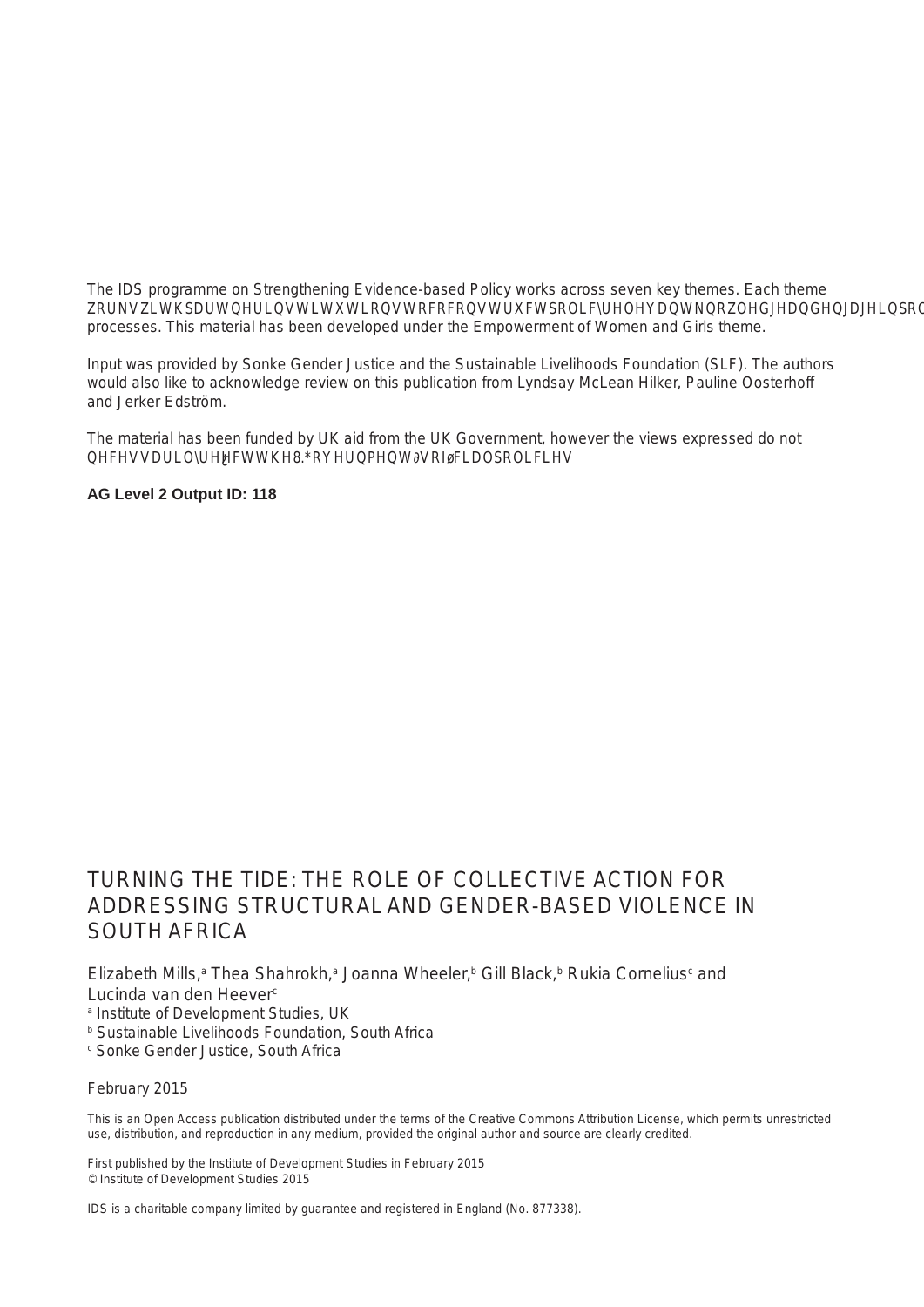| 9                  |                | <b>Policy and practice recommendations</b> |                                                                                  |    |  |
|--------------------|----------------|--------------------------------------------|----------------------------------------------------------------------------------|----|--|
|                    | 9.1            | Citizens' initiatives and social activism  |                                                                                  |    |  |
|                    | 9.2            |                                            | Civil society partnerships<br>Government institutions<br>International community |    |  |
|                    | 9.3            |                                            |                                                                                  |    |  |
|                    | 9.4            |                                            |                                                                                  |    |  |
|                    | <b>Annex 1</b> |                                            | Map of community activists' engagement in the research                           |    |  |
|                    | <b>Annex 2</b> |                                            | Key informant interview schedule                                                 | 45 |  |
| Annex <sub>3</sub> |                |                                            | Participatory and qualitative consent forms                                      |    |  |
|                    | Annex 4        |                                            | <b>Analytical framework</b>                                                      | 49 |  |
|                    |                | <b>References</b>                          |                                                                                  | 51 |  |
|                    |                |                                            |                                                                                  |    |  |

**Boxes**<br>**Box 6.1 [Box 6.1 Vee's story 31](#page-29-0)**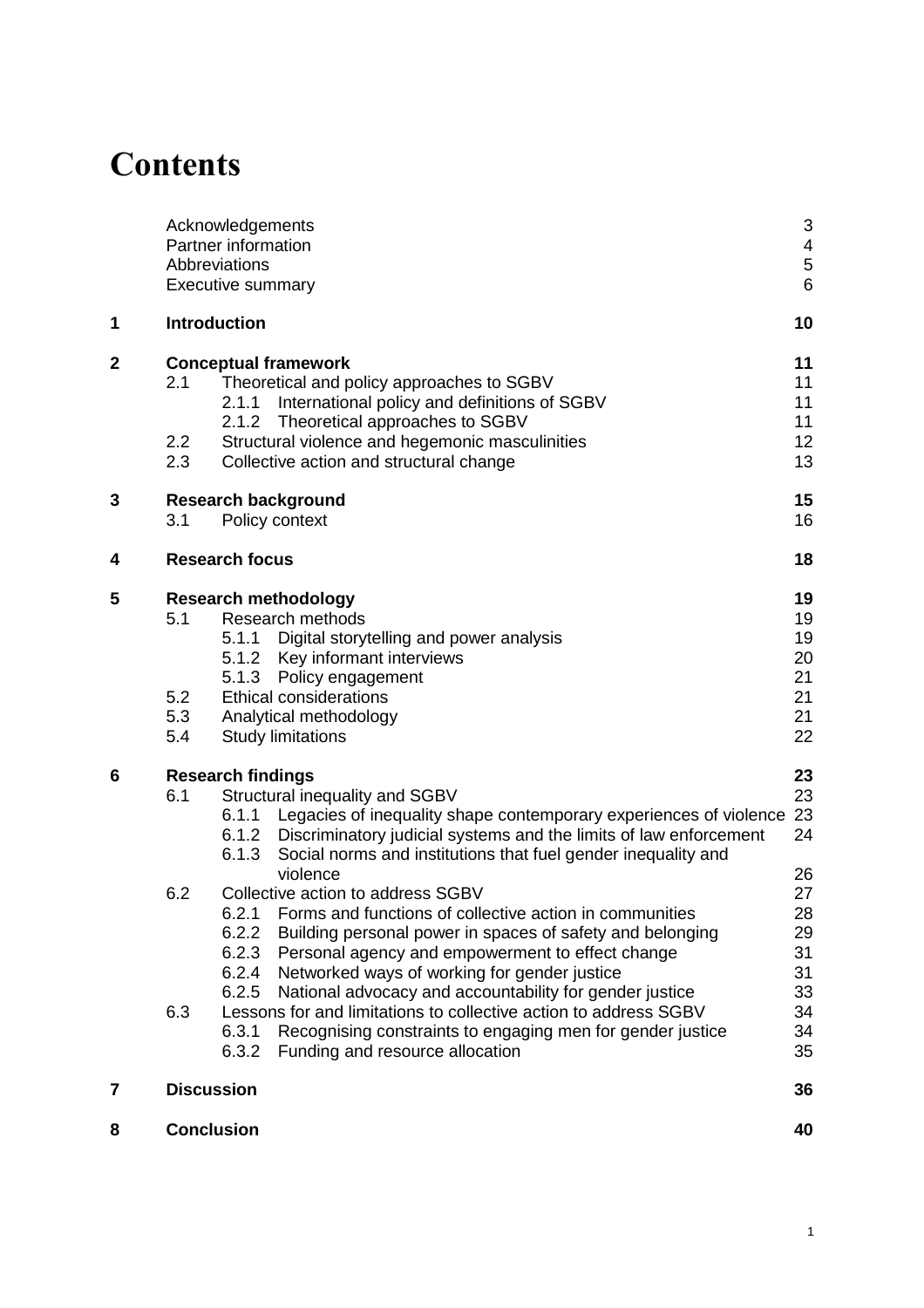## <span id="page-2-0"></span>**Acknowledgements**

The authors would like to acknowledge the resources and energy contributed by the South African organisations involved in this project; without their exceptional levels of commitment over and above the scope of this work it would not have been possible. We would also like to express our deepest appreciation of the 11 community activists for their conviction and for sharing their stories so powerfully and openly. Thank you to the reviewers of this paper for generously giving your time and input: Lyndsay McLean Hilker, Pauline Oosterhoff and Jerker Edström.

Sustainable Livelihoods Foundation (SLF) colleagues provided invaluable research support throughout this process. Bathulile Ntshingila co-facilitated the digital storytelling (DST) and collective power analysis workshops and provided translation support for both. Mzodidi Tutuka co-facilitated the DST workshop and assisted with the translation and subtitling of the stories. Becky Hillier assisted with documentation of the DST and collective power analysis workshops. Cebisa Fubesi provided translation support throughout the DST process. The team at SLF also provided exceptional logistical support during the community engagement processes. Furthermore, colleagues at Sonke Gender Justice worked collaboratively and with great commitment throughout. Keegan Lakay provided support during the facilitation of the community engagement and stakeholder dialogue processes. Rodney Fortuin supported the digital storytelling process and provided excellent guidance and coordination in setting up the research interviews in the Matzikama area.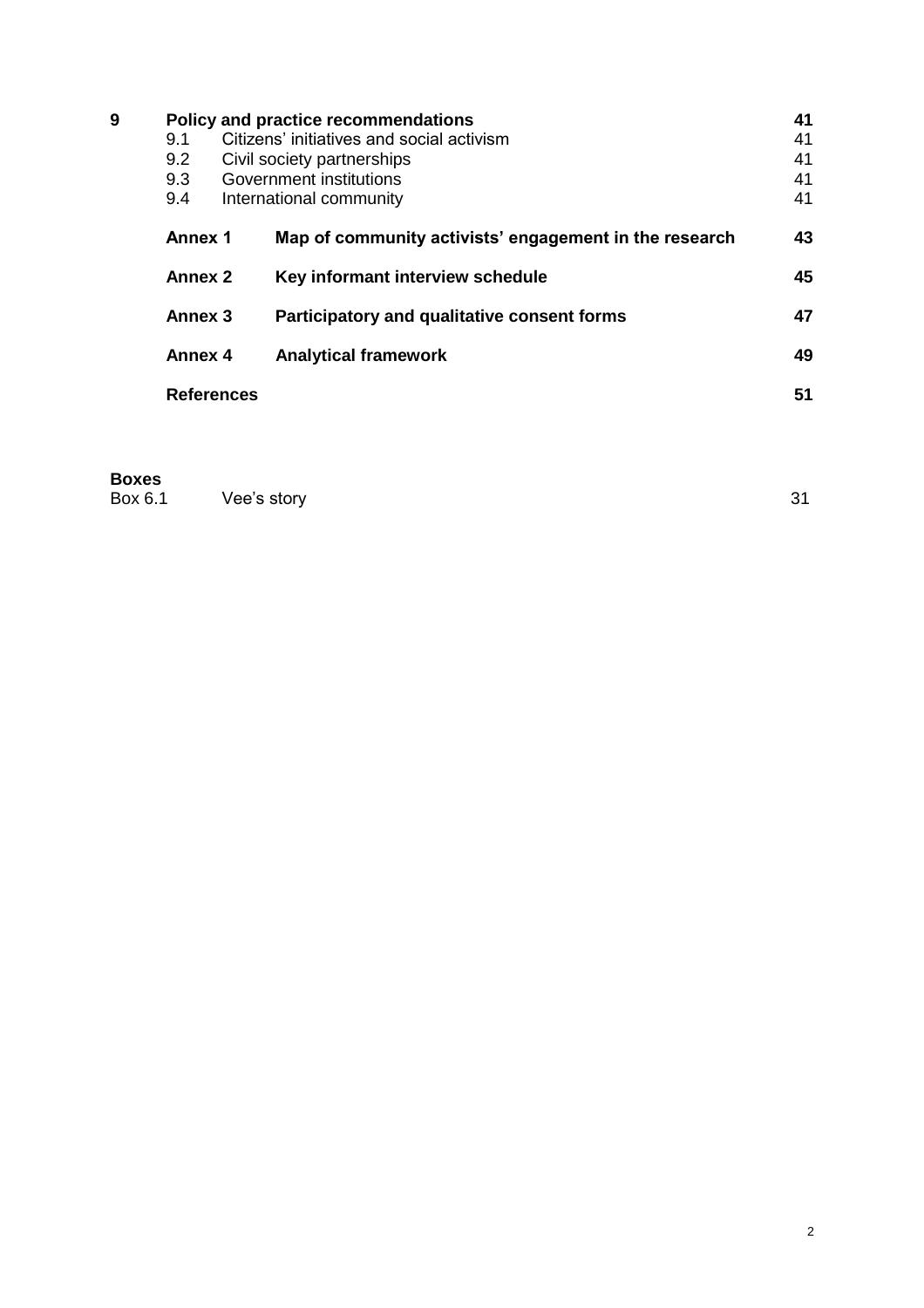## <span id="page-3-0"></span>**Partner information**

#### **Sustainable Livelihoods Foundation**

The [Sustainable Livelihoods Foundation \(SLF\)](http://www.livelihoods.org.za/) is an agency based in Cape Town that seeks to contribute towards eliminating poverty through undertaking original research and engaging with marginalised communities. The organisation aims to advance innovative policies and development interventions in order to strengthen livelihoods within the townships and informal settlements of South Africa. SLF recognises that within these settings, the insecurities facing women and girls reflect widespread vulnerabilities that undermine their capacity to engage in economic activity, affect their citizenship and democratic participation, and constrict their active involvement in the public sphere, including leisure activities.

#### **Sonke Gender Justice**

[Sonke Gender Justice](http://www.genderjustice.org.za/) (Sonke) works to create the change necessary for men and boys, women and children to enjoy equitable, healthy and happy relationships that contribute to the development of just and democratic societies. Sonke pursues this goal by using a human rights framework. Sonke works across Africa to strengthen government, civil society and citizen capacity to promote gender equality, prevent domestic and sexual violence, and reduce the spread and impact of HIV and AIDS. [Sonke utilises the 'spectrum of change'](http://www.genderjustice.org.za/about-us/vision-a-mission/)  [model,](http://www.genderjustice.org.za/about-us/vision-a-mission/) drawing on a broad range of social change strategies that involve working across multiple spaces and levels to achieve gender equality. Sonke works to shape South African and international legal and policy decisions on gender equality, gender-based violence, and sexual and reproductive health and rights (including HIV and AIDS).

#### **Institute of Development Studies**

<span id="page-3-1"></span>The Institute of Development Studies (IDS) is well known for its progressive gender research, knowledge sharing and teaching, and for the central role it has played in the conceptual shift from a 'women in development' to a 'gender and development' focus, as well as for critically bringing sexuality and masculinities into gender theory, research and practice. Originating in feminist thought and practice and seeing the personal as political, IDS' work, and that of the Gender and Sexuality Cluster, is supported by robust yet innovative participatory, reflexive methodologies and approaches to citizenship and power that engage a range of local and global actors from research, policy and civil society in a range of contexts. IDS engages progressive stakeholders and partners across movements, disciplines and domains in the generation of high-quality, ground-breaking research and knowledge that challenges gender and sexuality 'myths' and stereotypes, and contributes to transformative policy, practice and activism.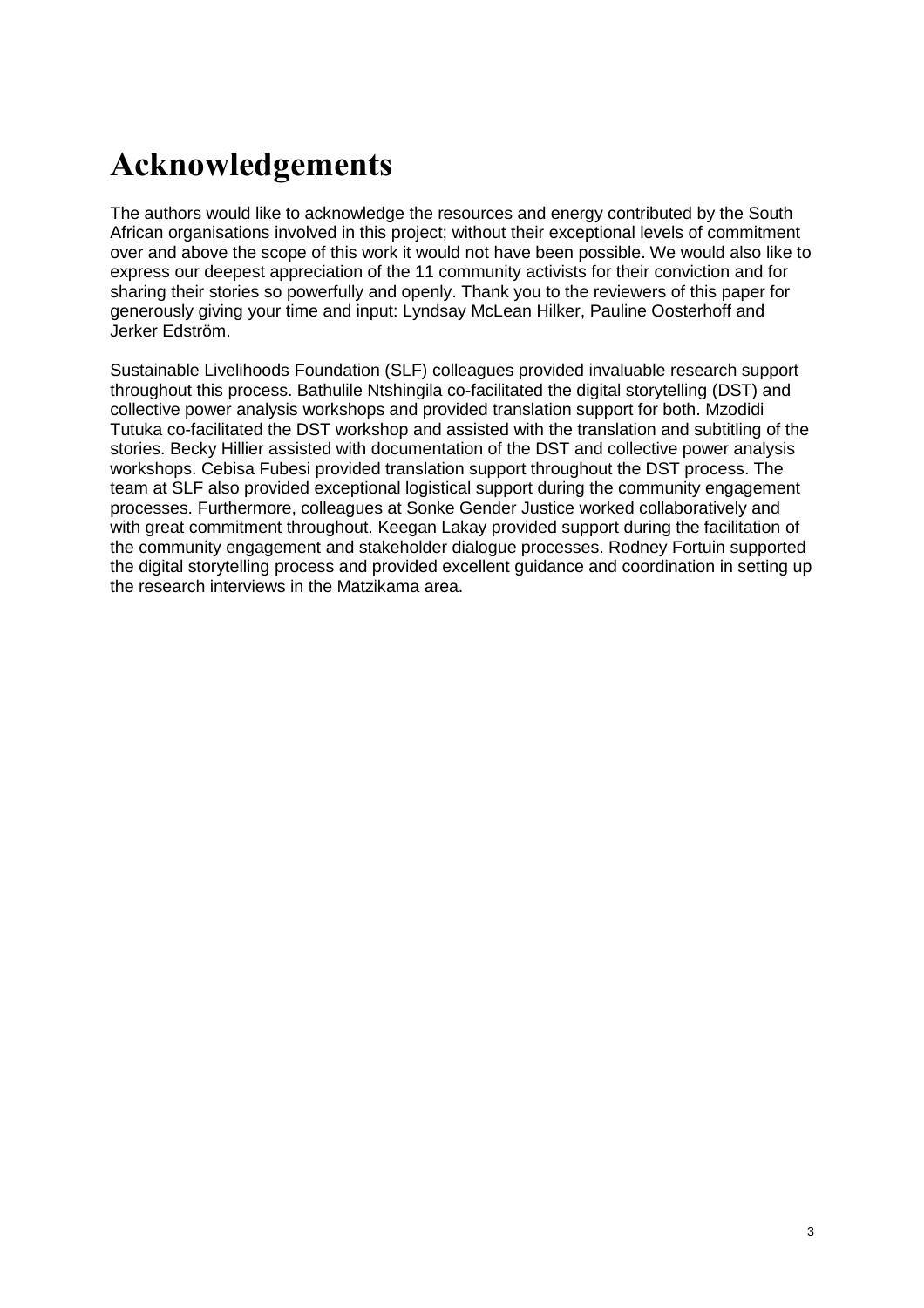## **Abbreviations**

| ANC<br>ARV   | <b>African National Congress</b><br>anti-retroviral                        |
|--------------|----------------------------------------------------------------------------|
| <b>CATs</b>  | Sonke Gender Justice Community Action Teams                                |
| <b>CBOs</b>  | community-based organisations                                              |
| CEDAW        | Convention on the Elimination of All Forms of Discrimination Against Women |
| CSO          | <b>Civil Society Organisation</b>                                          |
| DA           | <b>Democratic Alliance</b>                                                 |
| <b>DEVAW</b> | Declaration on the Elimination of Violence Against Women                   |
| DST          | digital storytelling                                                       |
| EFF          | <b>Economic Freedom Fighters</b>                                           |
| <b>GAA</b>   | Group Areas Act                                                            |
| <b>GDP</b>   | gross domestic product                                                     |
| <b>IDS</b>   | Institute of Development Studies                                           |
| <b>IVEP</b>  | <b>Integrated Victim Empowerment Policy</b>                                |
| <b>KIIs</b>  | key informant interviews                                                   |
| LGBTQI       | lesbian, gay, bisexual, transsexual, queer and intersex                    |
| <b>NCGBV</b> | National Council on Gender-Based Violence                                  |
| <b>NGO</b>   | non-governmental organisation                                              |
| NSP          | National Strategic Plan                                                    |
| <b>OMC</b>   | One Man Can                                                                |
| <b>PRA</b>   | Population Registration Act 1950                                           |
| <b>SANCO</b> | South African National Civic Organisation                                  |
| <b>SGBV</b>  | sexual and gender-based violence                                           |
| <b>SLF</b>   | Sustainable Livelihoods Foundation                                         |
| TCC          | <b>Thuthuzela Care Centres</b>                                             |
| UN           | <b>United Nations</b>                                                      |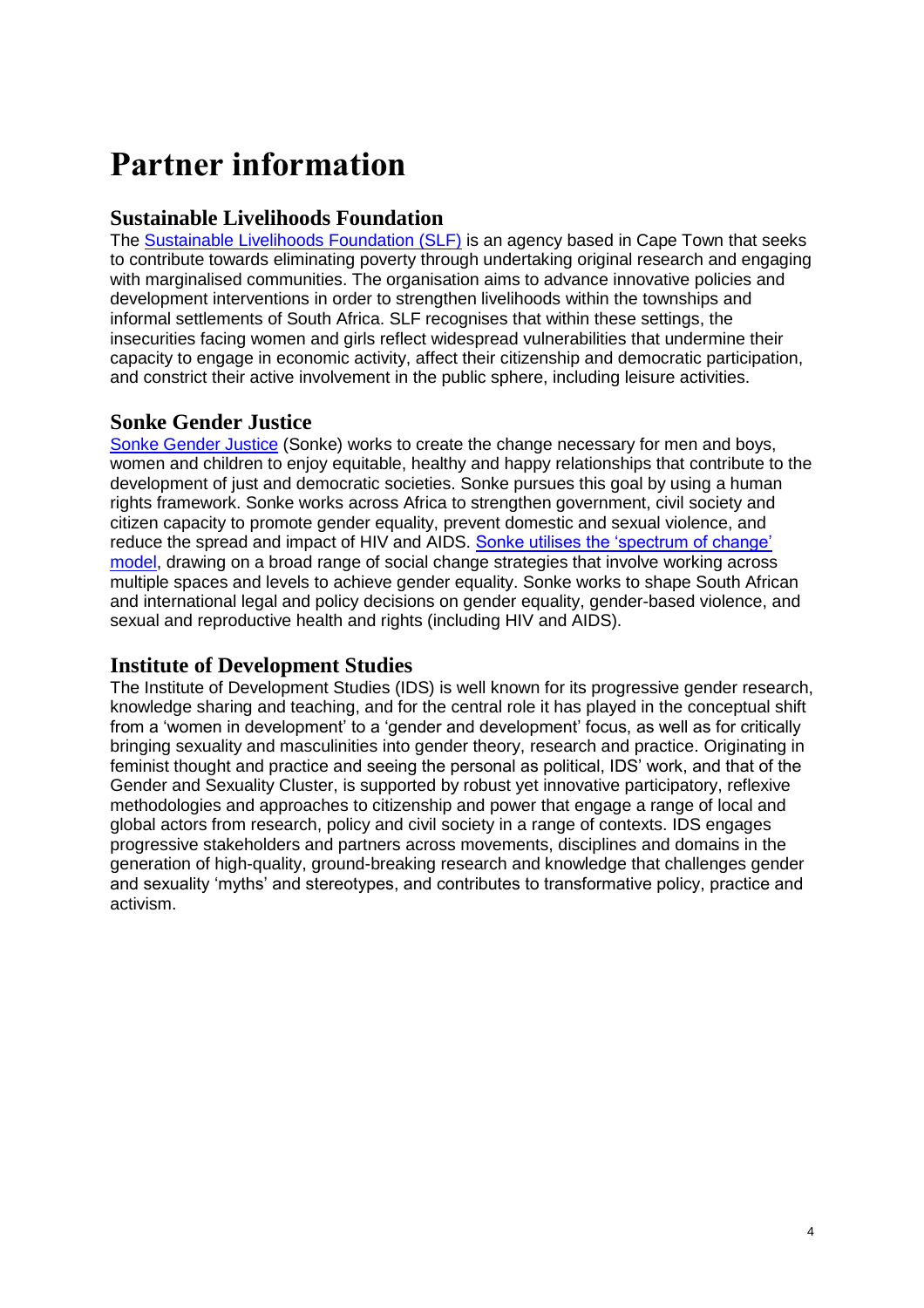## <span id="page-5-0"></span>**Executive summary**

### **Overview**

The case study discussed in this Evidence Report explores the value and limitations of collective action in challenging the community, political, social and economic institutions that reinforce harmful masculinities and gender norms related to sexual and gender-based violence (SGBV). As such, the concept of structural violence is used to locate SGBV in a social, economic and political context that draws histories of entrenched inequalities in South Africa into the present. The research findings reinforce a relational and constructed understanding of gender emphasising that gender norms can be reconfigured and positively transformed. We argue that this transformation can be catalysed through networked and multidimensional strategies of collective action that engage the personal agency of men and women and their interpersonal relationships at multiple levels and across boundaries of social class, race and gender. This collectivity needs to be conscious of and engaged with the structural inequalities that deeply influence trajectories of change. Citizens and civil society must work with the institutions – political, religious, social and economic – that reinforce structural violence in order to ensure their accountability in ending SGBV.

### **Background and rationale**

South Africa, a democratic parliamentary republic since 1994 and formally classed as a middle-income country, has among the highest rates of inequality in the world. Economic inequality and high unemployment relate to legacies of colonialism and apartheid that maintain poverty and marginalisation. It is in the context of socioeconomic inequality that South Africa bears witness to an epidemic of sexual and gender-based violence (SGBV): in the Western Cape, 39 per cent of women have experienced some form of SGBV in their lifetime. South Africa's rate of rape, as a particular form of SGBV, has been found to be one of the highest in the world. The violent punishment of lesbian, gay, bisexual, transgender, queer and intersex (LGBTQI) persons is also of critical concern.

The widespread violation of people's rights, particularly linked to their gender and sexuality, runs alongside an attempt in policy to respond to SGBV; South Africa has implemented a raft of progressive and comprehensive laws, policies and support systems. Looking to the implementation of policy, several integrated approaches exist that involve both government and civil society in dealing with the prevalence of SGBV at national and provincial levels. Despite these efforts legal responsibilities on SGBV are not adequately met. In response, civil society has called for an effective National Strategic Plan (NSP) on gender-based violence. South Africa's experience with HIV has shown that an NSP can be an important tool to gain the political commitment and funding required for a multisectoral response to address large social challenges.

The Evidence Report draws on the notion of structural violence to bring into perspective a long and deep history in which violence was closely tied into a particular order in which gender, race, class and sexuality were normatively constructed and enforced. Within these constructions harmful interpretations of masculinity are recognised as endorsing the use of violence as a gendered practice. An aim of this study, and one of the major challenges in post-apartheid South Africa, is identifying those actors and institutions responsible for the proliferation of these historic forms of structural violence in their contemporary form as SGBV. In turn, the case study aims to understand some of the ways that people are working collectively, to challenge these inequalities and forms of violence through their interpersonal relationships and collective and political action.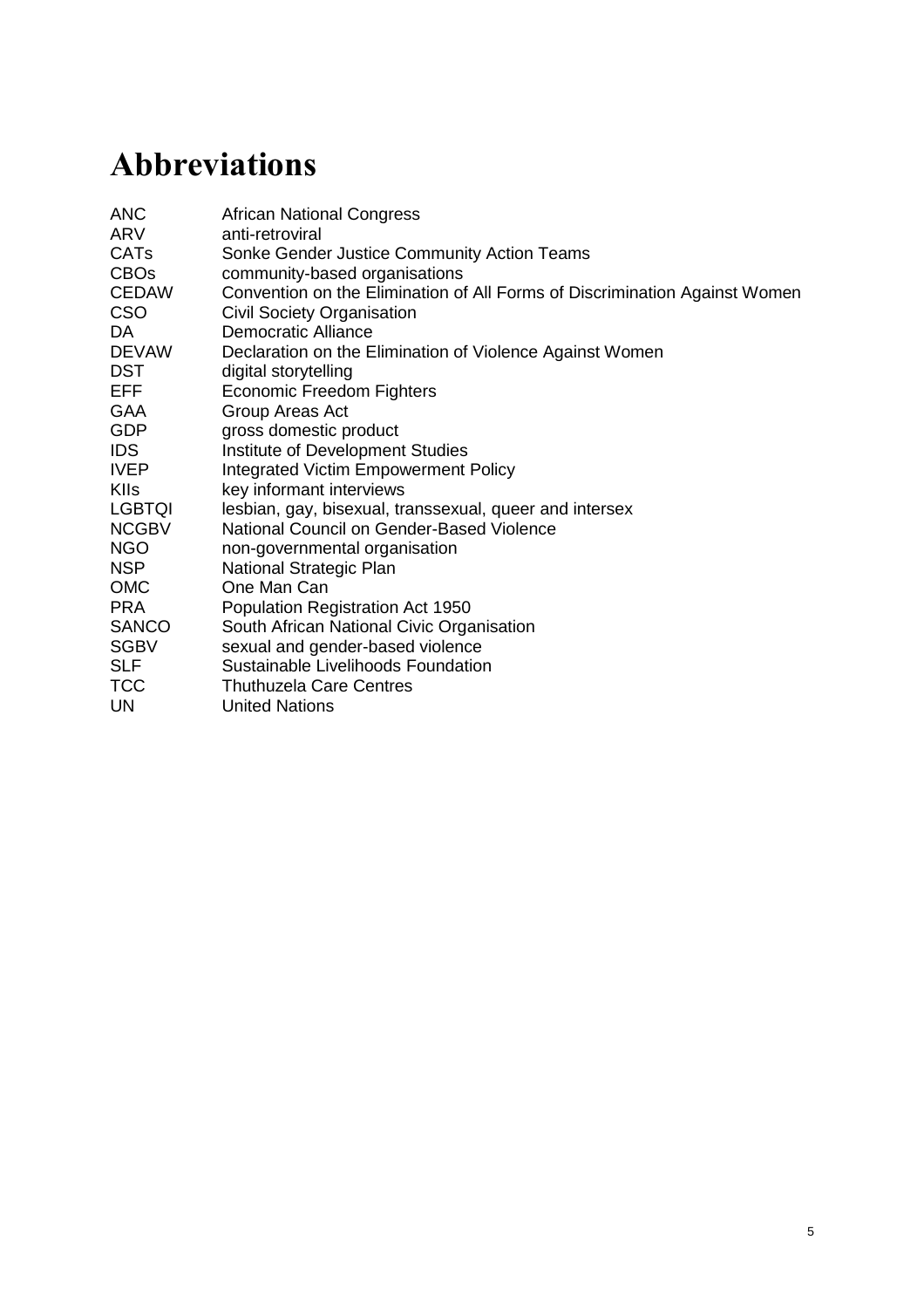In this research, we explored the intersection between politics and power, social norms, and networks of actors to try and understand how transformative social change to end SGBV can be achieved. The research questions for this study are twofold:

- 1. What are the perceived structural factors (social, political, economic) that contribute to people's experiences of SGBV?
- 2. How (i) does the individual agency of men and women, and (ii) do collective political actions (public, institutional, etc) interact to engage certain kinds of processes that aim to prevent and address SGBV?

Overall, the study was conducted with the aim of providing insight into how citizens and civil society organisations find meaningful ways to engage with each other, and with the government, to challenge oppressive social norms and structures and to build transformative strategies to end SGBV.

## **Methodology**

This study used a multi-layered research methodology in order to generate policy-relevant research that was empirically grounded and action-oriented. The participants of this research study were diverse actors engaged in the issue of addressing SGBV in the Cape Town metropolitan area, and the Matzikama municipality of rural Western Cape. The methods themselves were established to ensure that the research process was responsive to emerging policy dynamics linked to the development of an NSP on gender-based violence. Furthermore, we formulated the study with the aim that it would be empirically grounded and ethically accountable to those people with whom we worked and who are addressing SGBV in their everyday realities. This was achieved through the use of dialogic and open-ended research instruments that supported participants to shape the direction of the research from the outset. An inductive and comparative approach to analysis, based on grounded theory, allowed the research material to be developed into findings through an iterative and consultative process. The research was conducted July–November 2014. The findings are based on three interlinked strands of research: digital storytelling and collective analysis with 11 participants identified as community activists; qualitative research, through key informant interviews with 26 stakeholders dealing with SGBV; and policy engagement through a [stakeholder dialogue event](https://www.ids.ac.uk/publication/coming-together-to-end-gender-violence-report-of-deliberative-engagements-with-stakeholders-on-the-issue-of-collective-action-to-address-sexual-and-gender-based-violence-and-the-role-of-men-and-boys-october-2014-cape-town-south-afri) with 35 participants.

### **Findings and discussion**

South Africa's past is perhaps at its most harmful, and most visible, in the legacy of violence that its citizens continue to embody in their everyday lives. It is therefore impossible and even dangerous to de-link SGBV, as a very specific form of violence, from the broader dynamics of socioeconomic inequality that still characterises the lives of the people involved in this study. The first section of our findings describes how the persistence of this inequality was inscribed into the very spaces – townships, homes, bodies – in which most of the participants lived. This inequality, and the multiple forms of violence they experienced as a result, was articulated in particular by the community activists with whom we worked. The participants detailed the extent to which racial inequalities embedded in South Africa's history, emerged in the present, for example in the form of ongoing economic struggle. A particular set of normative gender roles were articulated, in relation to these structural dynamics. Migration, for instance, was expressed as an action taken by men in order to earn money to support their families.

The study findings also make visible the role of formal institutions and leaders in failing to address, or sometimes in maintaining, structural inequalities that underpin SGBV. These institutions include political institutions, such as government departments and the judicial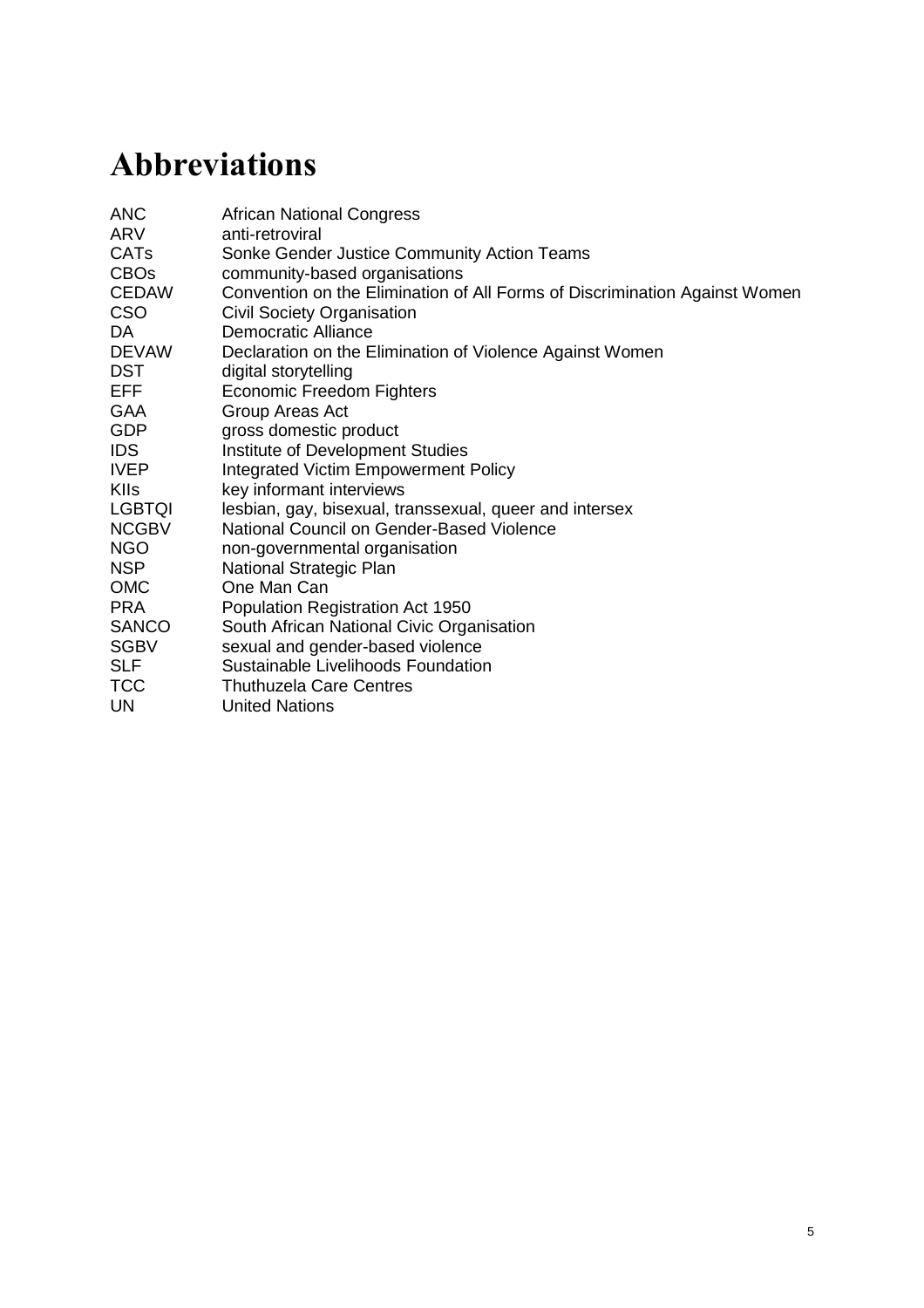system, as well as religious institutions and leaders. Participants explained that without providing clear leadership on gender justice, and without transforming government departments to better respond to SGBV, the government would continue to fail in its attempt to promote gender equality. Political institutions, particularly those related to law enforcement, were also described in the study as negligent or ill-equipped to deal with the needs of people experiencing SGBV. The participants in the study described, too, how religious leaders used their power to sanction heteronormative relationships and sexist characterisations of men and women's 'roles'.

The findings demonstrate that gender transformative collective action can provide an opportunity for different actors and organisations to work together across social issues towards change, bringing alliances and partnerships between people and across organisations. The strategies for change outlined within this case study are framed as gender transformative approaches, because they seek to change gender roles and create more respectful and egalitarian relationships. These initiatives emphasise the full participation of men, whose role is seen as essential in the transformative process. Further, community-led initiatives that work at the personal and political level providing support structures and spaces to engage diverse stakeholders have the potential to transform attitudes, behaviours and mechanisms that support male dominance and power. Collaborations between organisations and institutions can enable coordination across interventions engaging different ecological levels and addressing the multiple intersecting influences to reduce and prevent violence.

Pragmatic limitations to collective action, and to social transformation, were also raised through the case study and relate, specifically, to a lack of funding for those organisations working to provide resources to people affected by SGBV. Most often, it was those same organisations that did not have funding, who were doing the work of government departments in providing support to survivors of SGBV. The work of civil society organisations has not only been to provide this basic support, but in South Africa, it has also historically been to call on the government to be accountable to and take greater responsibility for the wellbeing of its citizens.

## **Policy and practice recommendations**

### **Citizens' initiatives and social activism**

- It is important to recognise informal ways of collective action in people's lived realities. Continued work is needed with communities to understand their innovations in addressing gender inequalities and to mobilise this knowledge into policymaking.
- Collective action (informal and formal) does not necessarily translate into a 'gender transformative' collective or movement; citizens and affiliated organisations need to invest in the work of gender equality. In doing so the political power dynamics of challenging patriarchal privilege must be recognised.
- Working with citizens to develop and share practical legal knowledge about their rights, and avenues for recourse and resources on SGBV is crucial to enable them to shape and hold accountable the policies and programmes that affect their lives.
- Sustainability of collective action in ending SGBV at the community level is important; more understanding is needed on what drives citizen action, enables ownership of the process of change, and the resources needed to support this.
- A focus on mobilisation has highlighted the significance of engaging with men and women in positions of power and holding them to account in their responsibilities for working to end SGBV; as power holders in these contexts, men have an important role to play in holding each other accountable on gender equality.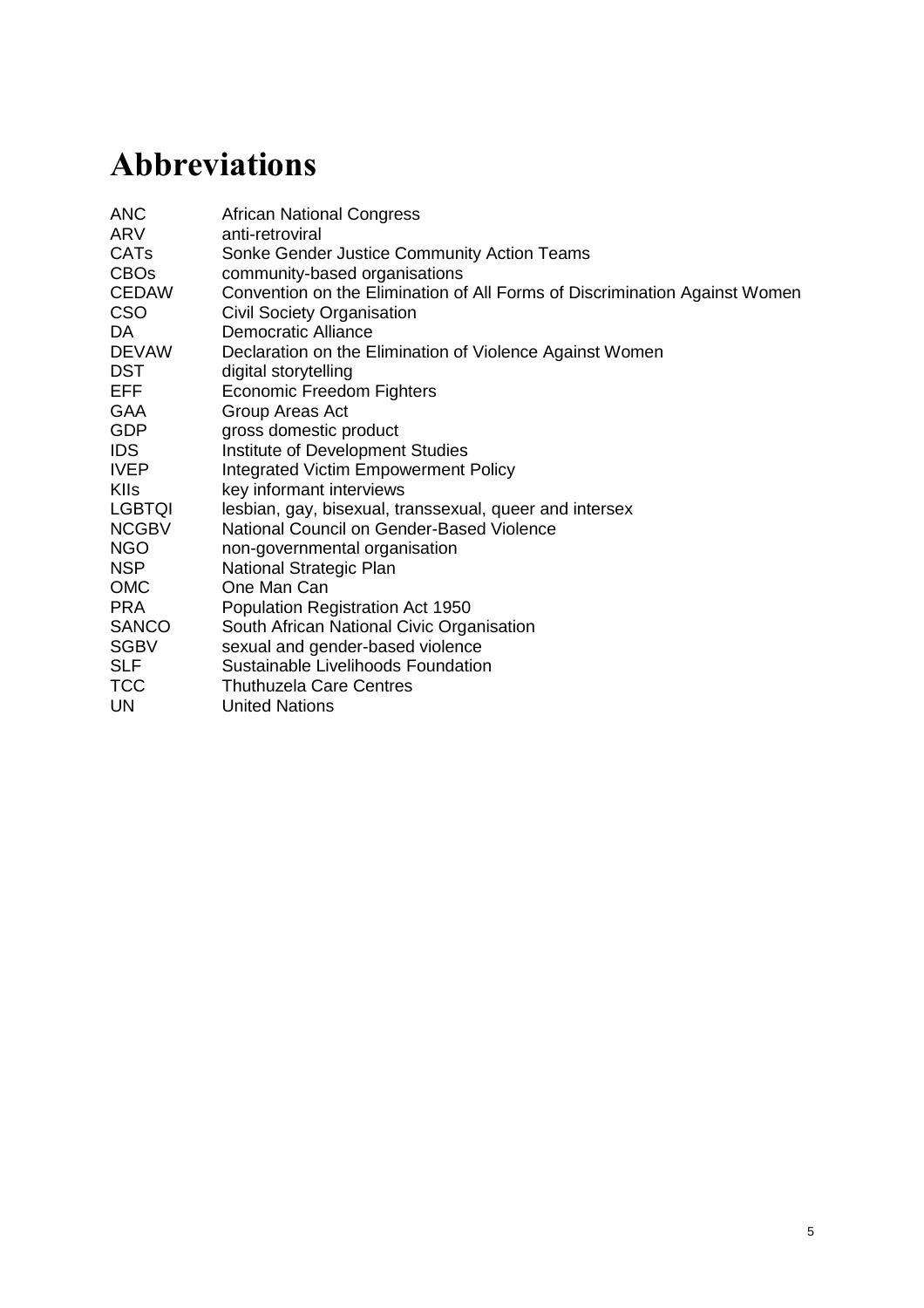### **Civil society partnerships**

- Partnerships across social movements working for gender equality engaging men, women, LGBTQI persons – are important for accountability within movements. Furthermore, these relationships can enable collaborative learning on gender issues and help ensure a collective response to SGBV that promotes social justice for all.
- A clear vision and purpose needs to be built for gender transformative collective action. Where this reflects a partnership between state, social actors and citizens, then possibilities of accountability and work to enable citizen action and rights claims at the local level will be strengthened.
- Civil society needs to develop clearer strategies and policies for mediating and linking across actors to strengthen networked ways of working to address SGBV across multiple levels and social and political spaces.

### **Government institutions**

- Recognising citizens and civil society organisations as effective partners in ending SGBV, working collaboratively to support policy reform on the issue of SGBV, and importantly in enabling effective implementation.
- Political decision-makers and champions are critical for driving institutional change. Entrenched patriarchy in political and religious institutions needs to be challenged in order for these institutions to more effectively address the root causes of SGBV.
- Multi-sectoral consultations and citizen participation are required to develop and implement a fully-costed and funded National Strategic Plan to end SGBV that aims to fill the existing gaps in: laws and policies, services for survivors of SGBV, funding for strategies that prevent violence, and oversight and impact mechanisms.
- The government needs to make information on SGBV funding more transparent (including funding criteria, recipients and budgets). Ideally, this information should also be made available retrospectively, for organisations to be in a better position to lobby national and international donors for funding.

#### **International community**

- International donor agencies must meaningfully engage in learning from specific country contexts, to develop agendas on SGBV that can be sensitively, and effectively, implemented.
- The international community can play a role in 'the collective', as part of a global alliance that supports and enables national-level, contextualised responses to SGBV.
- Using the effective work being done by collective actors at local and national levels to contribute to the global dialogue and frameworks on ending SGBV.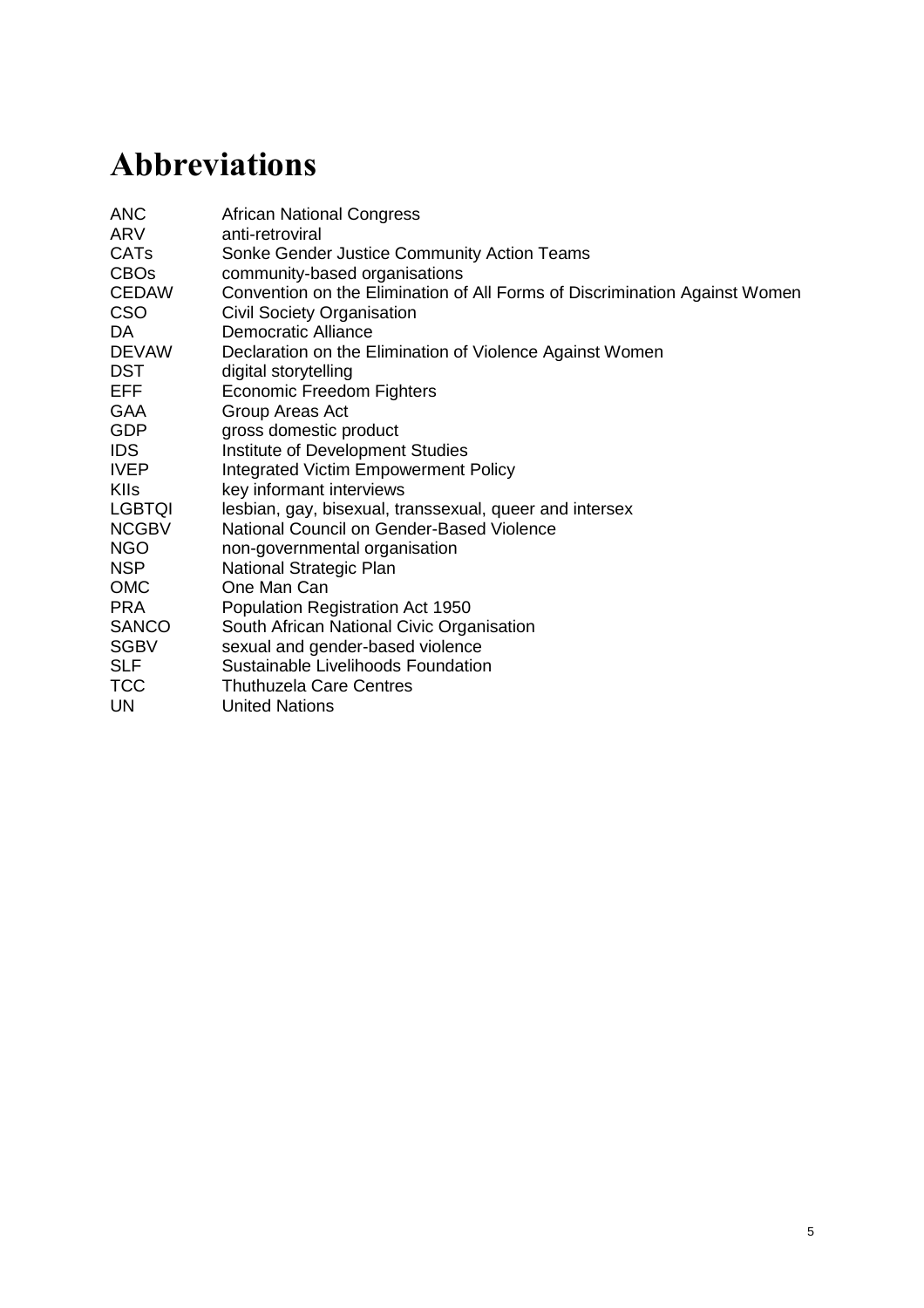## <span id="page-9-0"></span>**1 Introduction**

South Africa, well known for its progressive constitution and robust democratic politics, has the unenviable reputation of being one of the most violent countries, and one of the most highly unequal places for people to live in the world (Beinart 2001; Fassin 2007; Mlatsheni and Leibbrandt 2011; Seekings and Nattrass 2005). This is particularly true for those people who do not conform to highly patriarchal gender and sexual norms (Lewin, Williams and Thomas 2013), and who, as a result, experience violence in multiple and intersecting ways. These intersecting forms of violence are rooted in subtle, and often invisible, structures that reach back to colonialism, continued under apartheid, and have persisted more recently in the forms of inequality that continue to characterise life and constrain wellbeing in postapartheid South Africa. In this Evidence Report, we refer to these influences as forms of structural violence; and we seek through this case study to make them more visible. We suggest that it is important not to focus only on the manifestations of SGBV; it is essential to understand the structural causes of the intersecting inequalities that fuel it. Through this case study we have sought to look critically at, first, the dynamics of structural violence and, second, the positive potential and limits of collective action to address violence together with the government. We have taken this approach in the case study, on which this report is based, in order to make visible to a wider range of actors the extent to which all South Africans, of all gender identities, navigate a precarious present that remains powerfully shaped by a politically violent past.

<span id="page-9-1"></span>The study is based on research conducted in Cape Town and the Matzikama area of the Western Cape, South Africa, between July and November 2014. Using a range of research methods, including digital storytelling, collective power analysis, stakeholder mapping and key informant interviews, the research findings from the case study iterated the importance of understanding how SGBV emerges against a backdrop of entrenched socioeconomic inequalities. In doing so, the case study explored the capacity and limits of community action to (re)build equitable interpersonal relationships and social networks in order to challenge socioeconomic inequality and the violence that stems from it. The research findings indicate that collective action in this context, although powerful at an interpersonal, family and community level, must be understood in light of structural inequalities, constructions of harmful masculinities, and hegemonic power inequalities that influence these trajectories of change.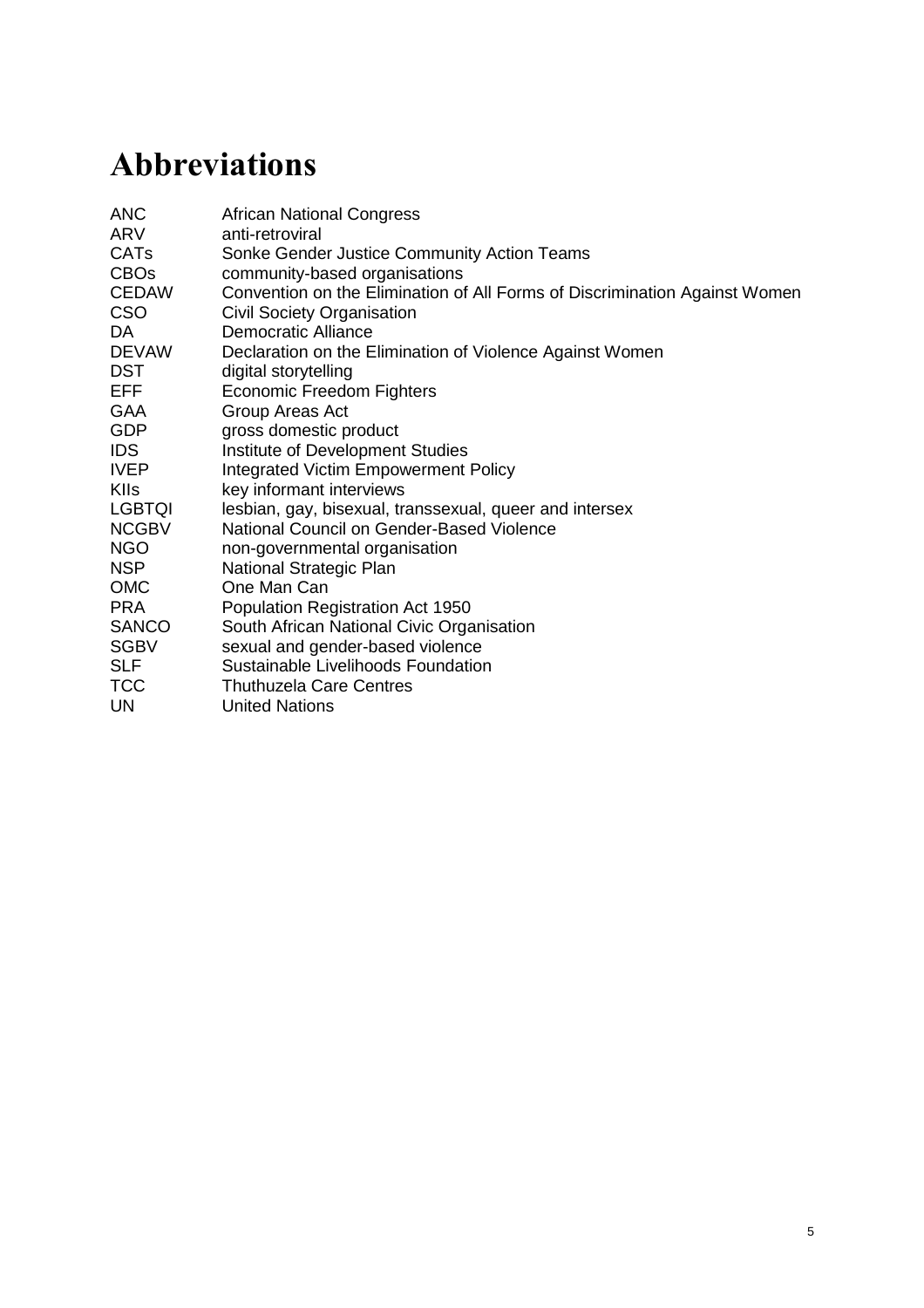## **2 Conceptual framework**

## <span id="page-10-0"></span>**2.1 Theoretical and policy approaches to SGBV**

### <span id="page-10-1"></span>**2.1.1 International policy and definitions of SGBV**

While there are many forms of SGBV, and corresponding ways of writing about them, analysts have identified three broad approaches to SGBV that map onto the evolution in theory and policy on violence against women, and gender violence more broadly (Bowman 2002; Sokoloff and Dupont 2005; Strebel *et al*. 2006; Yodanis 2004). The first, and most common, approach used by policymakers reflects the United Nation's (UN's) 1993 Declaration on the Elimination of Violence Against Women (DEVAW). DEVAW was strongly influenced by the UN Convention on the Elimination of All Forms of Discrimination Against Women (CEDAW), and the definition of violence against women in its General Recommendation 19 (GR 19). This definition presents SGBV as primarily men's violence against women and girls, and situates violence in three interlinked spheres: in the family; in the community; by the state. Both CEDAW GR 19 and DEVAW emphasise that violence against women is a manifestation of unequal power relations between men and women. Importantly, they also closed a gap in international law: by explicitly denoting the above public spheres in which violence takes place, the definitions framed gender violence as a human rights violation (Watts, Osam and Win 1995).<sup>1</sup>

The emerging fields of masculinity and sexuality catalysed a second approach, primarily defining SGBV as violence used by men against women, against some males, and inclusive of sexual violence against children (Hunnicutt 2009). This approach recognises homophobic violence as a form of SGBV, and that SGBV is used to oppress some men, alongside women and girls, as a policing mechanism to enforce gender roles, norms and hierarchies (Coughtry 2011; Eves 2010). The third approach to SGBV, which builds on the previous two, is the one we use in this study: it refers to violence directed at an individual irrespective of age, including men and transgender persons or women, and is any form of violence used to assert and reproduce gender roles and norms (Benjamin and Murchison 2004).

### <span id="page-10-2"></span>**2.1.2 Theoretical approaches to SGBV**

This section outlines four overarching theoretical approaches to gender violence, and indicates their relative contributions and limitations for the purpose of this particular study.

The first constellation of approaches locates the problem of violence with the individual, and with men's psychopathology and biology in particular, thus situating the responsibility on men (to stop) and on women (to leave) (Abrahams *et al.* 2009; Holtzworth-Munroe and Stuart 1994; Walker 1993). These approaches, even when developed as feminist explanations, have been discredited as reductionist and open to misuse, as they fail to take into account the social and economic contexts that contribute to the prevalence of violence (Bowman and Schneider 1998; Hooks 2000). The second approach centres on family systems as the social locus in which violence takes place and in which violence can be addressed; 'dysfunctional families' or 'dysfunctional relationships' are identified within this system, and the possibility for change also rests with the individual and the relationship (Kimmel 2002). Theorists using this approach have been criticised for failing to account for the role of gendered norms and

 $\overline{\phantom{a}}$ <sup>1</sup> Prior to this, human rights law did not cover gender violence as it excluded the so-called 'private sphere' in which forms of gender violence, like domestic violence, took place.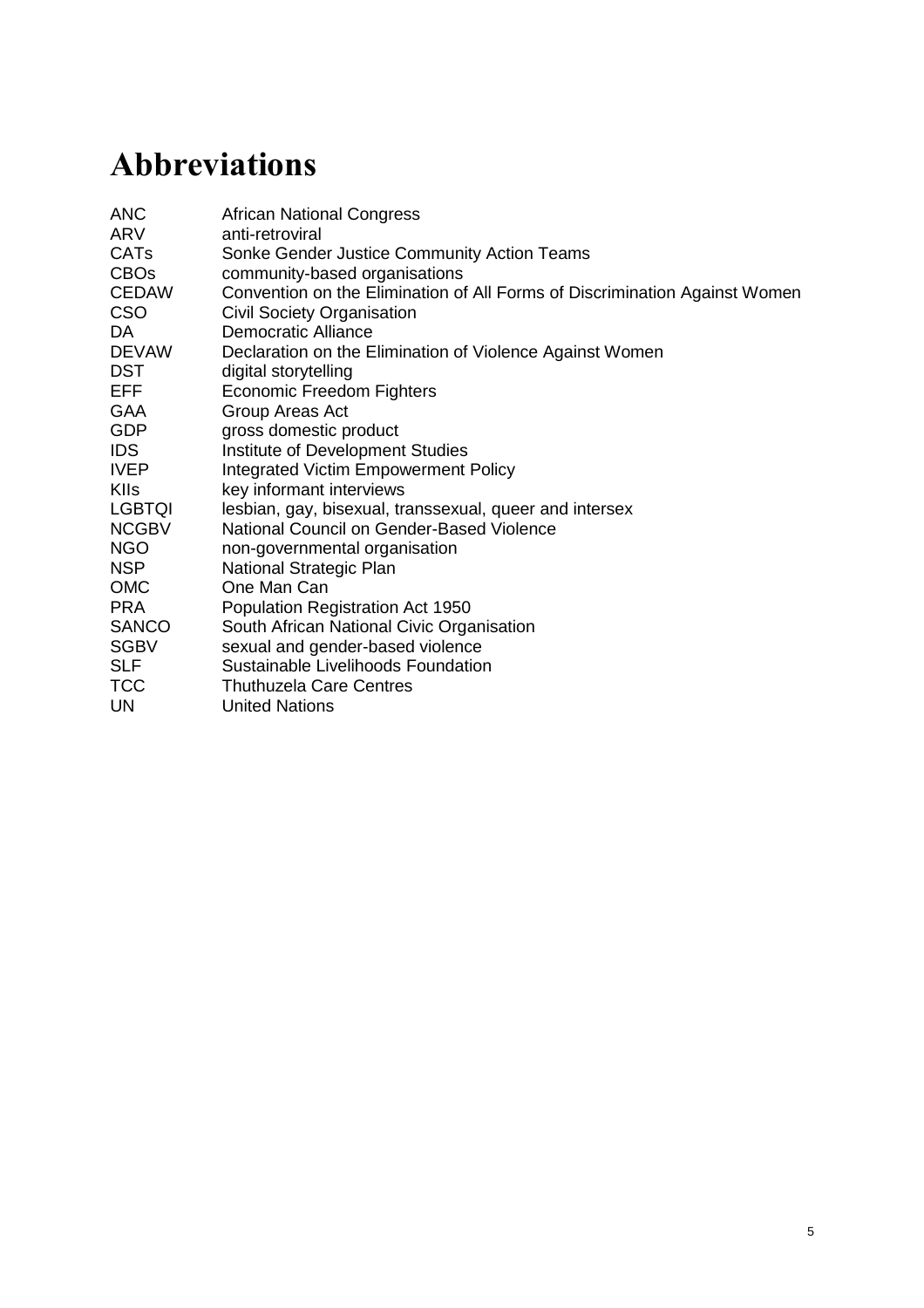how underlying structures reinforce patriarchal dominance in these relationships and systems (Bograd 1999; Sokoloff and Dupont 2005).

Third, structuralist theories depart from individualist approaches to SGBV, and locate violence – and therefore the potential for change – in social, political, economic and cultural structures. This theoretical approach proposes that violence is not a private matter, but a public issue that draws in state and community institutions that privilege certain gender norms over others (Bowman and Schneider 1998). The social ecology model of social change (Heise 1998) is a feature of the structuralist theoretical approach, and it argues that SGBV takes place and interacts across four levels: the individual (including their personal history); the micro-system (the immediate context in which violence takes place); the exosystem (institutions and social structures); and the macro-system (the general views and attitudes shared by members of a society or culture) (Heise 1998; Minayo 1994; Oetzel and Duran 2004). Social ecology approaches to violence have been critiqued for failing to look across the four levels at how they may be interlinked, and for the absence of a critical integration of political, economic and social systems that either contribute to, or should address, the prevalence of violence. These critiques have emerged from studies in South Africa (Africa 2010; Jewkes, Levin and Penn-Kekana 2002), in particular, and echo the fourth main set of theories that reflect post-colonial and post-structuralist approaches to violence.

With respect to the latter, theorists such as Butler (2009, 2004) and Bourdieu (2001) challenge the notion that the reality – of gender, of individuals, families and societies – is an empirical given, instead capturing the complex interplay of individual and structural dynamics. The possibilities available to individuals for enacting change, and the constraints they face, are recognised in these approaches – and in the case of this report – through people's interpersonal and political relationships in relation to the unequal institutional structures that perpetuate violence linked to race, class, gender and sexuality. This links to post-colonial critiques, particularly by African feminists, who argue the need to account for violently unequal economic and social systems – like colonialism, apartheid and globalisation – and their role in entrenching intersecting forms of violence linked to class, race, gender, sexuality, age, location, and so forth (Africa 2010; Cornwall, Harrison and Whitehead 2007; Hansen and Stepputat 2009; Jones 2011; McFadden 2000).

This study draws on the theoretical approach of post-structuralism insofar as it acknowledges the relational and constructed nature of gender, and the extent to which gender dynamics can be reconfigured and positively transformed through interpersonal relationships and individual and collective action. It also recognises, however, that the onus cannot solely lie on individuals, or on men, to change gender and sexual norms and their violent manifestation as gender and sexual violence. To this end, the report draws on the notion of structural violence to bring into perspective a long and deep history in which violence was closely tied into a particular order in which gender, race, class and sexuality were normatively constructed, and through which any deviation from these constructive prescriptions of 'correct behaviour' were punished. One of the challenges in post-apartheid South Africa lies in identifying those actors and institutions responsible for the proliferation of these historic forms of structural violence.

### <span id="page-11-0"></span>**2.2 Structural violence and hegemonic masculinities**

Economic inequality and its impact on poverty and unemployment is one of the most significant and persistent forms of structural violence. Economic inequality in people's everyday lives is made even more complex as it is tethered to the country's longer social, political and economic history. The term, structural violence, was first coined in the 1960s by Galtung (1969), a liberation theologian, to capture this dynamic. Paul Farmer describes the concept here: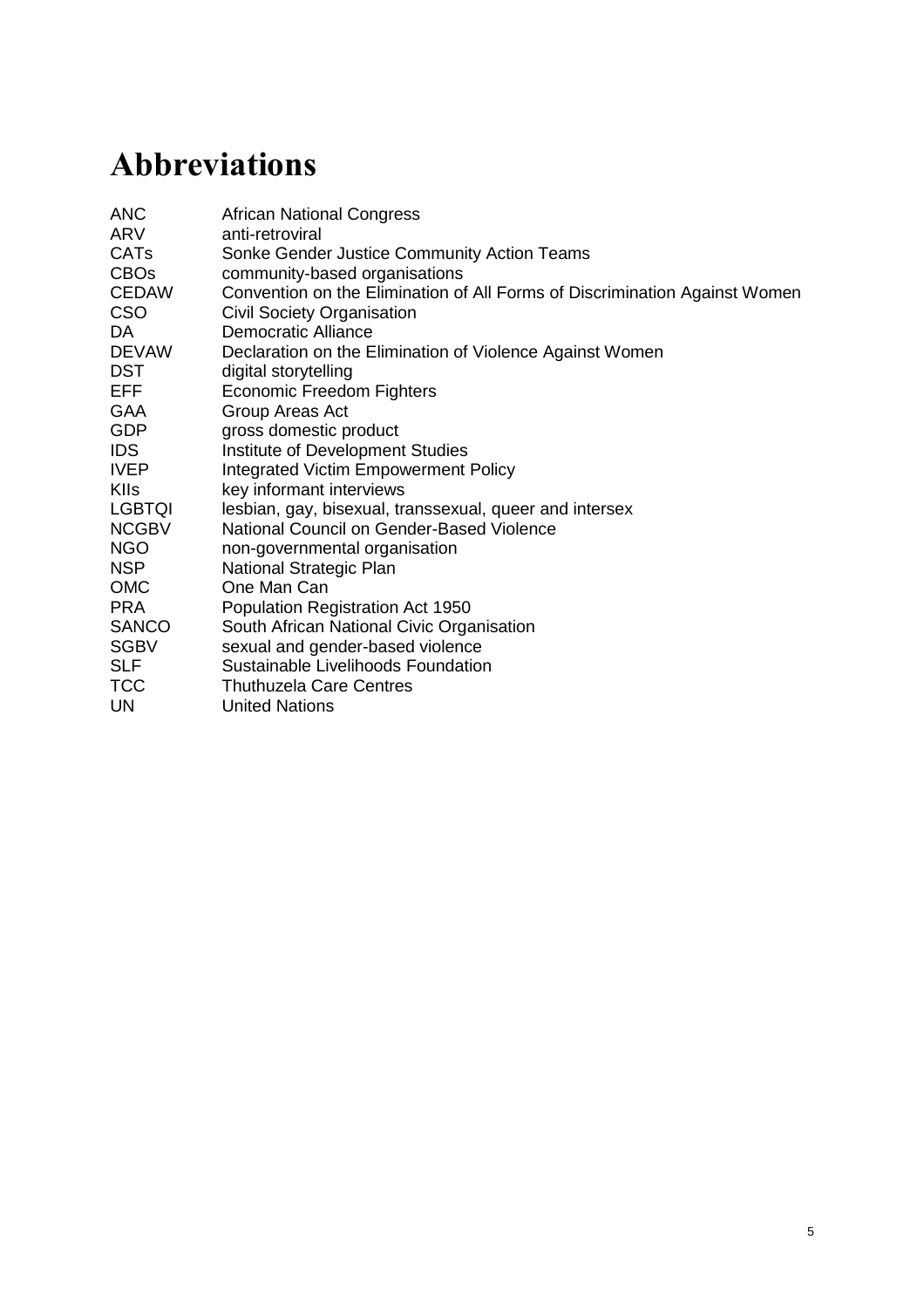Structural violence is one way of describing social arrangements that put individuals and populations in harm's way… The arrangements are structural because they are embedded in the political and economic organization of our social world; they are violent because they cause injury to people… neither culture nor pure individual will is at fault; rather, historically given (and often economically driven) processes and forces conspire to constrain individual agency. Structural violence is visited upon all those whose social status denies them access to the fruits of scientific and social progress.

(Farmer 2001: n.p.)

Structural violence in South Africa, shaped through apartheid and colonialism, constructed economic and racial hierarchies through discriminatory education, health and employment sectors that privileged white people over all other race groups (Mlatsheni and Leibbrandt 2011; Rankin and Roberts 2011).<sup>2</sup> In this report, we use structural violence as a key concept because it locates the presence of violence – as experienced by individuals, families and societies – in this social, economic and political context. Harmful masculinities and gender norms that drive SGBV are understood as socially constructed and as such vary across historical and local contexts. We use this concept in order to make the case, through this report, that the potential for change lies in people coming together through their political activism and collective action to challenge the community, political, social and economic institutions that reinforce dangerous forms of masculinity, and unequal power relationships.

### <span id="page-12-0"></span>**2.3 Collective action and structural change**

The interaction between people's personal experiences, motivations and actions and their collective engagement is an important element in understanding how and why people work with others towards positive social change. As Lister (1997) articulates, human agency embedded in social relations is related to consciousness:

To act as a citizen requires first a sense of agency, the belief that one can act; acting as a citizen, especially collectively, in turn fosters that sense of agency. Thus agency is not simply about the capacity to choose and act but also about a conscious capacity which is important to the individual's self-identity. (Lister 1997: 38)

This study therefore reflects the importance of understanding the interplay between personal and collective relationships and how these expressions of citizenship are mediated by structural forms of violence, and the limitations linked to them, as they intersect with gender, class, race, (dis)ability, age and also space/location.

Looking out from the personal and community level to collective action for national policy change, Htun and Weldon's (2012) analysis of policies on violence against women in 70 countries over a 30-year period finds that the activism of feminist movements plays a more important role in policy change than left-wing parties, numbers of women legislators or national wealth. They explain that national and international women's movements have played an important role in highlighting the gap between ratification of and compliance with global treaties, and have amplified the possibilities of implementation at the national level through advocacy efforts to change discriminatory laws, and by training institutional actors and the judiciary on rights and accountability.

 $\overline{a}$ <sup>2</sup> The Institute for Justice and Reconciliation, for instance, recently released its Reconciliation Barometer based on longitudinal data in which trends in South Africans' views on race, class and politics are measured. Looking at ten years of data, the Barometer shows a steep decline in a willingness to live in a unified South Africa; this was most notably linked to a decline in a desire to socialise across race groups. The 2014 report highlights, then, the importance of keeping race in perspective alongside other intersections of inequality, as it continues to feature strongly in South African lives, albeit in very different ways (IJR 2014).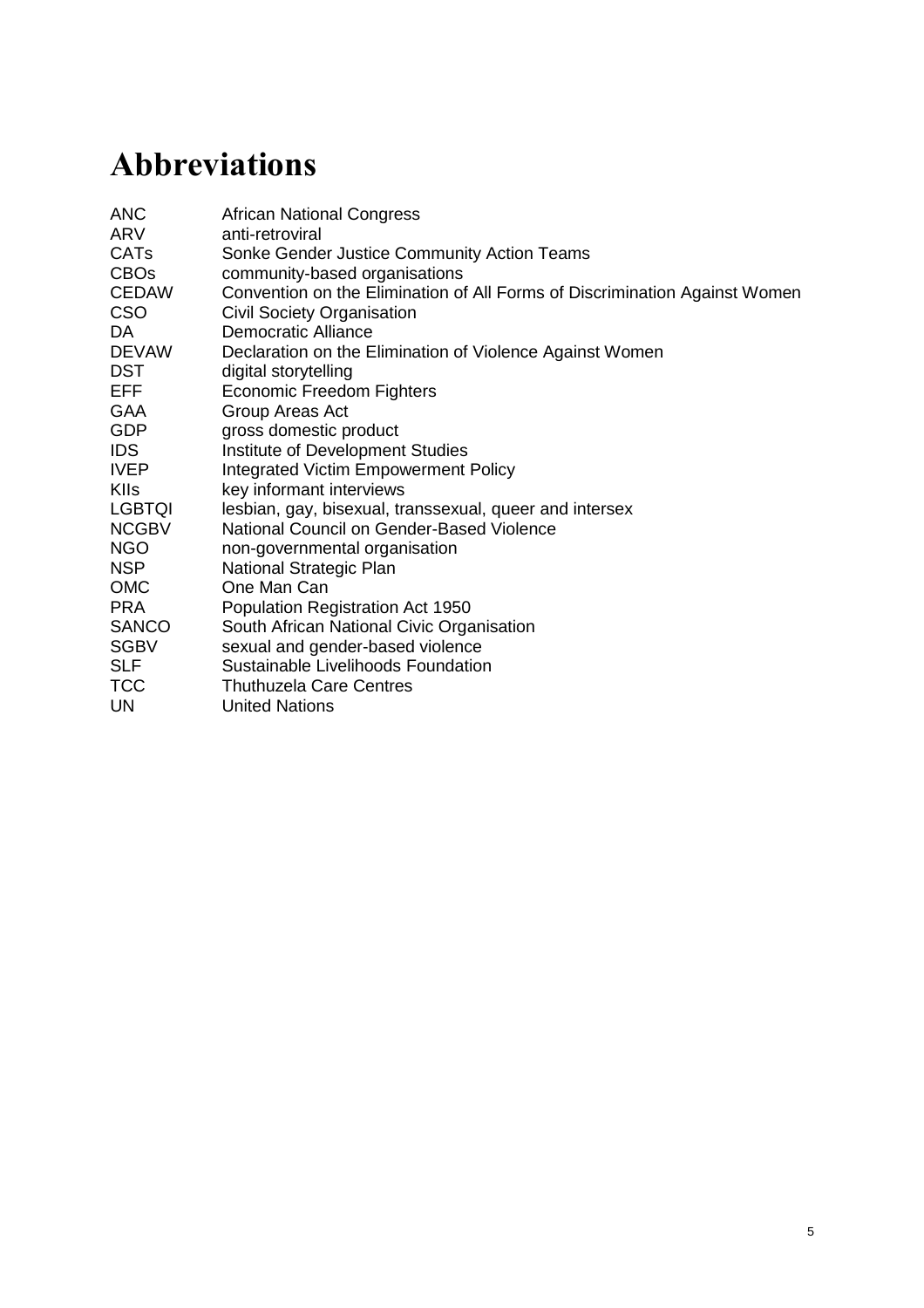Transformative strategies are contentious in nature, they include dynamics of power and interests across the diverse actors involved, and are therefore non-linear. These strategies engage a form of political accountability for gender equality that sees collective action as catalysing change between and across levels to ensure effective and transformative interventions. It is this non-linearity, and open-ended conceptualisation of change that we will engage in this case study. Specifically, in our research, we looked at the intersection between politics and power, societal norms and discourse, and networks of actors to try to understand more deeply how collectivity can achieve meaningful impact in people's lives (Keeley and Scoones 2003; Wolmer 2006).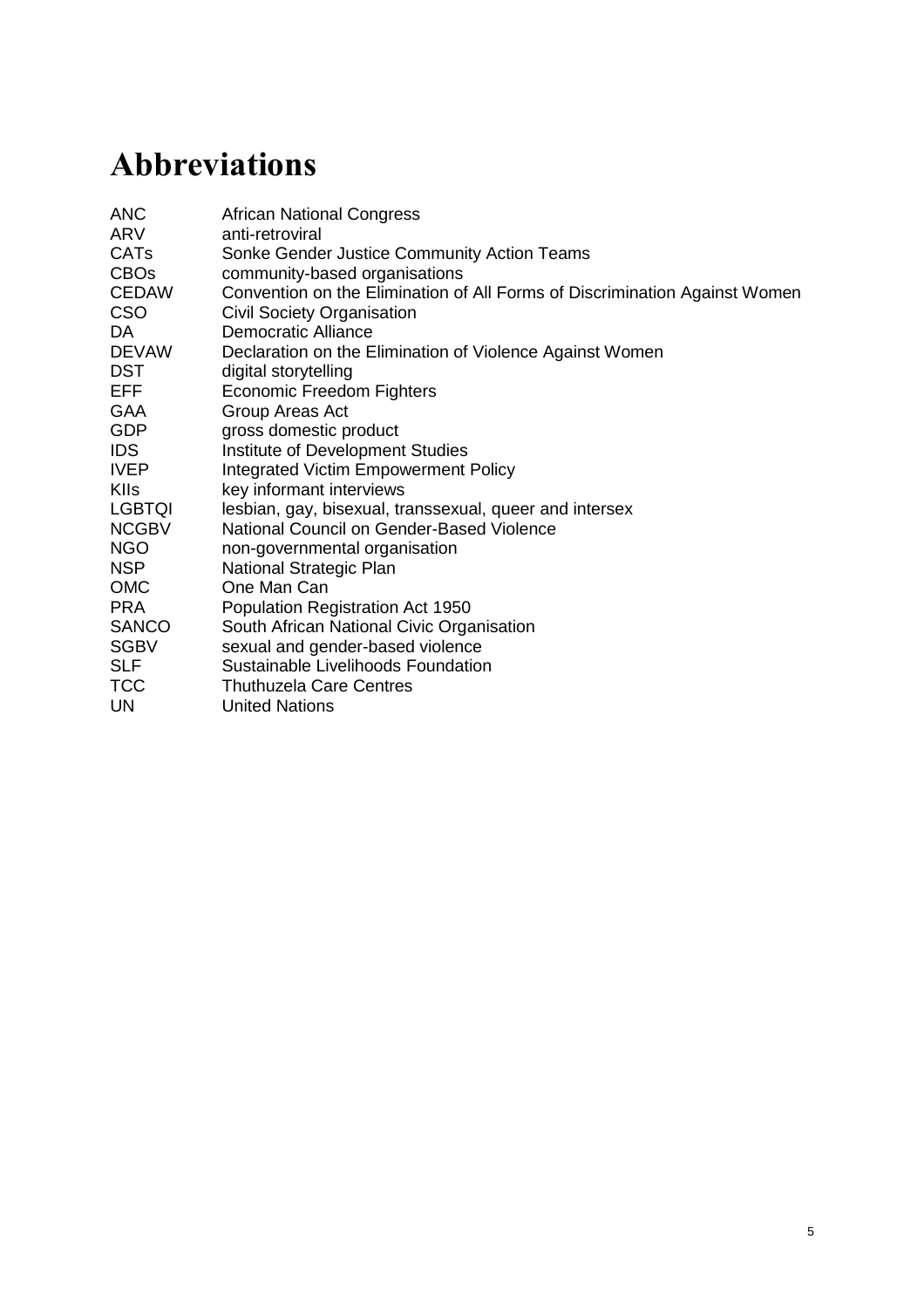## <span id="page-14-0"></span>**3 Research background**

South Africa, a democratic parliamentary republic since 1994, is home to approximately 54 million residents (Statistics South Africa 2014a). In the most recent elections, held on 7 May 2014, voters again elected the African National Congress (ANC) into power with 62.2 per cent of the vote; the main opposition, the Democratic Alliance (DA), won 22.2 per cent of the vote. A very new political party, the Economic Freedom Fighters (EFF), made significant inroads into South Africa's governance landscape, winning 6.4 per cent of the vote. The real impact of the EFF's entry into South Africa's political configuration still remains to be seen, but the premise on which they ran for government – that of economic equality and freedom – speaks strongly to the increasingly visible anger among citizens struggling for meaningful social and economic justice. Women constitute almost half of South Africa's population, and this is represented in parliament, with women making up 42 per cent of its representatives (compared to 2.7 per cent before 1994) (GCIS n.d.). In the first and second parliaments (1994–2004), a raft of legislation to promote gender equality was passed, including legislation on domestic violence, employment equity and marriage.

While South Africa is formally classed as a middle-income country, its rates of inequality are among the highest in the world – reflected in the disparity between its rankings for total and per capita gross domestic product (GDP)<sup>3</sup> and Gini coefficient measurement (65) which is in the top ten globally (World Bank 2011). South Africa's unemployment rate among those aged 15–65 years is 25.4 per cent, as measured in the third quarter of 2014 (Statistics South Africa 2014b); almost half of those in the labour force cohort aged 15–24 years were found to be unemployed (Rankin and Roberts 2011). Despite the introduction of progressive legislation on gender equality, the reality of socioeconomic inequality is deeply gendered (ILO 2012; World Economic Forum 2013).<sup>4</sup> Consistently, between 2008 and 2013, 27 per cent of women in South Africa were unemployed, compared with 23 per cent of men in 2013 (Statistics South Africa 2013). These different forms of inequality were also confirmed in the  $2013$  World Gender Gap Index, where South Africa ranked  $8<sup>th</sup>$  in the world (out of 136 countries) in the political empowerment ranking, but  $78<sup>th</sup>$  and  $102<sup>nd</sup>$  in the economic participation and opportunity ranking, and in the health and survival ranking respectively.

Spatial injustice is a further inequality that cuts across South Africa's cities and towns. During apartheid, residential segregation along racial lines was enforced through legislation and urban planning. The 1950 Population Registration Act (PRA), legally classified every South African as one of three 'racial types' – White, Coloured, and Black – in order to exert control and power along racial lines. This influenced the Group Areas Act (GAA), an urban planning tool that sought to eradicate racial residential mixing by segmenting cities into racially exclusive suburbs (Beinart 2001, 1995; Parry and van Eaden 2014; Wolpe 1972). <sup>5</sup> The Cape Flats is a region of metropolitan Cape Town that holds a large proportion of this historically displaced population.

The Cape Flats area is located approximately 15–20km south east of the central business district, spanning 50km of flat, low-lying terrain. In 2008, there were an estimated 220 informal settlements housing some 150,000 shacks, or over 500,000 people. With the rise in migration alongside the rise in unemployment, peri-urban areas are extending onto former rubble dumps (such as Sweet Home Farm in Philippi) and wetlands (such as

 $\overline{a}$ 

<sup>3</sup> www.oecd.org/fr/afriquedusud/economicassessmentofsouthafrica2008achievingacceleratedandsharedgrowth forsouthafrica.htm (accessed December 2014).

<sup>4</sup> For full information on world rankings, the full report is available at

[www3.weforum.org/docs/WEF\\_GenderGap\\_Report\\_2013.pdf](http://www3.weforum.org/docs/WEF_GenderGap_Report_2013.pdf) (accessed 26 January 2015).

<sup>&</sup>lt;sup>5</sup> The 2012 National Development Plan 2030, in specifying its overarching principles for the spatial development of South African settlements, outlines the principle of spatial justice, that apartheid's policy of confining particular groups to limited spaces must be reversed (South Africa 2012: 227).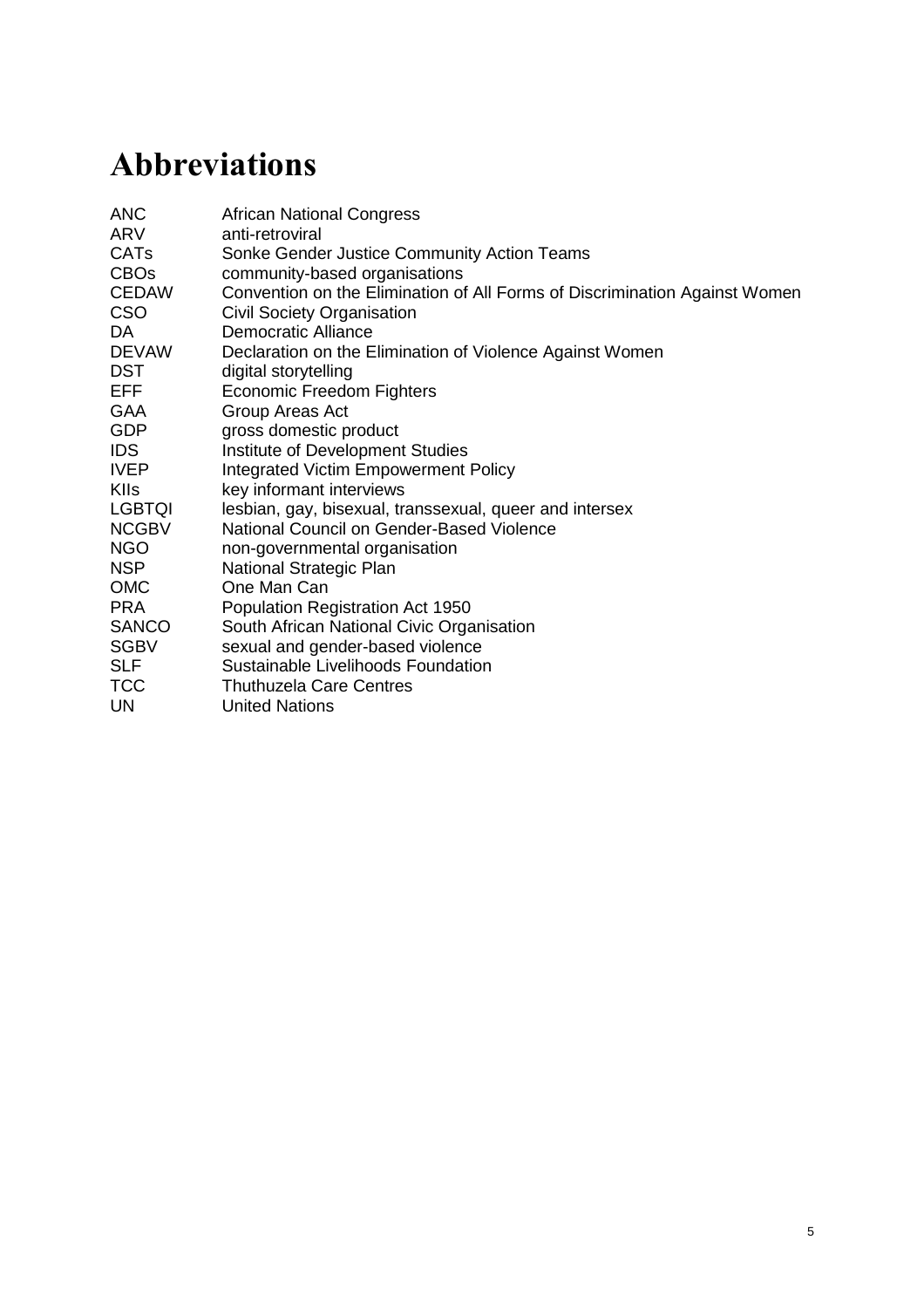Masiphumelele), limiting protection from extreme environmental conditions, resulting in flooding and structural damage (City of Cape Town 2008). Unemployment rates in the residential areas of Nyanga, Philippi, Khayelitsha, Guguletu and Delft, which are located within the Cape Flats, range from 38 per cent to 46 per cent; this is much higher than the above-mentioned national average of 25.4 per cent. These suburbs are predominantly populated by Black African persons, with Delft populated by 52 per cent Coloured persons and 46 per cent Black Africans (City of Cape Town 2011).<sup>6</sup>

It is in the context of profound socioeconomic inequality, described above, that South Africa bears witness to an ever-escalating epidemic of sexual and gender violence. Suspected rape homicides reported for non-intimate murders have increased from 13.4 per cent in 1999 to 28.5 per cent in 2009 (*p*<0·001) (Abrahams *et al.* 2009). Research in the Western Cape found that 39 per cent of women experienced some form of gender-based violence, and the same (39 per cent) proportion of men had perpetuated gendered violence in their lifetime (GenderLinks 2014). The rate of female homicide per 100,000 is five times the global average at 12.9 per cent (Abrahams *et al*. 2009); this is compared to 2006 statistics that show 0.2 per cent in England and Wales, and 0.3 per cent in Argentina (Abrahams *et al*. 2009; Esplugues *et al*. 2006), highlighting the urgency for policy-driven prevention.

South Africa's rate of rape, as a particular form of sexual and gender-based violence, has been found to be one of the highest in the world: in a cross-sectional study in three South African districts in the Eastern Cape and Kwa-Zulu Natal, for instance, researchers found that 27.6 per cent of all men had raped a woman or girl, and of all the men who were interviewed, almost half (42.4 per cent) had been physically violent to an intimate partner (Jewkes *et al*. 2009). Population-based research with adult men in South Africa has found, too, that 9.6 per cent of men reported an experience of male-on-male sexual violence and 3 per cent reported perpetration (Dunkle *et al*. 2013). These statistics are based on reported incidents, and of those incidents reported, a small fraction led to convictions. In 2012, 66,196 rapes were officially reported, and investigations led to a paltry 4,500 convictions. A 2013 study by Jewkes suggests that reported incidents of SGBV are so low because of the relatively low conviction rates; this in turn leads to a significant under-estimation of the prevalence and incidence of SGBV.

The violent punishment of people who transgress heteronormative gender roles and identities is also of critical concern in South Africa. For LGBTQI persons this translates into the very real experience of homophobic violence including homicide and rape as a form of persecution (Lewin *et al.* 2013; Wells and Polders 2006).

### <span id="page-15-0"></span>**3.1 Policy context**

 $\overline{a}$ 

The conspicuous and widespread violation of men and women's rights, particularly linked to their gender and sexuality, runs alongside an attempt – in policy – to respond to SGBV: South Africa has implemented a raft of progressive and comprehensive laws, policies and support systems. Regional and international human rights instruments have been localised, giving rise to the Domestic Violence Act, the Sexual Offences Act, the Employment Equity Act, the Service Charter and Minimum Standards for Victims of Crime in South Africa and the National Policy Statement for Victim Empowerment, all of which work towards elimination of SGBV in the country. The South African National Sexual Assault Policy (2005) discusses factors that contribute to men's use of violence, including social norms of male superiority and male sexual entitlement and poverty. It is notable that these factors and their interplay with experiences of SGBV are identified and articulated as root causes of the use of violence

 $6$  A key difference in Cape Town from much of the rest of the country is that the ANC is not in power; the city is governed by the Democratic Alliance (DA). Piper (2014) highlights that although this undermines destructive patronage politics that typify state– society relations in poor, black, urban settlements in the rest of the country, race politics are re-invigorated, preventing the building of trust between poor, black communities and the local state.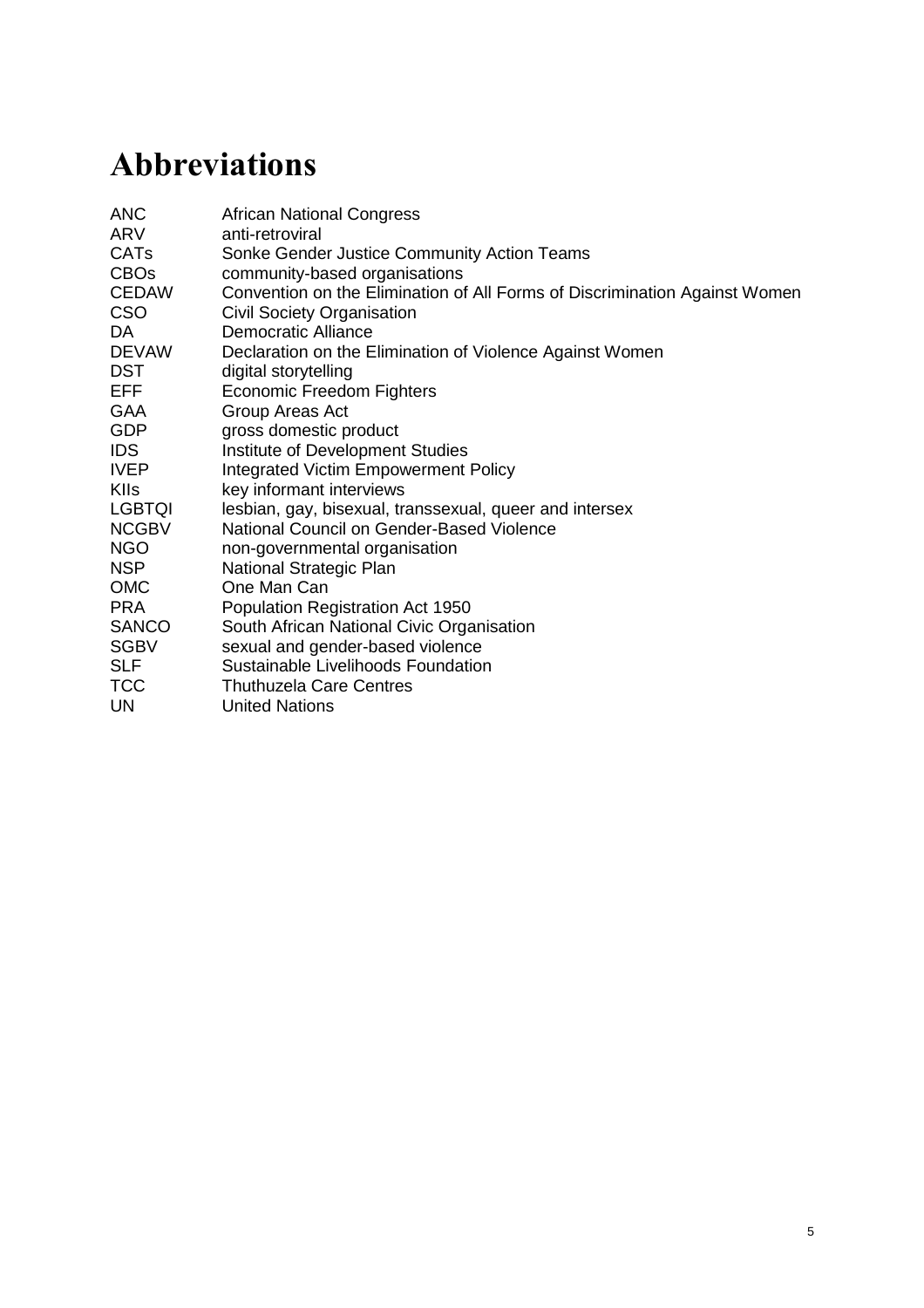by some men against women and children. SGBV is however a complex phenomenon perpetrated by men and women and manifests across all socioeconomic classes and groups.

Looking to the implementation of policy, several integrated approaches exist that involve both government and civil society in dealing with the prevalence of SGBV at national and provincial levels including the Integrated Victim Empowerment Policy (IVEP) and the Thuthuzela Care Centres (TCC). In 2011, the Convention on the Elimination of All Forms of Discrimination Against Women (CEDAW) Committee recommended that South Africa review its 365-Day Action Plan to combat SGBV, and adopt comprehensive measures, including accountability mechanisms to better address SGBV. The following year, at the end of 2012, the National Council on Gender-Based Violence (NCGBV) was established to provide highlevel political leadership for a coordinated multisectoral response to the issue. This Council was to initiate the first National Strategic Plan (NSP) for SGBV.

After nearly two years of very slow progress, the Minister of Women in the Presidency, Susan Shabangu, suspended the work of the NCGBV and the NSP development in July 2014. With the formal national process to develop an NSP for SGBV stalled, civil society has taken on the responsibility of laying out demands to push the fight for funding and political accountability forward. Civil society partners have embarked on a campaign to realise an NSP, demanding 'No More Empty Promises' from government.<sup>7</sup>

This case study, conducted with organisations that form part of this campaign, aims to feed into the call for an effective national response to SGBV. South Africa's experience with HIV has shown that a National Strategic Plan can be an important tool to gain the political commitment and funding required to tackle large social challenges that require a coordinated response among diverse stakeholders. South Africa is a middle-income country that can afford an SGBV NSP.<sup>8</sup> The development of a multisectoral National Strategic Plan will only be meaningful if it is fully costed and funded, and developed through an open and consultative process. Measures need to be put in place to work with the National Treasury on innovative mechanisms to fund a Plan; a review by Thorpe (2014) asserts that most departments do not have the funds or staff they would need for effective implementation of legal SGBV responsibilities. An initial shadow framework for the NSP has been developed by civil society through which to hold the government to account; key components include:

- 1. A plan that will invest in evidence-based prevention to reduce SGBV incidence;
- 2. Improved SGBV response in terms of breadth and quality of services for survivors;
- 3. Accountability in improved reporting and performance management systems;
- 4. Clear accountability institutional arrangements with clear and high-level political will and leadership;
- 5. Support for strengthened civil society capacity and funding to advocate on gender issues.

(Sonke 2014a)

Reflecting on what we can learn from the development of the HIV-NSP, it is important to recognise that South Africa did not just face an epidemic of HIV, it also faced a dissenting government. So whilst the realisation of a HIV-NSP was driven by the constitutional human right to life, dignity and respect, it was also realised through grounded community mobilising, collective action across sectors of society and international support. Part of the strategy in realising access to treatment required civil society to take its government to court to provide the much-needed lifesaving anti-retroviral (ARV) treatment (TAC 2010). Because SGBV has recognisably become an epidemic in South Africa this kind of civil society action to hold government to account is deemed vital.

 $\overline{a}$ <sup>7</sup> www.genderlinks.org.za/article/civil-society-takes-to-the-streets-to-demand-a-national-strategic-plan-to-end-gender-basedviolence-2014-11-24 (accessed December 2014).

<sup>&</sup>lt;sup>8</sup> Last year the Auditor General noted that wasteful, irregular and fruitless expenditure by various state departments cost the country R32bn (Sonke 2014b).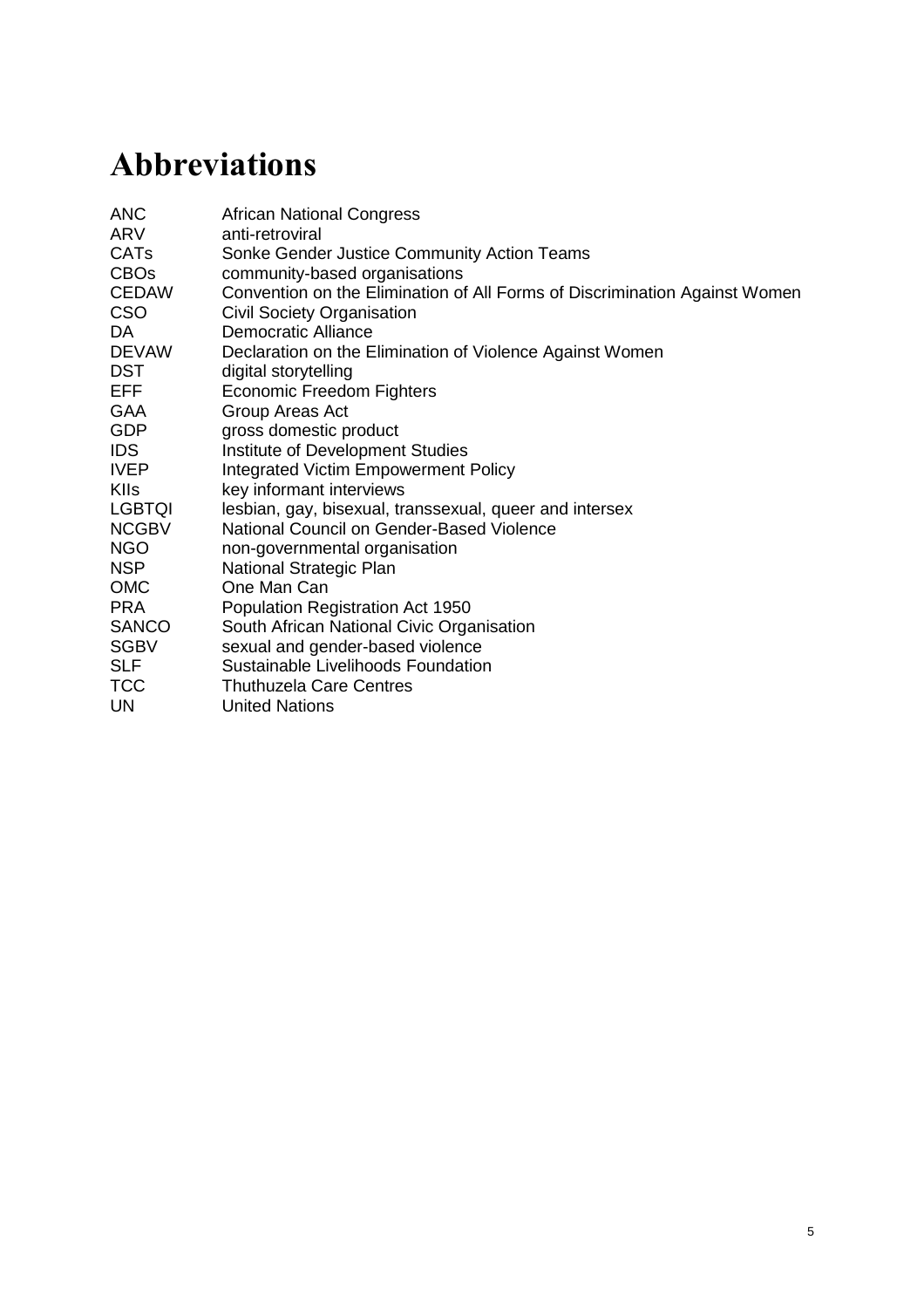## <span id="page-17-0"></span>**4 Research focus**

This case study set out to understand, first, the context in which people navigate multiple forms of inequality (linked to race, class, gender, sexuality, age) and their manifestations through specific forms of gender and sexual violence. This component connects to the poststructuralist and post-colonialist definition of SGBV that calls for attention to be paid to the relationship between structural violence and SGBV in the context of South Africa's history, and present. Second, the case study aimed to understand some of the ways that people work collectively to challenge these inequalities and forms of violence through interpersonal relationships and collective and political action.

The research questions for this study are twofold, articulated to explore the perceived structural factors of inequality that contribute to SGBV *and* the actions and actors involved in addressing inequality and SGBV. To this end, the following two research questions were used to guide the study:

- 1. What are the perceived structural factors (social, political, economic) that contribute to people's experiences of SGBV?
- 2. How (i) does the individual agency of men and women, and (ii) do collective political actions (public, institutional, etc) interact to engage certain kinds of processes that aim to prevent and address SGBV?

In this study, the term 'structural factors' refers to the discriminatory systems and institutions that shape, steer and drive inequalities that influence people's lives. They include laws, policies and institutions that maintain the privilege and power of one group over another in terms of opportunity, access to resources, religious and political freedoms, fair and inclusive responses by the police and government services and benefits (Manjoo 2011). The term 'collective action' refers to what people and organisations do *together* to challenge and change inequality and its related violence.

Overall, the study was conducted with the aim of providing useful insights into how citizens and civil society organisations are finding meaningful ways to engage with each other, and with the government, to challenge oppressive social norms and structures, and to build transformative strategies to end SGBV.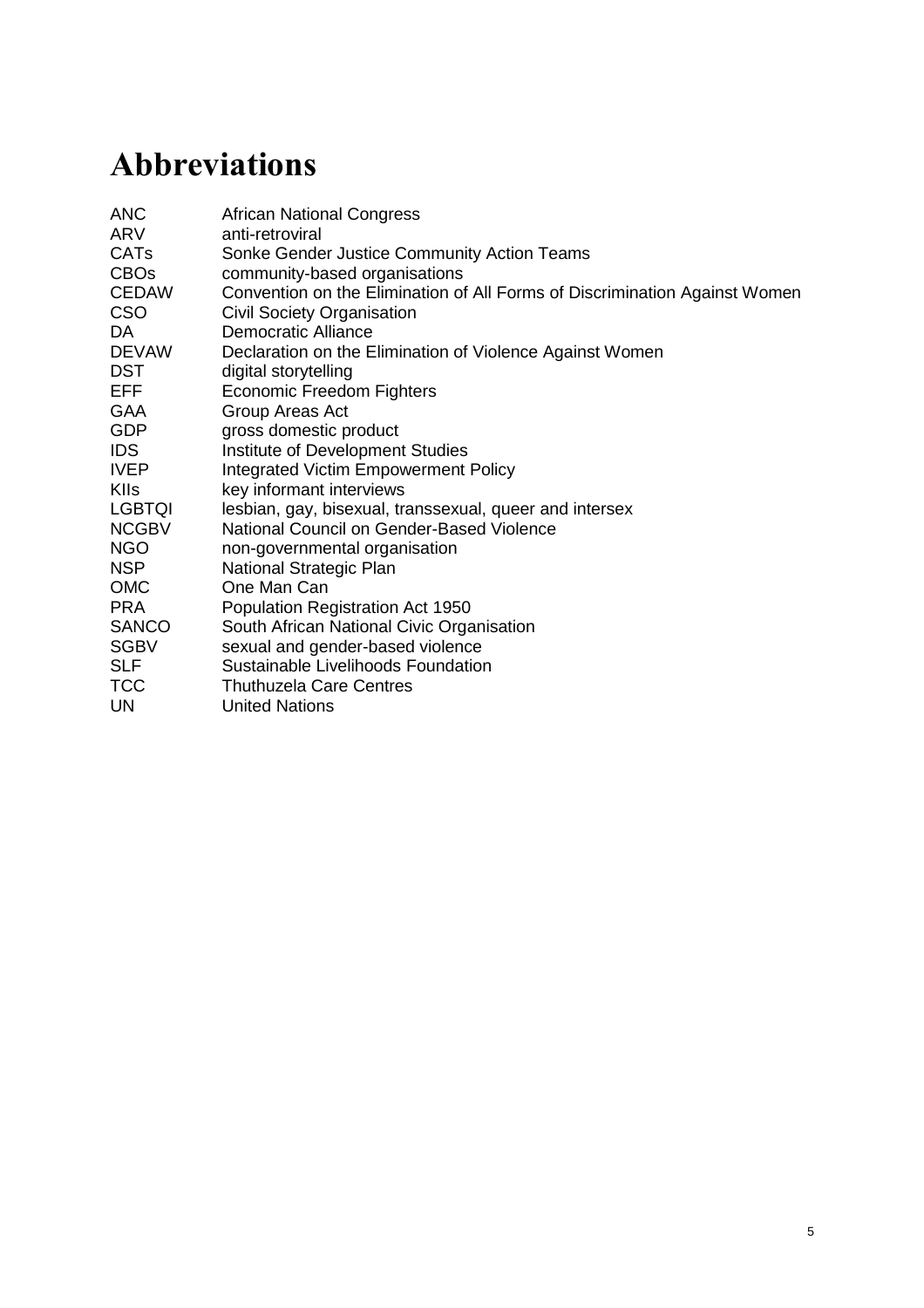## <span id="page-18-0"></span>**5 Research methodology**

This study used a multilayered research methodology in order to generate policy-relevant research that was empirically grounded and action-oriented. The participants of this research study included diverse actors engaged in the issue of addressing SGBV in the Cape Town metropolitan area and the Matzikama municipality of rural Western Cape.

The research team, spanning Sonke, SLF and IDS, comprised two researchers from each organisation who co-developed the research methodology. The wider research team from the three organisations held language skills in isiXhosa, isiZulu, Afrikaans and English (the main languages spoken in this province), and participants were able to articulate their perspectives in their own language.

The methods themselves were established to ensure that the research process was responsive to emerging policy dynamics linked to the development of a National Strategic Plan on gender-based violence and, principally, that it was empirically grounded and ethically accountable to those people with whom we worked and around whom this case study is centred, namely people addressing SGBV in their everyday realities. This was achieved through the use of dialogic and open-ended research instruments that supported participants to shape the direction of the research from the outset.

Finally, a desk review of relevant conceptual and programmatic literature was undertaken, exploring key concepts of sexual and gender-based violence, men and masculinity, collective citizen action and national policy reform in order to ground the research approach and researchers in a shared and contextually relevant understanding of the issues. The literature and policy review evolved over the course of the project, responding to the emerging analysis and findings.

## <span id="page-18-1"></span>**5.1 Research methods**

The research that underpins this case study was conducted in the Western Cape Province of South Africa, in Cape Town and Matzikama, between July and November 2014. The findings are based on three interlinked strands of research: digital storytelling with 11 participants; qualitative research, through key informant interviews with 26 participants; and policy engagement through a stakeholder dialogue event with 35 participants. More information on the stakeholder dialogue can be found in [this stakeholder report.](https://www.ids.ac.uk/publication/coming-together-to-end-gender-violence-report-of-deliberative-engagements-with-stakeholders-on-the-issue-of-collective-action-to-address-sexual-and-gender-based-violence-and-the-role-of-men-and-boys-october-2014-cape-town-south-afri)

### <span id="page-18-2"></span>**5.1.1 Digital storytelling and power analysis**

The heart of the methodology was a digital storytelling (DST) process with 11 people from informal settlements and townships in Cape Town (Delft, Guguletu, Khayelitsha, Philippi and Nyanga) who are involved in taking action to address SGBV in their own lives and in their communities. As such, they defined themselves as 'community activists' because they were activists working in their social and geographic communities; we use this term in the report to correspond with the participants' definition.<sup>9</sup> By grounding the research process in the realities of community activists, the methodology gives weight to the knowledge, understanding and experiences of those living with violence and whose voices are not often prioritised in decision-making on these issues.

 $\overline{a}$ <sup>9</sup> Annex 1 includes a process map of the community activists' participation across the different methodological components of the study.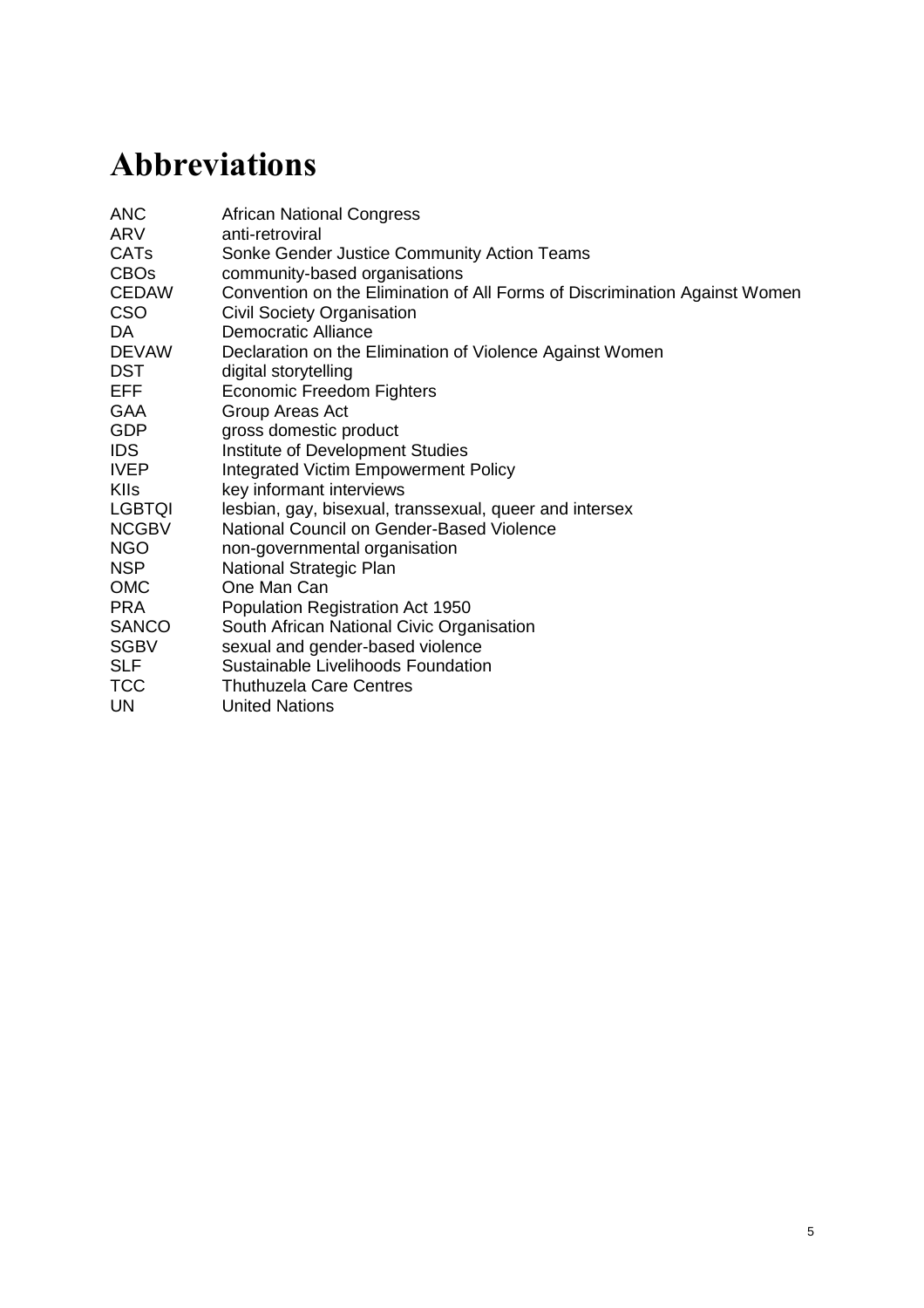Participants were recruited through Sonke Gender Justice Community Action Teams (CATs). CATs are groups of citizens working informally at the local level to address issues of gender inequality. Criteria for participation ensured that participants were open to talking about their personal experiences and feelings, and interested in telling their own story on the issues of gender, violence and agency, including how this would relate to their own activism.

DST is a learning, creating and sharing experience supported by technology, allowing participants to share aspects of their life story through the creation of their own short digital media production (Lewin and Wheeler 2012). Creative storytelling approaches combine a participatory, collaborative methodology with the creative use of technology to generate stories aimed at catalysing action on pressing social issues (Lambert 2002; Lundby 2008; Poletti 2011). These stories provide what Geertz (1994, 2001) refers to as 'thick description', where visual information, coupled with dialogue that is emotionally engaged, provides a nuanced understanding of the complex issues at hand. This process was five days long and asked participants to 'Tell us a story about when you have wanted to do something about violence experienced in your life, and what happened'.

Onto these highly personal stories, we added a collective visual power analysis through a three-day workshop. Participants did a power analysis of their own story – looking at how different forms of power (to, with, within, over) moved through their story arc. Participants then reviewed the political content of the stories and discussed what they said about contemporary social and political life. These processes culminated in the presentation of digital stories and proposals for change by the activists at the stakeholder workshop (see Section 5.1.3).

There are particular ethical issues involved in undertaking research in violent contexts, in terms of the risks that the research process itself can generate for participants and the researchers involved (Wheeler 2009). The rationale for the selection of a visual and participatory methodology was based on the exigencies of conducting research in a context of violence in an ethical way. The approach aims to give participants a greater degree of control over the research process itself and contribute to empowerment through selfrepresentation in the process of knowledge production (Liebenberg, Didkowsky and Ungar 2012), and holds the potential to make a positive contribution to social change (Abah, Okwori and Alubo 2009; Pearce 2009). Related to the commitment of an empowering, actionoriented approach, a final meeting with the activists offered space for reflection and to develop plans for how to use their stories and lessons learned in the future.

#### <span id="page-19-0"></span>**5.1.2 Key informant interviews**

The second research strand includes 26 key informant interviews (KIIs) with a range of stakeholders engaged in addressing SGBV from across the Western Cape, including two community activists and two participants, representing a national policy perspective.<sup>10</sup> The KIIs combined an open-ended and semi-structured approach with an in-depth interview (Rubin and Rubin 1995). The reality and experience of the interviewee guided the interviewers, as they responded to the participant's particular experiences and knowledge. This approach gives interviewees the scope to influence the emphasis of the research questioning, and interviewers are better able to broach sensitive political and social topics that are hard to address through other methods such as more structured and possibly more aggressive 'question-response' interviews. The KII schedule was framed around five core focus areas (see Annex 2) that responded to the research questions established for the study, and probing questions were developed through the knowledge and language generated through the process of digital storytelling with community activists.

 $\overline{\phantom{a}}$ <sup>10</sup> The Key Informant Interview schedule can be found in Annex 2.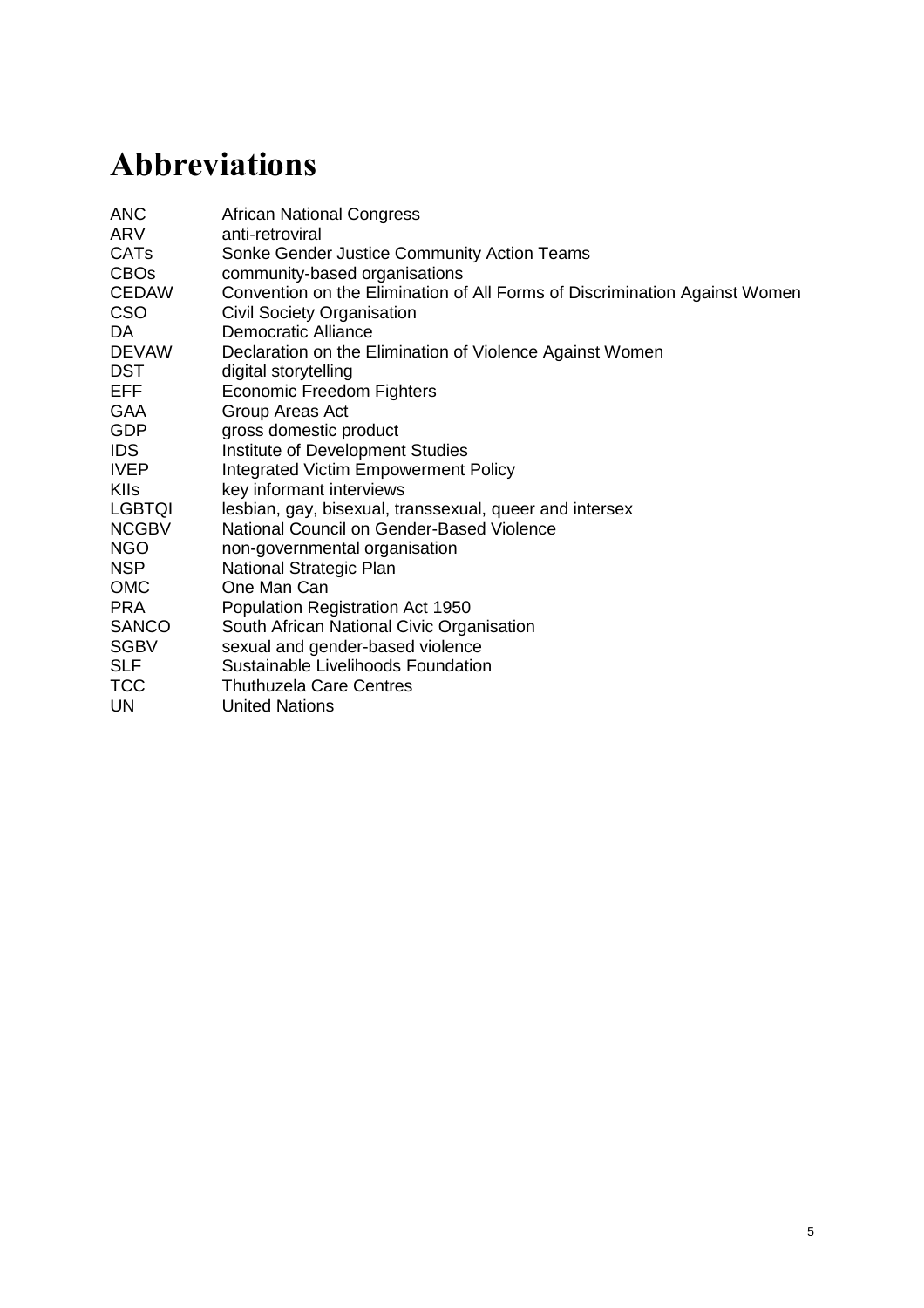Participants were recruited to represent a cross-section of civil society, academia, service delivery, and government institutions, and the activists involved in the community engagement component; selection was enabled through a database of actors working to address SGBV, and complemented through a snowball approach in which we included recommendations made through the research interviews as we went along. Participants held different socioeconomic histories, diverse, and divergent perspectives, and included gatekeepers of particular knowledge sets and community contexts.

### <span id="page-20-0"></span>**5.1.3 Policy engagement**

A stakeholder and policy dialogue event brought together the group of community activists and key informants from the qualitative stage of the research, and others for a deliberative engagement on collective action and strategies for ending SGBV in the South African context. This event represented a dialogue between the different perspectives and forms of knowledge generated through the research process, as well as drawing deliberately on the insight and experience of attendees. It was conducted as the final component of the study, in order to deliberate on current policy implications of the research and in order to bring together the 11 community activists, some of whom shared their digital stories, with the 26 stakeholders who had participated in the KIIs.

Recent experience in influencing global policy through participatory research has demonstrated the importance of bringing these different forms of knowledge together in policy change (Shahrokh and Wheeler 2014). The event was explicitly framed in terms of the current context of policy and practice around addressing SGBV in Cape Town and South Africa. A central objective of the event was to support civil society's influence in the development of the proposed National Strategic Plan on gender-based violence for South Africa.

## <span id="page-20-1"></span>**5.2 Ethical considerations**

The ethics of the research were reviewed by the three partner organisations against their own ethics policies, and were monitored and evaluated throughout, enabling accountability between the organisations. The integrity of our research was ensured through the relevance of this study to citizens, civil society and government agencies in South Africa, and our grounded and inductive learning approach. Informed consent was obtained for the multiple components of the research study and tailored to the particular approaches and focus areas.

Please see the participatory and qualitative consent forms used in Annex 3. Confidentiality was critical for the life history components, both for researchers and for peers in group-based processes. All participants agreed to their contributions being included in the research analysis, although with varying degrees of anonymity, and only four of 11 digital stories were given consent to be shared with a global public audience through online distribution. All participants engaged voluntarily in the study, with community activists receiving a face-toface briefing before the study began, and all KII participants were briefed via telephone. A counsellor was present throughout the work with the community activists, and participants engaged in group counselling after the digital storytelling process, which had entailed deep personal reflection.

## <span id="page-20-2"></span>**5.3 Analytical methodology**

We have taken an inductive and comparative approach based on grounded theory that allowed research material to be developed into findings through an iterative process (Charmaz 1995, 2002; Corbin and Strauss 1990; Glaser and Strauss 1973; Strauss and Corbin 1994). The approach discourages the rigid application of research hypotheses or predetermined theoretical frameworks to qualitative research; instead it encourages an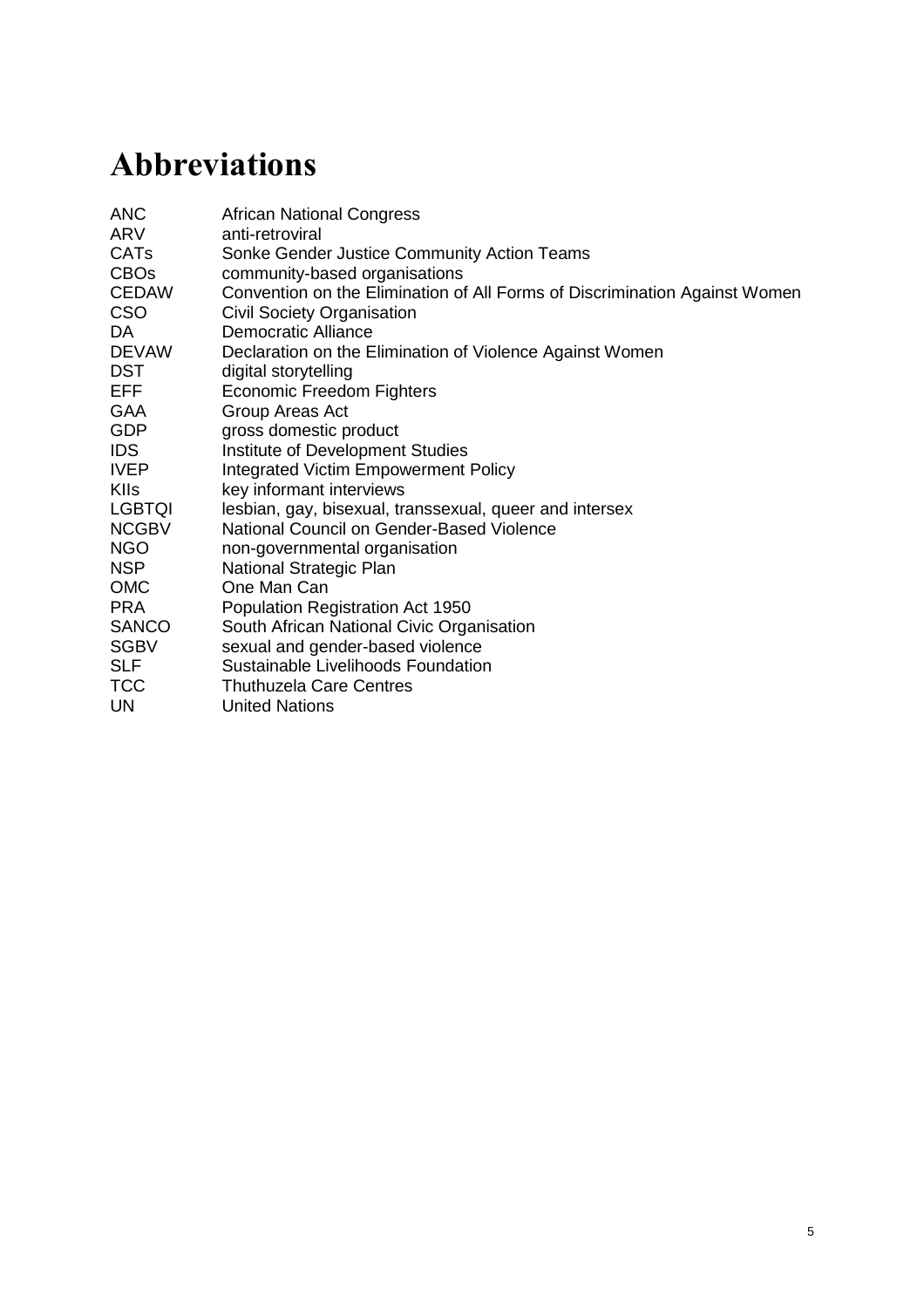inductive approach to conducting and analysing research in order to pay attention to the nuances of the data.

This was achieved through analytical workshops with the research team after key research events and milestones. Coding of qualitative material was also inductive (digital storytelling transcripts, community engagement workshop transcripts, key informant interviews transcripts, participant observation memos, stakeholder dialogue transcripts), supported by an analytical framework that was discussed at the outset of the research, revised in the course of conducting the research and finalised in a workshop on conclusion of the research – see Annex 4.

The research material has been analysed textually, including both the words and language used by participants. Visual material generated through the storytelling and power analysis were also analysed inductively to draw out a further layer of meaning from the textual information (Liebenberg *et al*. 2012). Weight has been given to the analysis conducted by the participants themselves at different points in the process; this was achieved, in particular, through the three-day collective analysis workshop with the 11 activists, and through the stakeholder dialogue with all activists, key informants and additional participants. The conclusions to the study have been based largely on a comparative analysis across the three research components.

### <span id="page-21-0"></span>**5.4 Study limitations**

This study is not and does not claim to be fully representative of all perspectives on gender and sexual violence, and collective action, in South Africa. We recognise that, in focusing our work with these three organisations (IDS, SLF and Sonke), and basing our work in the Cape Town metropole and Matzikama district, we have not been able to draw in a nationally representative group of actors working to address gender and sexual violence. Further, while this study reflects on policy processes from a civil society perspective, it does not represent the government level on the development of the SGBV NSP, for example. This was not within the scope of the study.

In drawing conclusions in relation to collective action as a strategy in addressing sexual and gender-based violence it should be recognised that all research participants had an interest or stake in the role of collectives working on these issues. While this may have generated a positive bias, the research approach was open-ended and critically reflective in order to mitigate against this as far as possible. Further, as members of South African civil society, the political position of Sonke and SLF, will have influenced the interaction with activists and stakeholders. The policy dialogue component and action-oriented nature of the study contribute to addressing these concerns.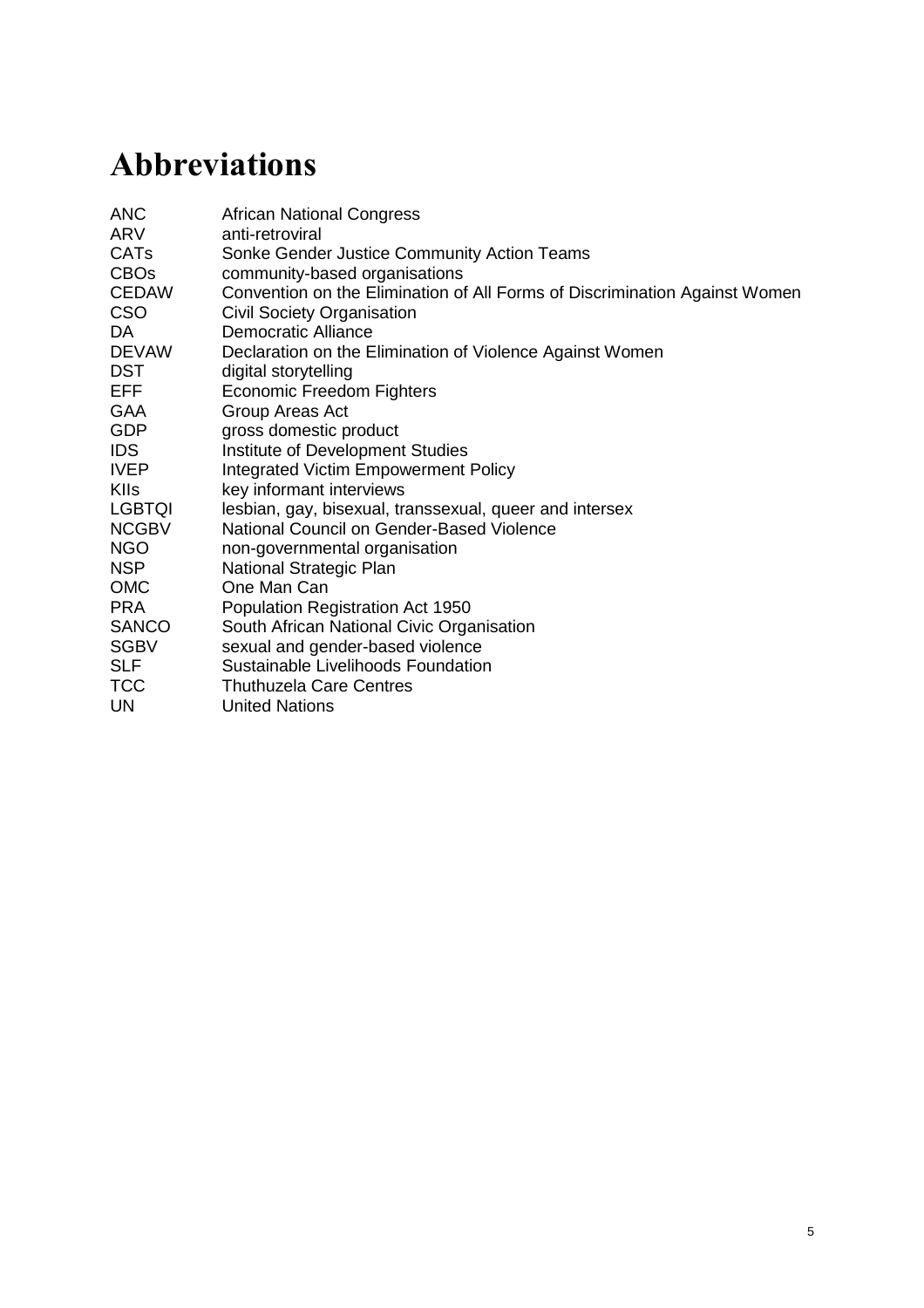## <span id="page-22-0"></span>**6 Research findings**

As outlined above, the study was designed to understand two main areas of enquiry: the perceived structural factors (social, political, economic) that contribute to people's experiences of SGBV, and the actions taken by men and women, individually and collectively, to address and prevent this violence. The analysis presented here, therefore, takes an approach that telescopes out from the individual to locate individuals, and their experiences of SGBV, in social, economic and political structures, before zooming in to explore how people and organisations have taken actions, collectively, to prevent and address SGBV; it is through this process that we have developed a grounded understanding of these concepts. The findings discussed below reflect on each main area of enquiry in turn, and the subsequent discussion draws these two areas together to develop a fuller understanding of whether and how actions at a personal and collective political level have broader implications and outcomes for addressing SGBV, and the actors and strategies involved.

## <span id="page-22-1"></span>**6.1 Structural inequality and SGBV**

violence to emerge and intersect with SGBV.

The key informant interviews and the collective accounts of the digital stories in particular, emphasised the importance of understanding the complex and intersecting inequalities – such as lack of or low levels of formal education, unemployment, poverty and labour migration – that lead to the manifestation of SGBV. This section explores these factors, and suggests that it is not only important to locate sexual and gender violence within a broader context of structural inequality, but it is also necessary, to understand the interlocking dynamics of structural violence and harmful social norms that lead to violence in the lives of men and women.

#### <span id="page-22-2"></span>**6.1.1 Legacies of inequality shape contemporary experiences of violence**

Participants shared how the structures and the history of South African society are embedded in the manifestation of sexual and gender violence in people's lives. The participants with whom we conducted KIIs explained that the violence people experienced during apartheid, in particular, has a continued and destructive impact on the way people are able to live their lives:

*The structures and the history of our society are all embedded in the problem. The legitimacy with which we use violence in South Africa – the situation of violence and crime in which children grow up – poverty, education, and the structured inequalities our society faces are a huge problem.* (Interview with Kelly, an academic stakeholder, 2014)

Racial and economic inequalities have continued to articulate closely with one another and therefore with experiences of entrenched poverty. The absence of an effective social protection and welfare system and the context of dramatic levels of unemployment mean that conditions are created that offer a foundation for different forms of public and intimate

The research findings show how economic inequalities interplay with normative gender roles that uphold structural violence. Activists spoke of the dominant male breadwinner ideology held in their communities, and how the experience of economic crisis in communities and households as a result of poverty and unemployment can contribute to violence. Participants explained that within traditional gender roles the unpaid labour of women often becomes a site of exploitation and abuse, with men taking on little responsibility for caring and unpaid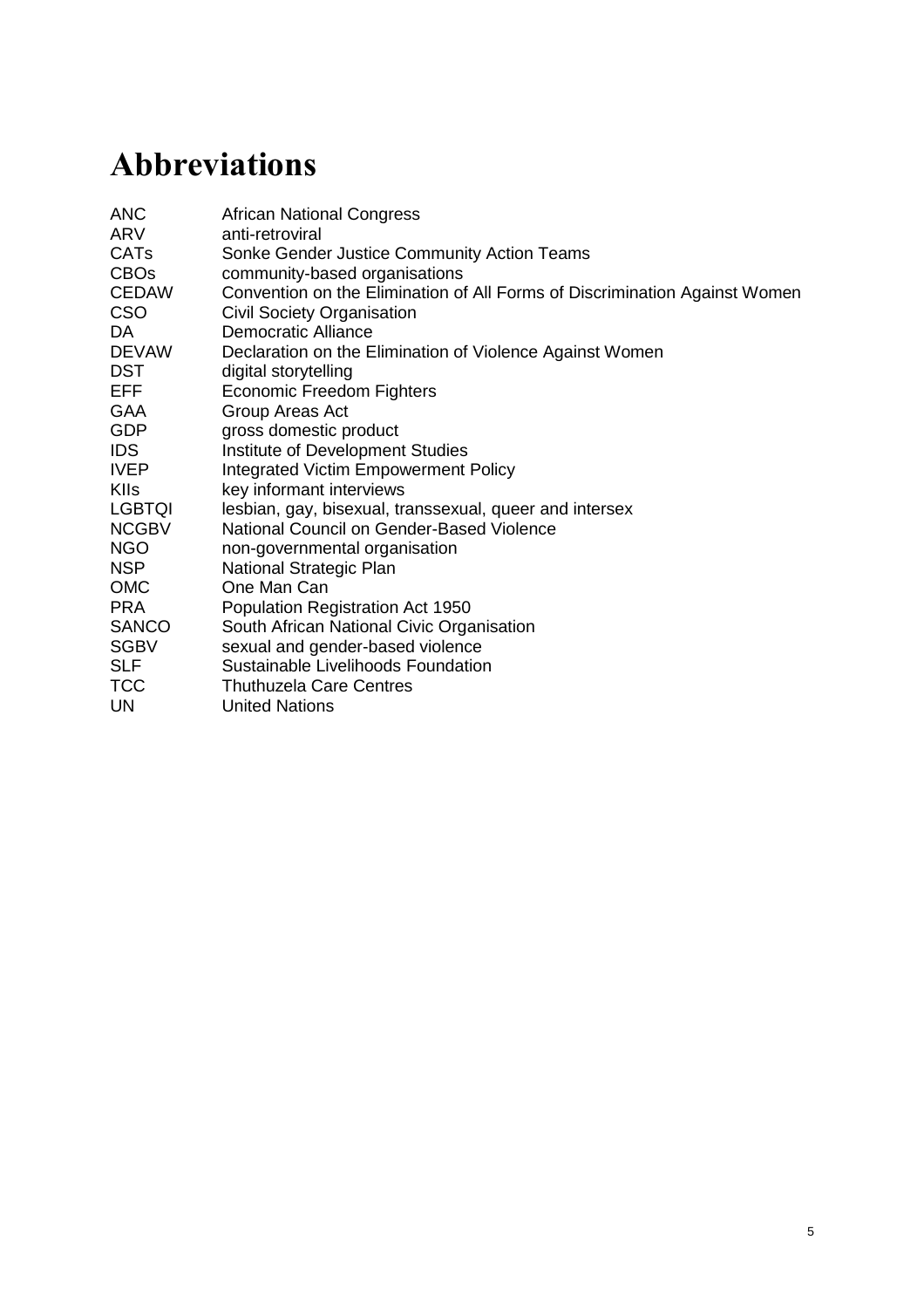responsibilities. At the intimate partner level, women's economic empowerment, and the acquisition of independence were also said to prompt violent backlash. A context of extreme poverty for many women living in Cape Town and the Western Cape means that leaving a violent relationship raises complex questions of strategies for survival.

Spatial inequality was also closely tied to racial inequality, and the history of apartheid's notion of 'separate development'. In Matzikama, a rural town in the Western Cape, the key informants highlighted space as a significant issue in terms of geographic isolation for poor, marginalised and racialised communities within this town, restricting opportunities and choices for economic development. Key informants from Matzikama and Cape Town's periurban areas explained that with such economic constraints and poverty in the lives of poor communities, building healthy relationships is very difficult.

The historical legacy of segregated education and employment (including job reservation) compelled millions of Black South Africans to migrate away from their rural homes in order to take up work, often as unskilled underpaid labourers, in order to earn a living. The compound impact of South Africa's legacy of racial and economic discrimination remains woven into the fabric of families and communities.

In rural areas, high levels of unemployment and related migration continue to drive the situation of absent fathers and broken family structures. A key informant working in Matzikama explained that men may work away for up to a year at a time, and that this push for employment-seeking opportunities affects men who are committed parents and partners.

#### <span id="page-23-0"></span>**6.1.2 Discriminatory judicial systems and the limits of law enforcement**

In addition to experiencing the legacy of structural violence, evident in limited education and unemployment opportunities, participants across the research shared how the present actions of the post-apartheid state are failing to adequately address inequalities through the judicial system. The most significant parts of the judicial system, referred to by the community activists and key informants, were those areas where people encounter 'law enforcement' officials, including the police, lawyers and magistrates.

Vena, a key informant and member of an LGBTQI organisation in Khayelitsha, for example, explained why people who experience SGBV are reluctant to report these crimes at police stations:

*[When LGBTQI] people go to the police station, [they] are then subjected to secondary rape by the police themselves. They call others and laugh at the person,*  and many people feel they are not going to report a case. In some instances, when *someone goes to report a case, this is what happens at the police station. The perpetrator won't be arrested, or the police won't investigate. The government really needs to put policies in place to make sure the police prioritise these cases.* (Interview with Vena, a civil society stakeholder, 2014)

Community activists highlighted institutional discrimination within the justice system as especially harmful for marginalised groups. The key informants and the community activists described their own and other's fear of violence and punishment by the police when reporting cases of SGBV, and of public humiliation when accessing health and survivor support services. This fear acted as a deterrent in accessing police resources, as highlighted across numerous key informant interviews and in the digital story of one activist, as she recounted her concern that the police would blame her for 'looking like a man but not behaving like one' when she was robbed at knife-point (see Vee's story, Box 6.1).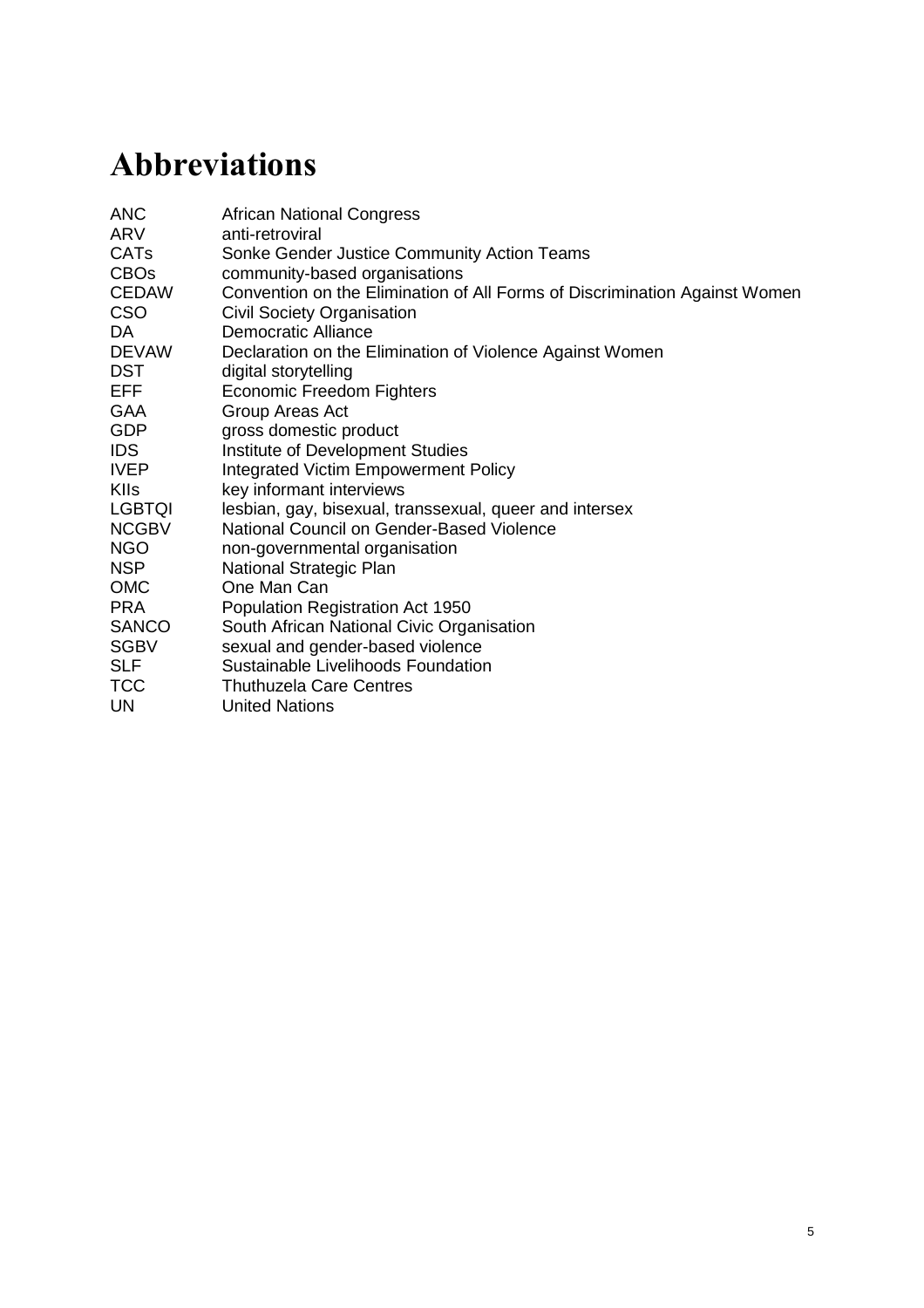The justice system was highlighted across the research as a place that is structured on patriarchal norms and maintains gender inequalities. Examples were given by key informants and community activists of police not taking responsibility for action in incidences of domestic violence. One community activist affiliated to the non-governmental organisation Mosaic spoke both of the need for protection orders and of their violation, referencing one example where a lack of responsiveness led to the murder of a woman reporting an abusive partner. Another activist described a delay of over six years and the inadequate management of a case to prosecute perpetrators of rape and murder.

People living as refugees also face major barriers in going to the police as it is perceived that the issue of SGBV will be rejected in light of their citizenship status; similarly for sex workers reporting violence, their perceived identity as a sex worker is used to dismiss the legitimacy of their experience of SGBV. Customary justice systems led by men who often uphold patriarchal views or norms were also underlined as places that act to reinforce the privilege and power of men over women. This poses challenges for women who are survivors of violence and seek justice but who are bound to the male perpetrators in their families as a matter of respect and to uphold cultural institutions. Key informants and community activists spoke of the barriers to justice that men face in their experience of sexual and gender-based violence; the issue of male rape was seen as holding extreme levels of stigma related to perceived transgressions of heterosexuality and masculinity norms, preventing the reporting of such violence. Furthermore, the reporting of domestic violence against men within heterosexual and homosexual relationships was described as being met with hostility and humiliation from police officers, as further punishment for transgressing hegemonic norms of masculinity.

This discrimination has a direct implication for the way that laws and policies become implemented in the lives of people experiencing violence. The amendment of the definition of rape as gender-neutral within the South Africa Sexual Offences Act was seen as a major success by a number of stakeholders in opening up possibilities of addressing sexual violence more effectively, and inclusively (Amendment Act No.32 of 2007). Despite national instructions that spell out the role of the officer who takes the statement, participants reported experiencing discrimination on the basis of their gender identity or their sexual orientation. Rather than working to operationalise these national instructions, participants explained that police officers reinforced stereotypes that 'blame the victim' and that punish LGBTQI persons and women for the violence they had experienced and sought to report. In doing so, the actions of these police officers continue to perpetuate an environment of impunity around SGBV, effectively endorsing violent behaviour.

Men's and women's everyday interactions with the state shape their experience of citizenship and the way in which rights and entitlements are expressed, and understood. These institutional barriers and structures of constraint prevent people who are living with and experiencing violence from knowing their rights, or how to claim them. For example, a woman may know to go to the police station to report SGBV, but when she is sent away by the officer on duty, her understanding of the role of the state to address her case is shaped by that interaction. Key informant participants highlighted that people involved in violence are not aware of how the criminal justice system should work, what the law says or the responsibilities of the police in upholding human rights.

A number of stakeholders in this study have argued, however, that the responsibility for addressing SGBV should be shared with government. In this sense, strategies for prevention must move beyond harsher sentencing, or promoting a 'police state', towards the roles of families, schools, the media, private sector, and traditional and religious institutions in the process of change. There needs to be a consciousness-raising within society, an awareness of 'who am I, in relation to this issue'. For government interventions this shift means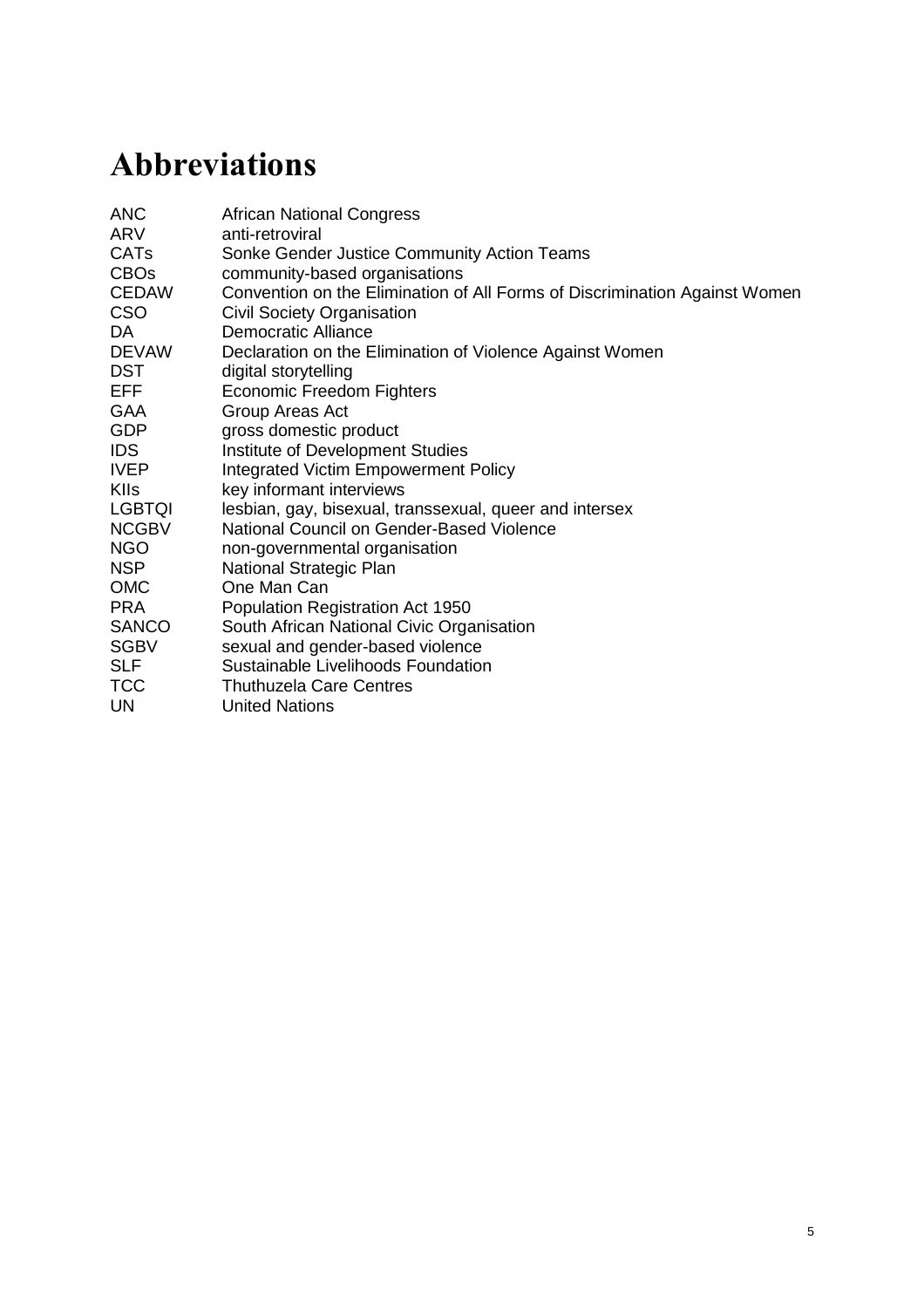engaging in a prevention agenda, as articulated in the Shadow Framework of the NSP on SGBV, discussed above.

#### <span id="page-25-0"></span>**6.1.3 Social norms and institutions that fuel gender inequality and violence**

Participants articulated the deeply gendered nature of politics, and how this is knitted into customary and religious institutions. These institutions, and their leaders, encourage particular gender norms and practices that fuel gender violence. For instance, one of the main discussions at the stakeholder policy dialogue centred on the way in which traditional leaders promote rigid gender norms for how to be a 'man/woman' in a monogamous, heterosexual relationship. For women in rural areas, according to a number of people who attended the dialogue from the Matzikama region, the boundaries within which they can live their lives were heavily prescribed by tradition and religion. Forced marriage was highlighted as a traditional practice that restricts the freedoms and choices of women and how the practice of *Ukuthwala*, which sees the kidnapping of young girls to catalyse a negotiation of marriage, is justified through traditional and cultural beliefs.

Normative gender roles, prescribed by religious leaders and traditional institutions, mapped onto the participants' experiences and accounts of their parents' approach to raising girls differently from boys. In discussion during the collective power analysis workshop, three men who had struggled growing up with distant or deceased parents, now working as activists through Sonke's CATs, heard about how Sinazo, a spoken word poet and activist, had been taught to behave as a woman. She said that women and men were 'groomed' differently to take on different kinds of work:

*Opportunities are more easily accessible for men; we as women have that stereotype mindset as a woman you're only allowed to work in a kitchen or an office, you can't be more creative. For guys they can feel like they can do anything. It's how we grew up, it's how we were groomed…*

The men in the group went on to say that the issue was not about the fact that these norms were restrictive for both young men and women, but that they could see – among their friends and other members of their community – that men punished their wife or girlfriend if they earned more money than them, because they did not want to be called out by their friends for 'not being a man'. Sinazo also acknowledged that men must feel under significant pressure to be the 'breadwinner' because women, too, expect men to earn enough money to 'treat them well'.

For many in rural and urban contexts, rigid gender norms that are maintained through family hierarchies and religious organisations significantly curtail freedoms of expression of sexual identity. The research found that marginalisation and discrimination of lesbian. gay and transgender persons often follows a rejection or transgression of these norms. The justification of religion or 'tradition' becomes used as a means of violently controlling the life choices and sexuality of others. These forms of gendered violence were often described as public acts, for example in the case of the rape of lesbian women, and can be understood as an attempt to police norms of 'right' and 'wrong' kinds of gendered behaviours and corresponding forms of sexual identity and expression. This form of public policing also relates to the narratives of sexual violence that place blame on women and girls for stepping outside of their gendered position of subservience located within the home, for example by drinking alcohol in a *shebeen<sup>11</sup>* or staying out late at night with friends. One digital story, for example, recounted a young woman's experience of violence from her uncles as a form of punishment when they found her to be spending time in a tavern. Her experience of this physical violence prompted her to seek support from her older boyfriend who then raped her after she refused to have sex with him. As a young woman, without any support from her

 $\overline{\phantom{a}}$ <sup>11</sup> *Shebeens* are predominantly informal establishments that sell alcohol, often without a licence.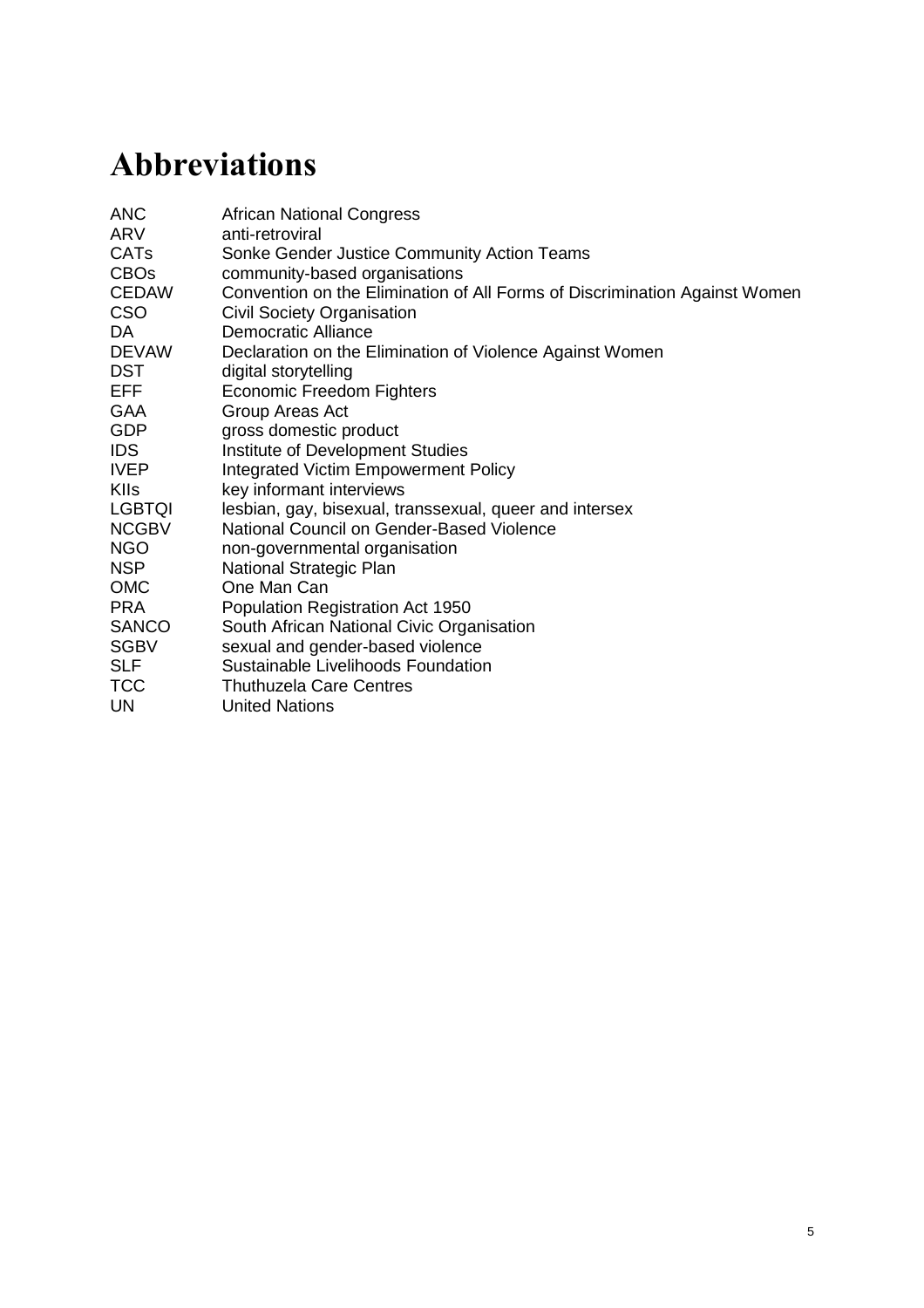family, she quickly found herself pulled into a cruel cycle of drug use and sexual exploitation. These examples show how a patriarchal gendered social order is itself a form of structural violence in that it enables the policing of gender norms limiting freedoms and rights based on gendered identity.

Participants explained how inequitable gender norms enter into the lives of boys and girls from a very young age. Expectations placed on men to uphold certain masculine norms not only create the social pressures that drive the perpetration of violence and engender inequitable attitudes and behaviours, but also challenge their willingness to disclose violence. Boys as well as men are constrained from reporting sexual violence and abuse in their journey to becoming a socially preferred version of a man. The harm that violent masculinities cause men is a significant issue and was articulated across the research, including in relation to men expressing masculine power in perpetrating violence against other men. Community Action Team members highlighted how this understanding is important in engaging men in taking action against gender-based violence, and how working towards more gender-equitable societies is in the interests of both men and women.

The role of political institutions and leaders in shaping gender norms was also emphasised in the key informant interviews. For instance, one participant explained that President Zuma modelled a certain form of masculinity through his rape trial, one that sanctioned violence against women by other men.

*And I would say that a key moment in the history of the country and the movement was the case against Zuma… the rape case was a turning point in terms of how men in this society – more traditional men – saw their role and their interaction with women. That was a key point, and many men just felt like, 'If he can get away with certain things, why not me?' So I think that was quite a negative influence*. (Interview with Anonymous, civil society stakeholder, 2014)

A lack of effective political leadership on the issue was highlighted as a major barrier to change. Participants explained that without strong commitment from leadership, including the presidency, on ending SGBV, the transformation of norms in wider social contexts, and the effective implementation of policies and programmes are vastly limited. Stakeholders highlighted a disconnect between the high number of women representatives in politics, as detailed above, and their perception that these women are not adequately empowered to take up senior positions of leadership in government, nor are these political actors committed to women's empowerment in society. This disconnect was articulated in relation to women in politics working to maintain the power of men in political parties, which has been to the detriment of a political commitment to the issue of SGBV. Another political factor that is undermining change towards ending SGBV is the perception that members of the government are acting out of political motivations, and to enrich themselves, rather than really addressing priority issues such as SGBV. The nature of politics at the local level was described by community activists as highly clientelistic, especially in relation to SANCO (South African National Civic Organisation) and the roles of ward (local area) councillors.

### <span id="page-26-0"></span>**6.2 Collective action to address SGBV**

The findings discussed in this section present a complex picture of how collective action works to build personal strength and shared accountability towards ending SGBV. Moving between the community level and wider stakeholder analysis, the research components enable us to see what enables and constrains the personal agency of men and women and how this is related to the way in which we interact with others – activists, organisations and institutions – for collective change.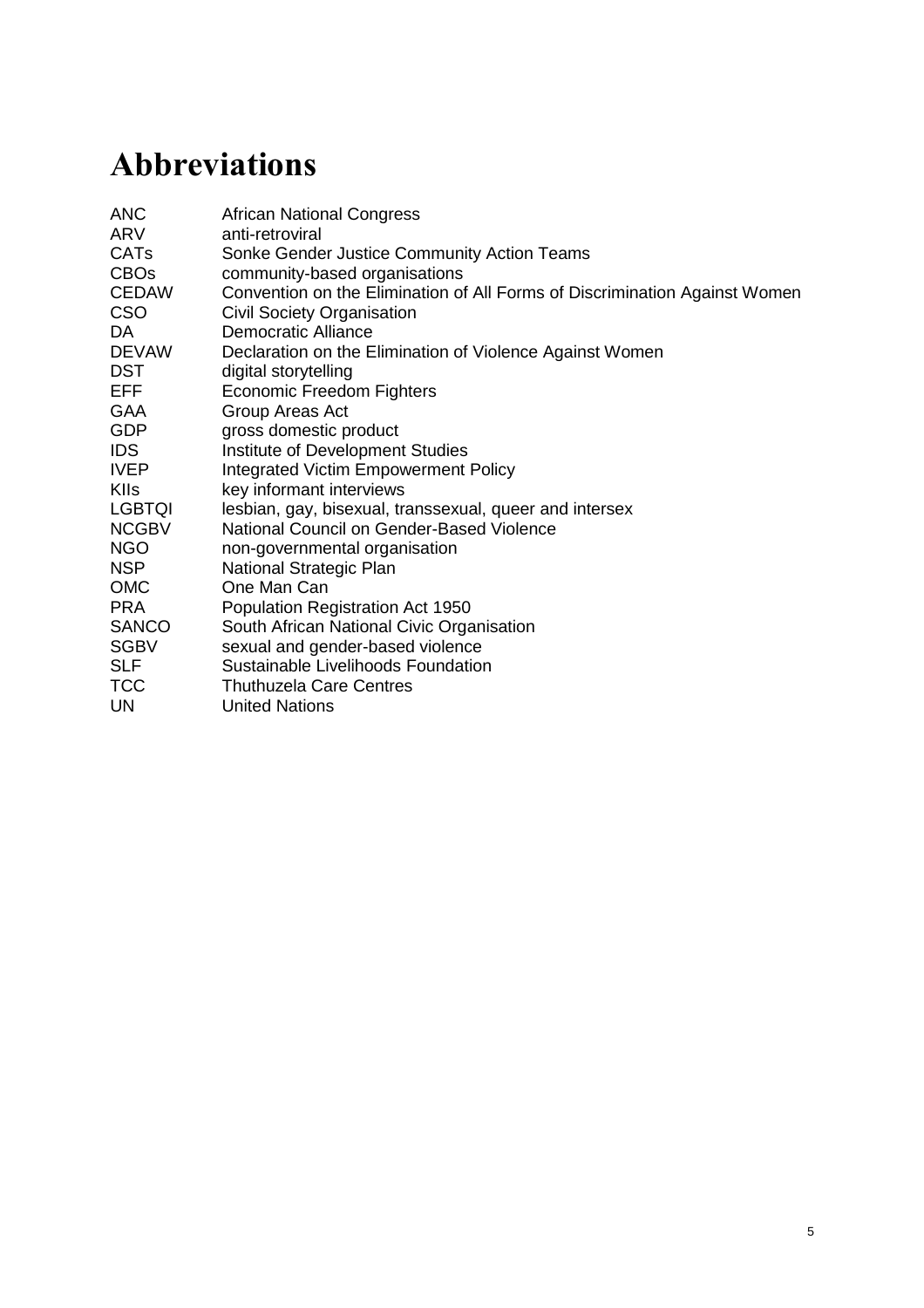Within this approach we hope to draw out specific insights on the role of men and boys in the process of change, and how engaging men as agents of change relates to the destabilising of repressive patriarchal gender orders that maintain structures of violence and inequality in the lives of men and women.

#### <span id="page-27-0"></span>**6.2.1 Forms and functions of collective action in communities**

*The CAT members are those that may have quit school, that don't have formal education, but they recognise that they can come together in the community to plan for their community. They meet with teachers, nurses, police officers, and think about how to work towards our community together.* 

(Interview with a man working as a community activist, 2014)

Strengthening strategies of community engagement by building formal and informal initiatives that enable change led by men and women working together was highlighted across the research study. Community mobilisation needs to be considered in the response to violence – that is, in terms of particular cases – but what participants were interested in highlighting was how mobilisation can be strengthened within the context of prevention. Key informants highlighted the importance of both men and women as agents of change in this space of mobilisation. However, it was important that there should be opportunities to engage separately as men, and as women, in order to build the confidence and resources to work together for change. It was explained that, for women, it is important that they feel a sense of empowerment so that when they then meet with the men, they can express themselves.

Community activists shared their experiences as Sonke CATs members, and as gender activists in their communities across the Cape Town metropolitan area. They explained how they work within the community system in order to shift attitudes and perspectives on gender equality. These teams come together through their commitment to addressing gender inequality in their own lives or the lives of others; they include people from diverse backgrounds, including those out of work and school, and are open to men and women. The CATs' vision is to ensure that men are included in mobilisation against SGBV, building support networks for men and women in the community in order to address gender inequality. CATs work with men to critically reflect on their role in maintaining gender inequality and act as role models for other men and women in the way that they bring gender equality into their everyday lives. Key informants from the Matzikama Men and Boys network also spoke of work within communities to support men and women to act as positive role models on issues of gender and community development for their peers, and for girls and boys, in order to support positive pathways that are blocked by current norms and attitudes. Media campaigns with men from the area published in the local dialect have been effective in promoting positive local role models as examples of equitable parenting; in turn this has increased interest within the community in the work of the network on men's caring roles.

CATs also work to hold men across the community to account on these issues. Members of these teams work together with people in positions of responsibility such as police, pastors, ward councillors, community-based organisations, teachers and nurses, to build partnerships and create safer communities. They also work on an individual level, for example accompanying LGBTQI persons to church, and showing solidarity for their equal place in society. We also heard how support from civil society organisations (CSOs) to which community activists are affiliated can enable partnerships between different groups working to address issues of gender inequality and violence. For example, organisational partnerships between CSOs working on gender justice and LGBTQI rights provided space for community mobilisers to learn from each other on the different gendered issues and discriminations faced within the community, enabling that learning to become embedded in their work.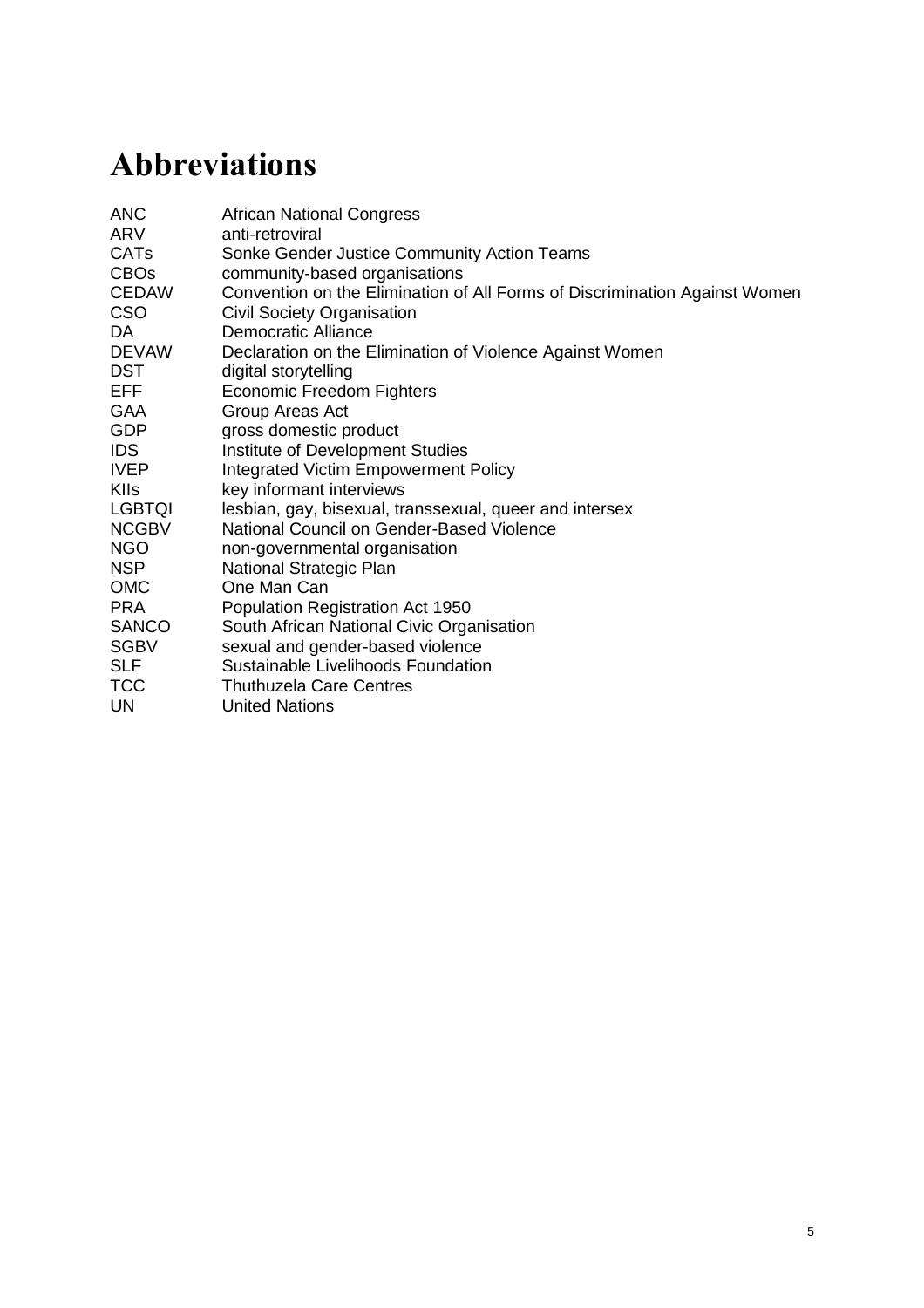However, the issue of the lack of physical space and necessary infrastructure for communitybased organisations to function effectively was raised repeatedly. The CATs members involved in this process spoke of how new spaces can be created for creative and artistic methods that can be used in the community to enable opportunities for people to come together and discuss difficult issues around gender and violence.

*Drama groups can look at different characters in public places, play with things the other way around; these help to create discussion and dialogue. Along with drama, music and poetry enable the community in their process of changing beliefs to learn and start showing change in the society at large.* 

(Presentation transcript from discussion with community activists on gendered norms, 2014)

#### <span id="page-28-0"></span>**6.2.2 Building personal power in spaces of safety and belonging**

The role of collectives in enabling feelings of safety, support, belonging and equality was highlighted across the research. For many participants, engagement in a collective enables a shift towards a new reality where non-violence and equality between men and women are possible. For people who have experienced and continue to experience violence, the collective helps build relationships that support an everyday form of survival, in terms of personal wellbeing and internalising your own sense of self-worth.

In the narratives shared by the community activists this was clear in the lives of men and women who were building the strength to deal with complex issues of violence. The role of collectives in creating a space to connect with others who have experienced violence themselves, or providing support services, including counselling and participatory education sessions, enables a platform for healing and transforming gender-inequitable attitudes. In her digital story, Vee, who was rejected by her mother because of her sexual orientation, has rebuilt her experience of family, in the LGBTQI association Free Gender that supports her in her community and takes action against hate crimes (see Vee's story below, Box 6.1). Narratives from the community activists in the research highlighted that where these spaces are not available, people living in adverse circumstances may seek these support systems in groups that are ultimately harmful to their wellbeing and future trajectories, for example within gangs of young men, and peer groups that are finding coping strategies through abusing drugs, alcohol and their bodies.

For men and boys these spaces are also critical. As outlined by Gabeba below, work towards gender equality needs to be understood as relational, and men's engagement in this process is critical, both for men's own wellbeing, and the wellbeing of the women in their lives.

*So, when someone that you can relate to – and someone you see as your equal – tells you that that's possible, you know, it's almost too much. That's the power of Embrace for me; that emotional support. But the thing is, they need that support from their partners. How do you do that when your male partner is not yet connecting with himself? How do you get him to connect with his female partner? I think that's what's happening with our men. They don't know how to connect with themselves*. (Interview with Gabeba, a civil society stakeholder, 2014)

Key informant stakeholders highlighted that constructions of masculinity prevent men from speaking about issues of women's rights or critically reflecting on their role in driving gender inequality. Spaces for men to talk about relationships, emotions and violence create opportunities to reconstruct gender norms and shift attitudes and behaviours away from normalised forms of violence and related gender inequalities. It was explained that in order to be effective, spaces that engage with men to end gender violence should avoid generically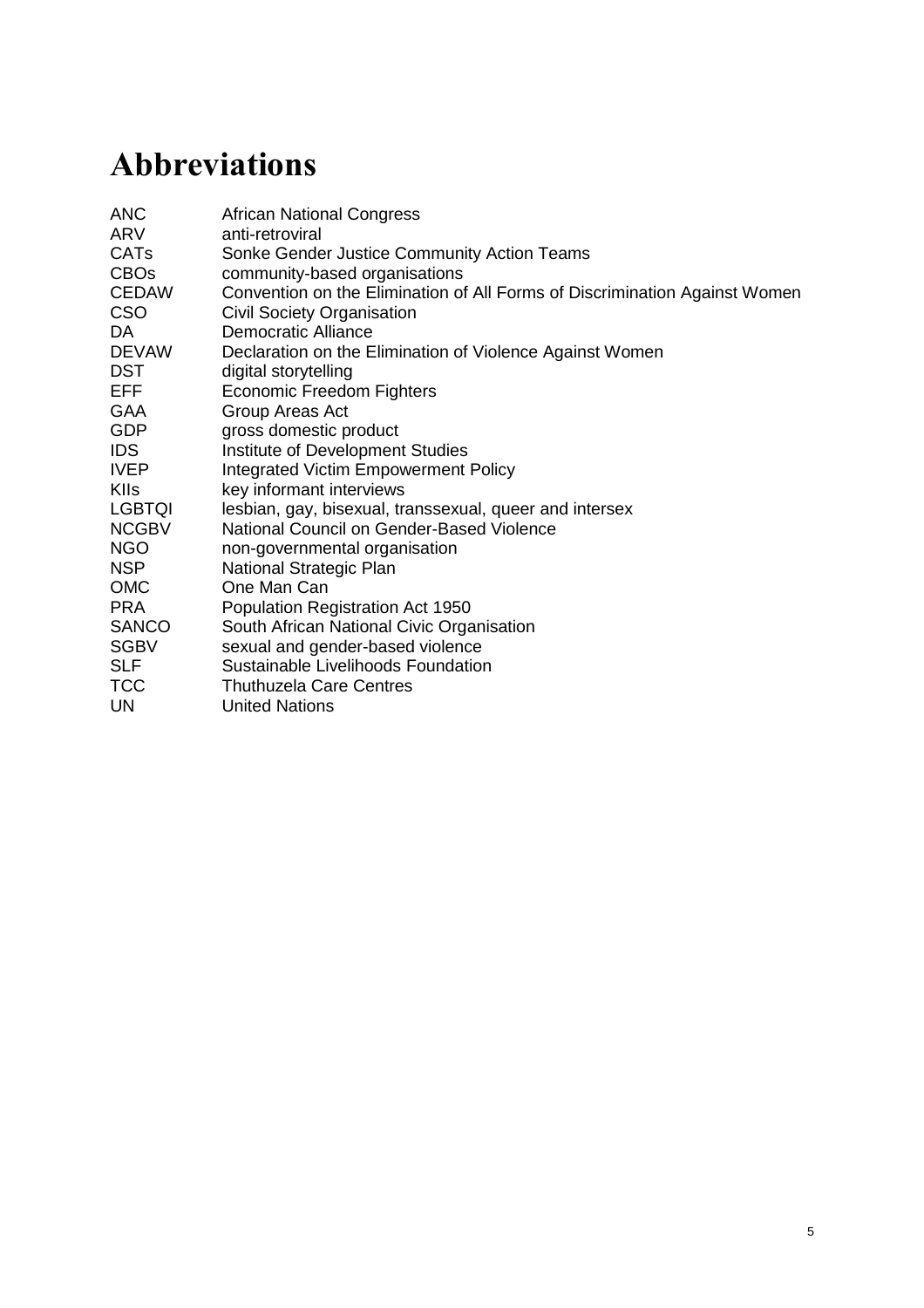labelling men and boys as 'perpetrators of violence'. It is important that men and women's complex and intersecting experiences of violence are recognised and that this enables a platform for discussion. Notions of accountability for gender equality were also explored, in order to raise awareness of how everyday attitudes and practices work to uphold the dominant masculine norms that maintain violence.

Through his digital story one man shared how his decision to end his abuse towards his family was supported through Sonke's programmes working with men through group-based education on children, parenting and men's care work. Initiatives that challenge narrow constructions of 'gender roles' were highlighted across the research as important opportunities to engage men in reconstructing more equitable relationships between men and women.

### <span id="page-29-0"></span>**Box 6.1 Vee's story**

The stories of people living with SGBV emphasise how critical it is to actively engage one's most immediate relationships in processes of social change, for the realisation safety and security. In diverse ways, people who have experienced SGBV in their homes and communities are building more equitable social relationships that nurture their sense of belonging and recognition, enabling them to take action within a wider political system to transform the situations of others. Vee's story is an example of this.

*My name is Velisa, I was born 1986 in Gauteng. I used to stay with my mother, sister and my brother. We were a very happy family. All this time I had a secret, and I didn't know how I was going to tell my mother. I used to sit in my bedroom and think how I was going to tell her.*

*They say it is not black people's culture to be a lesbian, people used to call me names like 'Satanist', saying I had 'snakes'. Because I didn't have a boyfriend, and I sat by myself. Being called names was painful and it was breaking my spirit.* 

*One day I decided to sit down with my mother and tell her that I am a lesbian. I don't like boys, I love women. Then she left me and went to her room, the next morning she never spoke to me. My mother and I stopped being close, we used to talk about anything now things changed. Not speaking with my mother was very painful. I sat and I thought of a better solution for myself. In December 2004 I decided to go to my grandmother in Khayelitsha in*  Cape Town. Then I found my grandmother accepted me, she gave me love and support and *wanted me to be happy. I was happy, I even forgot how my mother treated me.*

*It was hard in the streets of Khayelitsha, there was that group of boys sitting in the corner looking at people. One day I was robbed by these guys, in a street near my place. They took out three knives, two of them pointed a knife at me. One of them searched my pockets and took money and my cell phone. I didn't want to go to the police, because when they see me they are going to say you were beaten by a man, but you look like one.*

*In 2011 I joined a family called 'Free Gender' and they were working with a lot of lesbians like me. We used to meet and talk about all the issues that we face as lesbians. It was a relief having this new family of lesbians, I was happy. I was also happy at home with my grandmother*.

(Vee, a community activist participant, 2014)

Watch Vee's story, and those of other activists from this research process at: <http://interactions.eldis.org/capetown-digital-stories-on-sgbv> (see video)*.*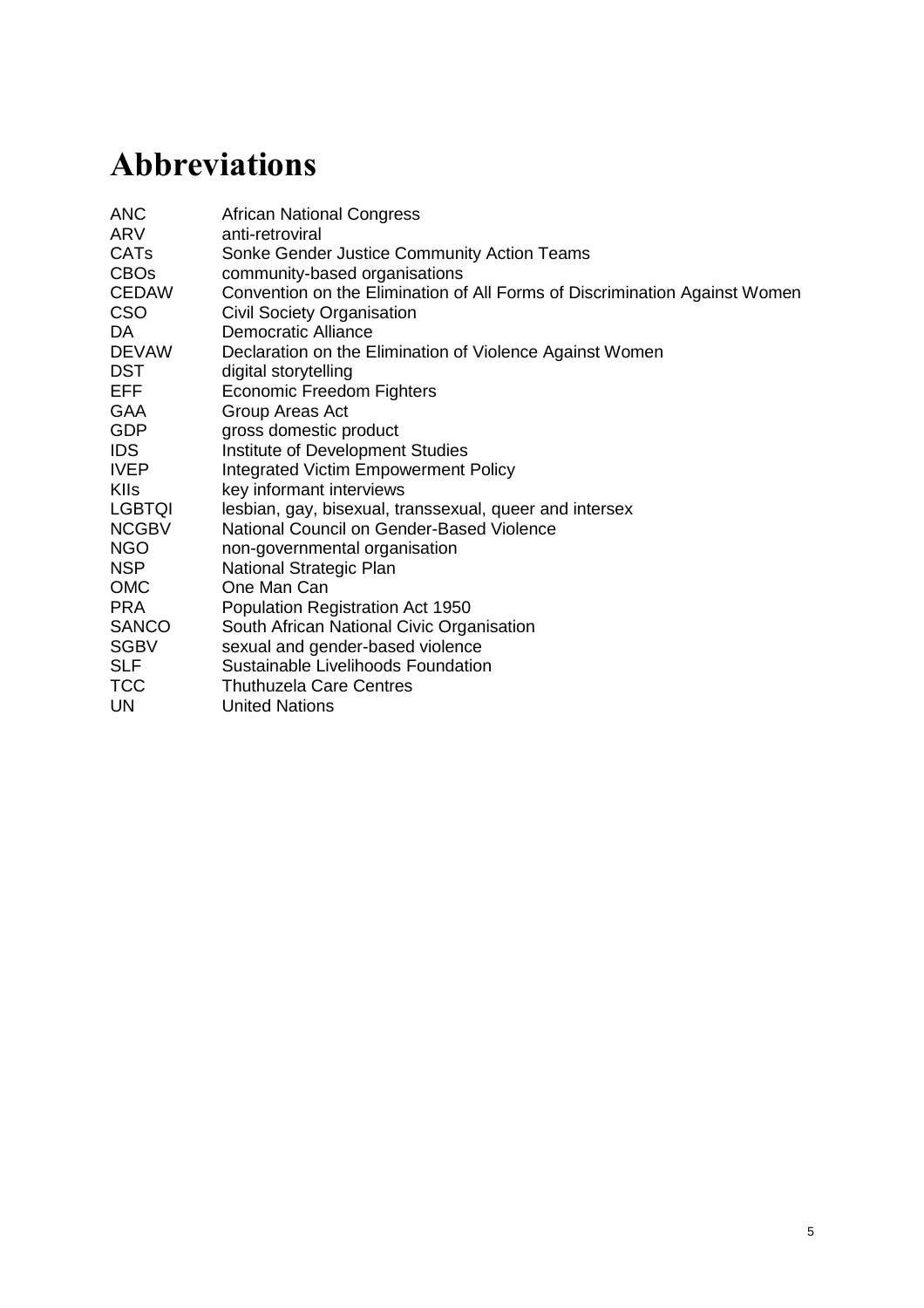#### <span id="page-30-0"></span>**6.2.3 Personal agency and empowerment to effect change**

For many of the activists and key informants involved in this study, the building of personal agency, empowerment and critical consciousness has translated into political expressions of power through their activism in relation to SGBV. Within the group of community activists, and some key informants, this transition had taken place in diverse ways. For many, the democratisation of social relationships within their own family was a critical space of change (as shown in Vee's story, above). Working to establish positive gender norms often related to a parent's position as a role model to their children, and the idea that modelling values and ways of being were shared as ways to provide important strategies for children in navigating the complex and gendered social and political contexts that they will grow up in. This has positive implications for the critical need for a change in gender dynamics presented in the research.

For others, this political agency was expressed through informal relationships within their community. Activists involved in the digital storytelling workshop shared how their quest for change entered into the everyday lives of people living in their community. One participant said that he actively used his physical power and historic reputation of being a *tsotsi*  (criminal), to walk alongside (or sit next to) people who were marginalised in his community. This included people who were gay, and women, who might have found themselves in vulnerable positions in public places. Other participants spoke of strategies for influencing peers that involved engaging their local knowledge to access their familiar environments, and finding socially and culturally appropriate ways of interacting on these issues. Reaching men and boys in community settings meant, for example, informal conversations in *shebeens*, one of the only forms of open public space in township communities, traditionally dominated by men. The notion of appropriateness in relationships for engaging with men and boys to address gender-based violence was raised elsewhere in the research, specifically in terms of engaging with traditional and religious leaders. Participants highlighted the importance of locating or enabling champions in community leadership positions to broker access to men in these positions, in order to catalyse the process of change.

#### <span id="page-30-1"></span>**6.2.4 Networked ways of working for gender justice**

Partnership working and networked approaches to addressing gender inequality were highlighted as critical across the research. A number of participants grounded this view in the history and evolution of collective action for women's rights through apartheid. The Western Cape Network on Violence Against Women outlined how partnerships emerged between women's rights organisations in order to fill the gap in state services to black women. In building this network, support was then demanded from the state in order to ensure that the work was being recognised.

This way of networking continues today, in particular in relation to how informal and formal alliances at the local level provide referrals to support survivors of violence, and to access further support mechanisms if particular government programmes are full, or not responsive. The role of civil society in filling the gap in government services was a strong message; this is critical in rural areas that are marginalised from both government and civil society schemes. The government makes use of non-governmental organisations (NGOs) to support their programmes, implementing few initiatives themselves. The integral role of civil society in interventions to address SGBV means that people are closer to getting the services that they need, and are entitled to. However, it was highlighted in the research that there is a lack of awareness in the community of the kinds of initiatives and services available and that this lack of awareness needs to be addressed by localised responses such as directories in publically accessible locations.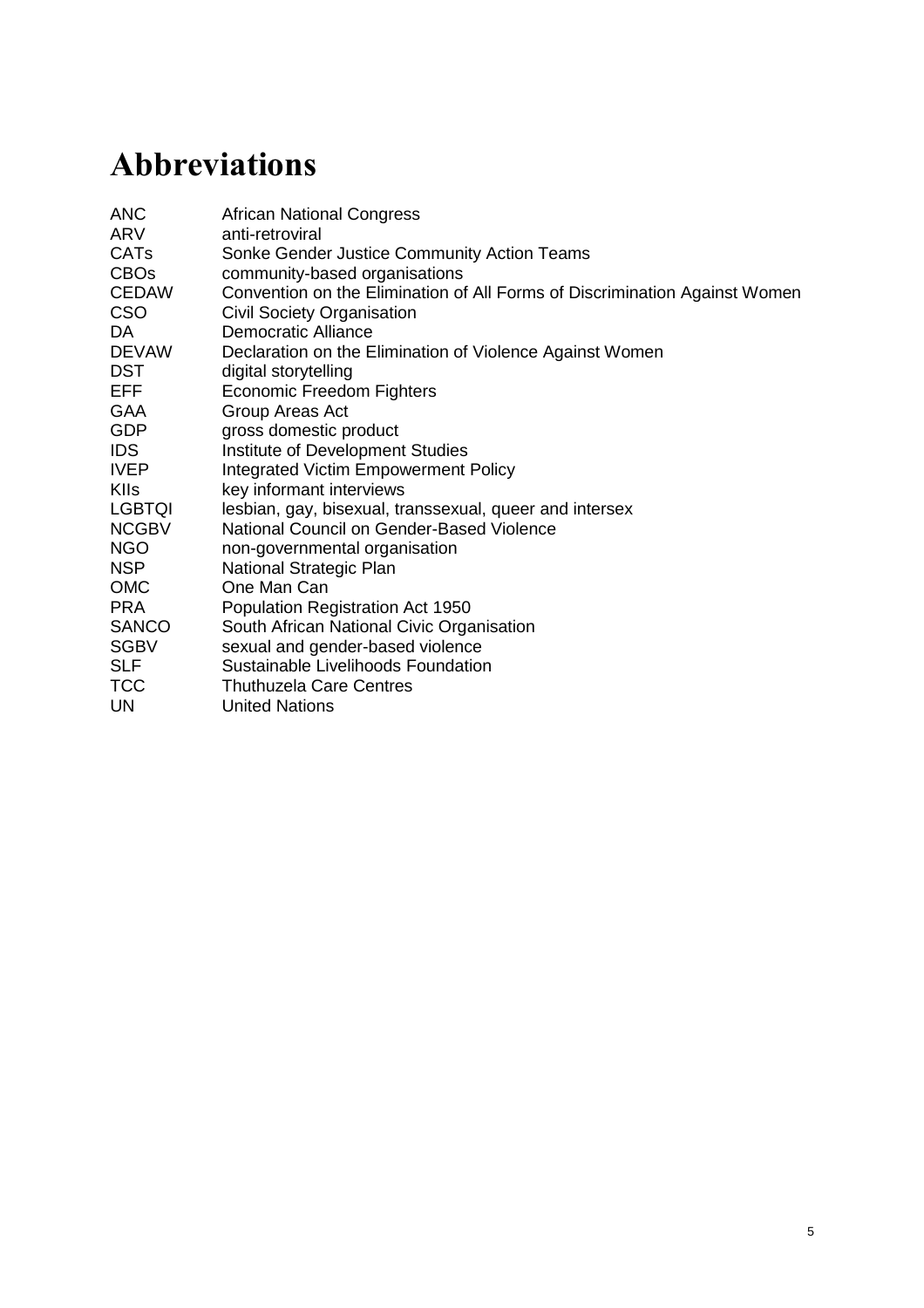In relation to the complex and interconnected causes of sexual and gender violence, key informants highlight that where networks are working effectively, they recognise the importance of partnership working across sectors. The example of the Matzikama Men and Boys network starts with a diverse group of organisations including community-based organisations, faith-based organisations, government service delivery agencies and community role models coming together as a platform.

*When we created the Matzikama Men and Boys network we wanted to provide a platform for organisations to come together and share their experiences of what they're doing and to inform each other so that the work they are doing in each of their specialist fields is understood and they are not duplicating each other but rather support each other*.

(Interview with Jenee, a rural civil society stakeholder, 2014)

This platform then provides a space to educate each other about the work they are doing and then to take this learning out into their work in the communities. It means that community initiatives have the potential to work more synergistically, for example on issues of parenting, health, adult education and livelihood security. Key informants in Matzikama expressed how this has enabled the organisations involved to extend the reach of their initiatives to more isolated rural communities. A number of key informants highlighted the significance of strategic alliances between women's organisations and those engaging men and boys for gender equality to achieve a transformative agenda on gender. In relation to the church it was highlighted that shifting gender-inequitable norms means that CSOs, wider stakeholders and men and women together are standing up and demanding equality for women.

An important driver of effective partnerships lies in the opportunities afforded for knowledge sharing. The significance of diverse partnerships to deepen gender analysis was highlighted, including critically engaging about the role of patriarchy as a driver of gender inequality and the structural drivers of change. Participants in civil society spoke of critical conversations between organisations with different starting points in terms of men and masculinities, queer and feminist theories. Importantly, at the community level this means working between groups that engage men, LGBTQI persons, women and girls, to deepen a shared understanding of the drivers of violence. It was also highlighted that networks working across levels and sectors play an important role in enabling and learning from community knowledge in processes of change. This includes the innovations that communities are undertaking to address gender inequalities, and their insights on how and why gender manifests as violence in people's lives. However, an important gap was seen here in relation to how this knowledge becomes mobilised into policymaking.

Networks also play an important role in translating law into the rights of citizens. Participants spoke of the importance of organisations such as the Commission for Gender Equality and the public outreach work that is done with communities on rights education and awareness raising. It is critical that this work recognises the violent realities of the people involved. including the backlash from men against women for claims to or advances in gender equality. The partnership between organisations working to raise awareness on rights and empowerment and educational institutions was highlighted across the research. This is an important space for supporting young men and women to hold an understanding of women's rights across the life course. However, this work needs to be supported by training for teachers and institutional policies that uphold these rights, in order for those rights to be realised and internalised. Community activists spoke strongly about the role of schools as spaces for upholding rights to safety but that currently this is not the reality.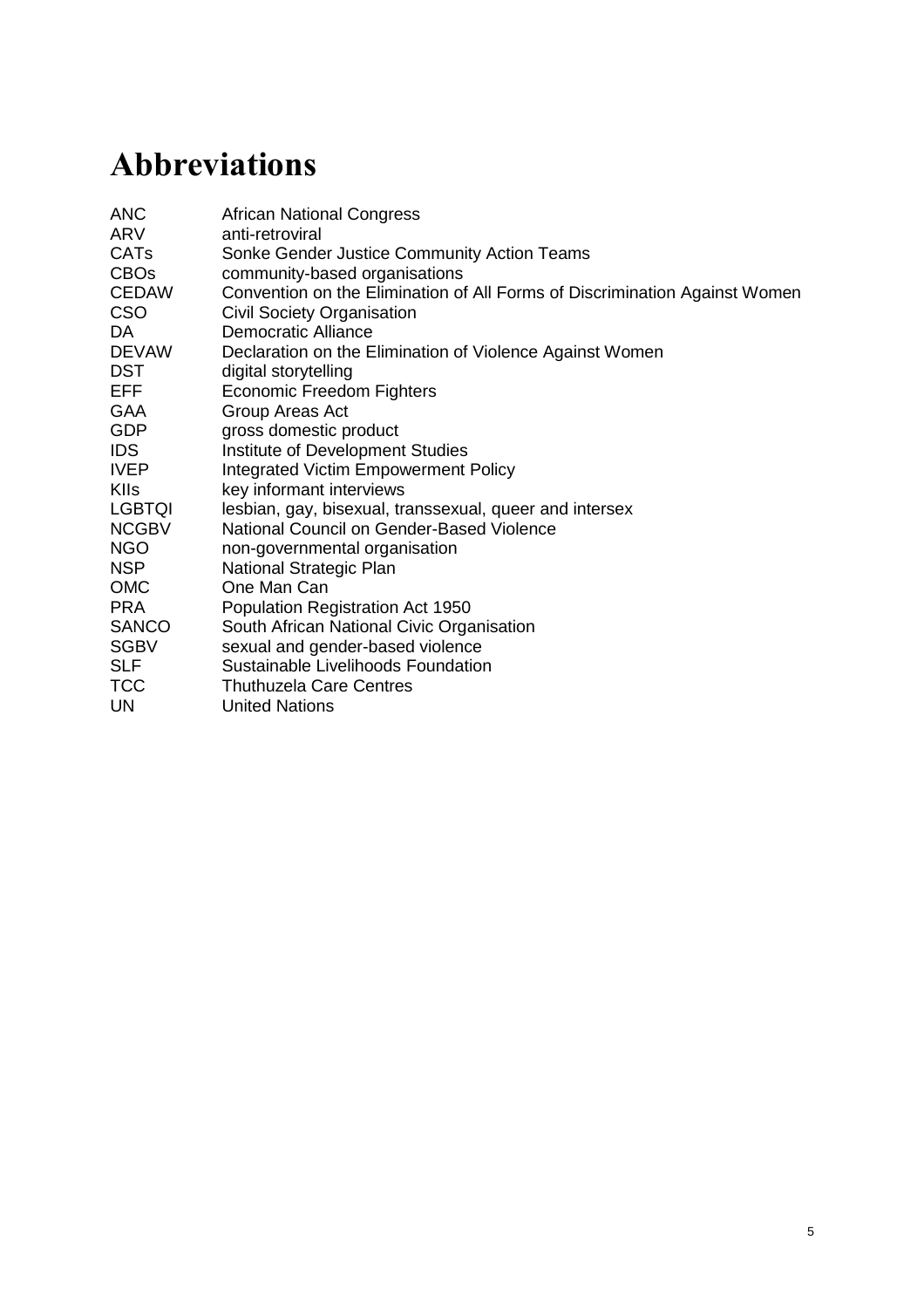#### <span id="page-32-0"></span>**6.2.5 National advocacy and accountability for gender justice**

Localised groups, movements and organisations provide a first-hand understanding of the demands of people living with violence for the changes needed to produce more effective interventions, and play a critical role in engaging more marginalised groups. It is also at this level of the collective that success in national advocacy can be experienced and realised. As we have seen from this research, this needs to relate to material improvement in the reduction of SGBV, and the capabilities of people to claim rights and the strategies available to them. As one participant outlined:

*I think we all have different roles to play. Like ourselves – Mosaic is doing great work on the ground through some forms of mobilisation and actually providing the direct service about violence education and really capacitating community members to advocate for their rights. Then, on a larger scale. you have an organisation like Sonke, who really does large-scale national, regional and international advocacy work, which is massive in terms of putting pressure on the government to put the proper legislative reforms in place – on a national level, the Shukumisa campaign, which is one of the partnerships I mentioned, has done amazingly in terms of sexual violence legislation and around reforming sexual violence legislation to be inclusive; to make sure blueprints are in place.* 

(Interview with Kerryn, a civil society stakeholder, 2014)

Coalitions of actors, across multiple organisations working towards greater equality, can create channels and opportunities through which claims for gender justice from the local level can be amplified through to national advocacy initiatives. There is recognition that the process of change to address violence is complex and messy.

*I would say one of the key learnings for me in this work – through the work of GFSA [Gun Free South Africa] – is the importance of a dual approach of being able to reach up to the top and influence policy at the highest level, but to make sure that there is an interaction from the bottom up. It's not a linear process; it's a process of dynamic interaction, where the work that the organisation is doing on the ground with grassroots community of creating safe spaces which we did through the 'gun free zone' campaign*.

(Interview with Adele, a civil society stakeholder, 2014)

A dynamic interaction between different spaces of knowledge creation – local realities, civil society strategies, and government policymaking – will mean that policies and practice can engage more effectively in the complex process of change needed in addressing SGBV. Through the research study, there was a limit to what we were able to learn about the links between these different parts of the system. Clearer strategies are needed for linking across actors that build networks that work together to influence policy and catalyse social change in a collaborative and accountable way.

It is clear from this research that a strong response is needed from the state on addressing SGBV. Participants spoke of the importance of training and capacity building across state institutions, from policymakers to service providers. This training has to go beyond one-off, broad-brush approaches, to those that offer more sustainable change and feed into a prevention agenda. There also needs to be accountability within the state system, for example in terms of police brutality, or a lack of responsiveness on issues of SGBV. It was highlighted that there is currently no career path within the police system that supports work on SGBV. It was argued by key informants that the state needs to have a multipronged approach to addressing SGBV alongside structural violence. This would entail, for instance, working to address high levels of unemployment, while also strengthening law enforcement mechanisms to encourage more people to report crimes and access resources. Key informants highlighted that this involves government working more effectively in partnership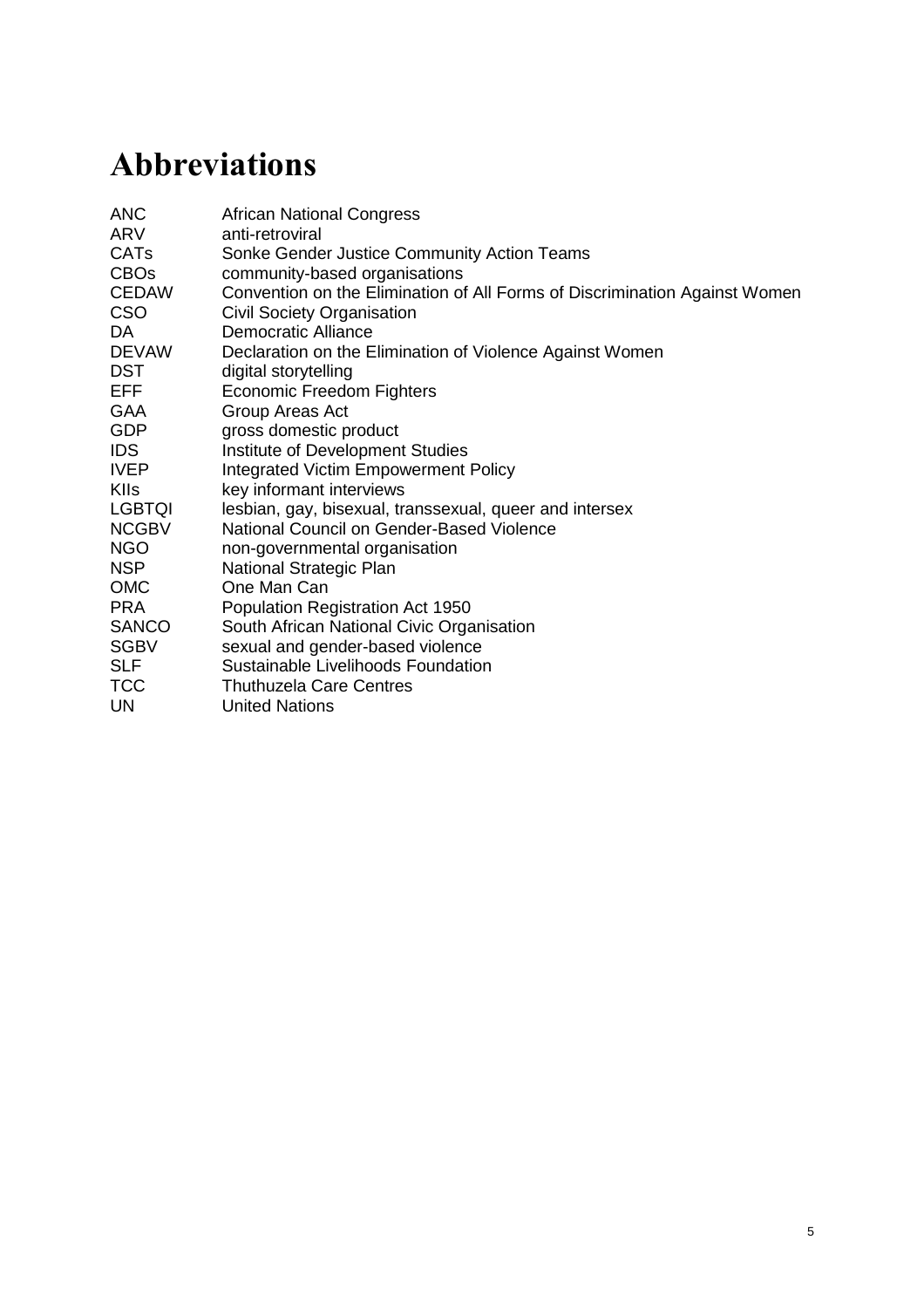with NGOs. In turn they argue that there is a need to build knowledge and understanding of where government is working effectively with – and not in place of – CSOs: the Victim Empowerment Programme was highlighted as a starting point for this, including how this has been rolled out to rural areas. The focus of the Department of Social Development on early childhood development was applauded as an important shift towards understanding how violence becomes a part of people's lives before they encounter the state system in terms of law enforcement.

### <span id="page-33-0"></span>**6.3 Lessons for and limitations to collective action to address SGBV**

This final section provides some insights into the constraints and possibilities of collective action to address SGBV that works across levels and spaces, and that meaningfully engages with both men and women towards transformative change. The learning generated is focused on the practicalities of collective action across movements for gender justice, and the resources and strategies necessary to effect change.

#### <span id="page-33-1"></span>**6.3.1 Recognising constraints to engaging men for gender justice**

Within the research a rationale for men's involvement in ending gender-based violence was articulated by a number of community activists and key stakeholders: participants suggested that by engaging men in this process, both men and women are recognised as being negatively affected by patriarchal inequality, but that this process needs to, and can, hold men to account for the privilege and power they embody, and implicitly or explicitly exert in relation to other men, and women. However, for others there is tension and scepticism of the possible role that men can play in addressing violence against women, and children.

*We first have to make sure that women understand their own power, before we can start engaging over there – because we have seen it happening over and over again that we are working towards women's empowerment, and leadership, and capacitating women – and the minute the doors are opened, the men walk in and they haven't dealt with their own issues (and I'm saying this as a group).*  (Interview with Glynis, a civil society stakeholder, 2014)

Multiple key informants working in traditional women's rights organisations highlighted the critical work they are doing on the violence and abuse that men perpetrate. They argued that this work is fundamental to the security of women, and it is therefore not their responsibility to work with men. Those organisations that are dealing with masculinities need to go beyond working on 'gender equality', which it was argued is a depoliticised construct. This work needs to lead to men holding men accountable, both as perpetrators of violence, and in relation to their role of upholding patriarchy, and the privilege and power that they are born into.

Tension was also experienced around the implications of the perceived development of a 'men and boys' agenda for the women's rights movement. One concern raised was that working with this constituency would mean that women fall off the programming priority area. Further concern was raised in relation to particular strategies for working with men and boys that find entry points through conservative, traditional and religious values, for example promoting the role of man as protector. For women's rights organisations these strategies are seen as contributing to the maintenance of patriarchy. Holding each other to account on this is critical for enabling change towards gender equality that works towards transformative change for men and women.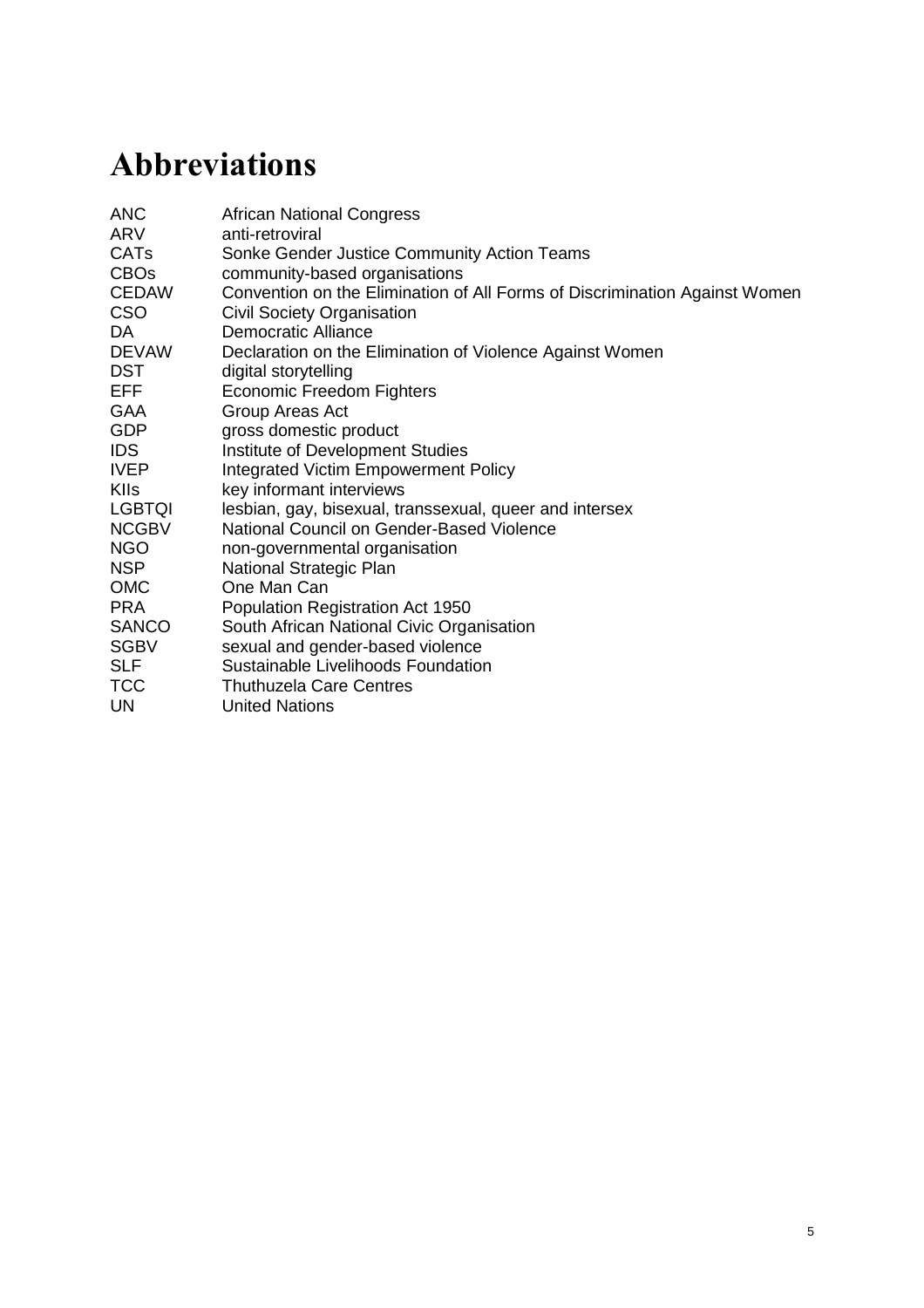The key informant interviews indicated that one way to hold men and women's organisations accountable for their work on gender transformation was by encouraging these organisations to look internally at women's leadership in the programmes and campaigns that men are a part of. In raising this point, the key informants problematised 'gender transformation' initiatives for, in some cases, quietly maintaining normative gender roles that situate women lower than men within the organisation's hierarchy, while claiming – externally – to facilitate a shift in these very norms. Strategies for addressing violence have an important role to play in enabling trajectories of change that relate transformations within the home and community to wider societal structures including the gendered order of civil society organisations and movements. Collaboration between organisations/movements working to engage men for gender equality and those focused on women's rights can help address some of these issues. This mutual learning has the potential to engender accountability for some of the limitations present in work with men and boys.

#### <span id="page-34-0"></span>**6.3.2 Funding and resource allocation**

Personal and political commitment to addressing SGBV can be demonstrated by the introduction and implementation of effective policies that regulate budgets and direct resources towards preventing and responding to SGBV in South Africa. Key informants also outlined how government budget restrictions as a result of contemporary austerity measures are impacting the services that are closest to the lives of those experiencing SGBV.

It was highlighted in the research that how government formulates plans and budgets is not done in a way that takes gender into account. This can perpetuate stereotypes relating to, for example, what is considered women's work versus men's work. Furthermore, the Department of Social Development is severely underfunded, and consequently a large number of NGOs and community-based organisations (CBOs) that provide supplementary support are underfunded as well. Participants noted, too, that since 2000 there has been an overall depletion in resources to civil society organisations supporting women's rights issues. It is argued that this is a result of shifts in the global development policy discourse that promotes certain priority areas. These shifts impact directly on the relationship between civil society organisations and development assistance agencies, but also filter through into government strategies – support for survivor services appears to be most deeply affected. The role of the international community in setting the terms of interventions to address SGBV was also raised in relation to refugee populations. It was asserted that donor agencies have the power to determine if local civil society organisations can or cannot work with women facing violence, because, as refugees, they may not have legal registration documents.

This links back to the tensions between organisations working on engaging men and boys and traditional women's rights organisations, as discussed above. When the dichotomy is unhelpfully reinforced by government and international actors, civil society can play a role in showing the way in which all people's lives are connected but also differently influenced by those very structures the government cannot or does not address – like the failing education system, entrenched patriarchy in political and religious institutions, and entrenched levels of unemployment.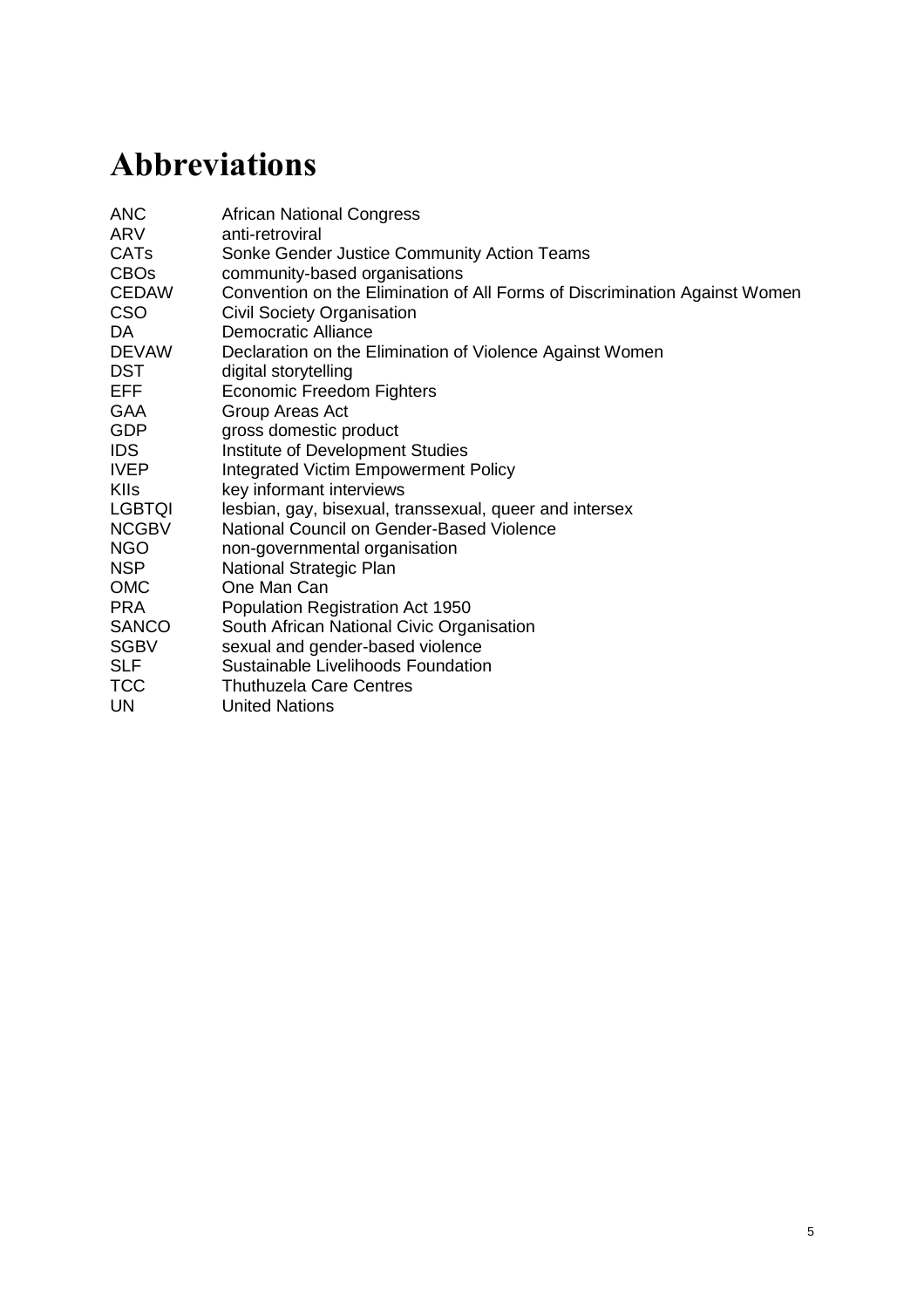## <span id="page-35-0"></span>**7 Discussion**

The case study creates a platform for recasting how we understand 'collective action' and what this means for understanding complex processes of social change towards gender and social justice. It raises questions about how collective action for gender justice contributes to shaping the sociopolitical realities within which citizens and states interact, and what this 'collective' experience really means.

The findings above have been articulated in response to the two main research questions that centred on structural factors that contribute to SGBV, and the actions taken by people, collectively, to address and prevent SGBV. In this discussion, we look across and beyond the research findings, to highlight their relevance to the ongoing work of activists, academics and policymakers as they seek to support effective collective action and foster social and gender justice. A written document relies on a linear presentation of findings, but a far more complex picture has emerged through this research. A 3-D matrix would helpfully show how the edges of the findings meet: it is impossible, for example, to look at the way gender norms interact with violence, without also looking at the work of social movements to reshape these norms and the influence of messages communicated by social institutions and government policies. In this section, we articulate two main overarching conclusions that transect the findings, and locate this study in a broader field of work linked to collective action and gender justice.

South Africa's past is perhaps most visible in the legacy of violence that its citizens continue to embody in their everyday lives. We argue, first, therefore, that it is impossible and even dangerous to delink SGBV, as a very specific form of violence, from the broader dynamics of socioeconomic inequality that still characterises the lives of the majority of South Africa's population. The first section of our findings describes how the persistence of this inequality was inscribed into the very spaces – townships, homes, bodies – in which most of the participants lived. This inequality, and the multiple forms of violence they experienced as a result, was articulated in particular by the community activists with whom we worked. The participants detailed the extent to which racial inequalities, threaded throughout South Africa's history, emerged in the present with ongoing economic struggle in families. A particular set of normative gender roles were articulated, in relation to these structural dynamics. Migration, for instance, was expressed as an action taken by men in order to fulfil expectations that men should be earning money to support their families; the study revealed numerous instances of children losing contact with their fathers because they had left to seek work.

The social ecology theory, developed by Heise (1998), has a core level – the individual – where children with absent fathers supposedly learn to adopt violent behaviour later in their lives. Although the model presents a further three levels where violence can take place (alongside reasons for their occurrence), this view of violence fails to take into account the broader pressures placed on men, and also on women, to ensure that their families can survive economically in a powerfully discriminatory environment. While this study does not seek to dislocate responsibility from individuals committing acts of violence, it does show the value of understanding the context in which multiple and intersecting forms of violence take place. For example, in the case of migration, high levels of unemployment and job migration predominantly affect those people who were racially discriminated against during apartheid; and migration connects to the history of job reservation (constitutionally supported racial discrimination in employment and economic opportunity) (Wolpe 1972), poor public education (Spaull 2013) and enforced migration (Klotz 2013).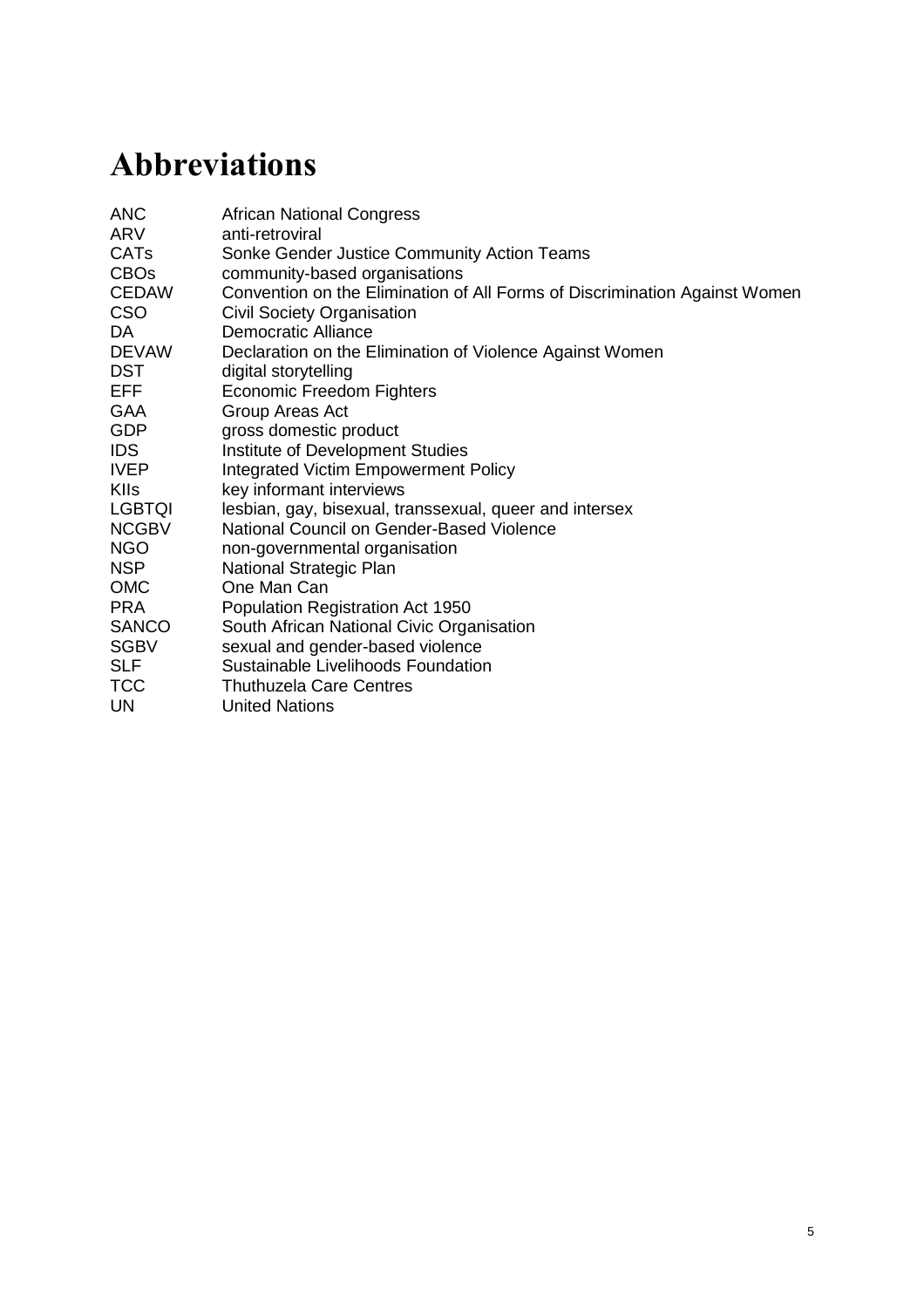Historically, and in the 1990s in particular, initiatives to engage with men on gender were largely based on the problematic notion that there was one dominant (and therefore one oppressive) form of masculinity (Hearn and Morrell 2012). In doing so, many of these initiatives used the idea of hegemonic masculinity to legitimise 'individualistic' theories and interventions that see the problem of violence lying with men's attitudes and behaviours, in a similar way to the 'individual' sphere in social ecology theory. Morrell (1998, 2001), however, first used the concept of 'hegemonic masculinities' to explain multiple forms and dynamics of male power; importantly, these dynamics of male power related, too, to different forms of racial and economic power. Morrell argues that it is therefore possible to intervene in the politics of masculinities. They are constantly being protected and defended, and are constantly breaking down and being recreated.

[A] 'white' masculinity (represented in the political and economic dominance of the white ruling class); an 'African', rurally based masculinity that resided in and was perpetuated through indigenous institutions (such as chiefship, communal land tenure, and customary law) and finally a 'black' masculinity that had emerged in the context of urbanization and the development of geographically separate and culturally distinct African townships.

(Morrell, Jewkes and Lindegger 2012: 13)

Morrell *et al*. (2012) describe how legacies of structural violence in South Africa interact with the construction of hegemonic masculinities and call for a differentiation of kinds of gender power. The findings in this case study show that these gendered norms also perpetuate gender violence perpetrated by women, and that different kinds of men exert violence over other men as a form of power, too. When SGBV is only approached using prevalence and incidence figures, or individual accounts of violence, then structural dynamics of inequality are obscured from view. While this is problematic because it presents a partial picture, it is also dangerous because interventions that are set up to respond to SGBV at an individual level will fail to unpick the tapestry of structural inequality that lies beneath the surface.

The second conclusion of the study, then, relates to the role of institutions and leaders in failing to address, or sometimes in maintaining, structural inequalities that underpin SGBV. These institutions include political institutions, such as government departments and the judicial system, as well as religious institutions and leaders. President Zuma, for instance, was mentioned a number of times in the key informant interviews for modelling a particular kind of masculinity that legitimised forms of sexual violence, such as rape. Participants explained that without providing clear leadership on gender justice, and without transforming government departments to better respond to SGBV, the government would continue to fail in its attempt to promote gender equality. Political institutions, particularly those related to law enforcement, were also described in the study as negligent or ill-equipped to deal with the needs of people experiencing SGBV. The participants in the study described, too, how religious leaders used their power in their religious communities to sanction only heteronormative relationships that were predominantly based on sexist characterisations of men and women's 'roles' within these relationships.

Related to this second main argument is the role of collective actors in calling on leaders and institutions in South Africa to implement measures that can start doing the work of 'unpicking' this interlinked tapestry of inequality and violence. In our case study, in particular, this was explored in relation to the work of a group of NGOs and CSOs working together to call on the government to implement a National Strategic Plan to address SGBV.

Gaventa and McGee's (2010) analysis of citizen and civil society action in national policy reform also helps in understanding the relationship between ordinary citizens – like the community activists with whom we worked – and the organisations and movements they engage with to create responsive and accountable states that can more effectively address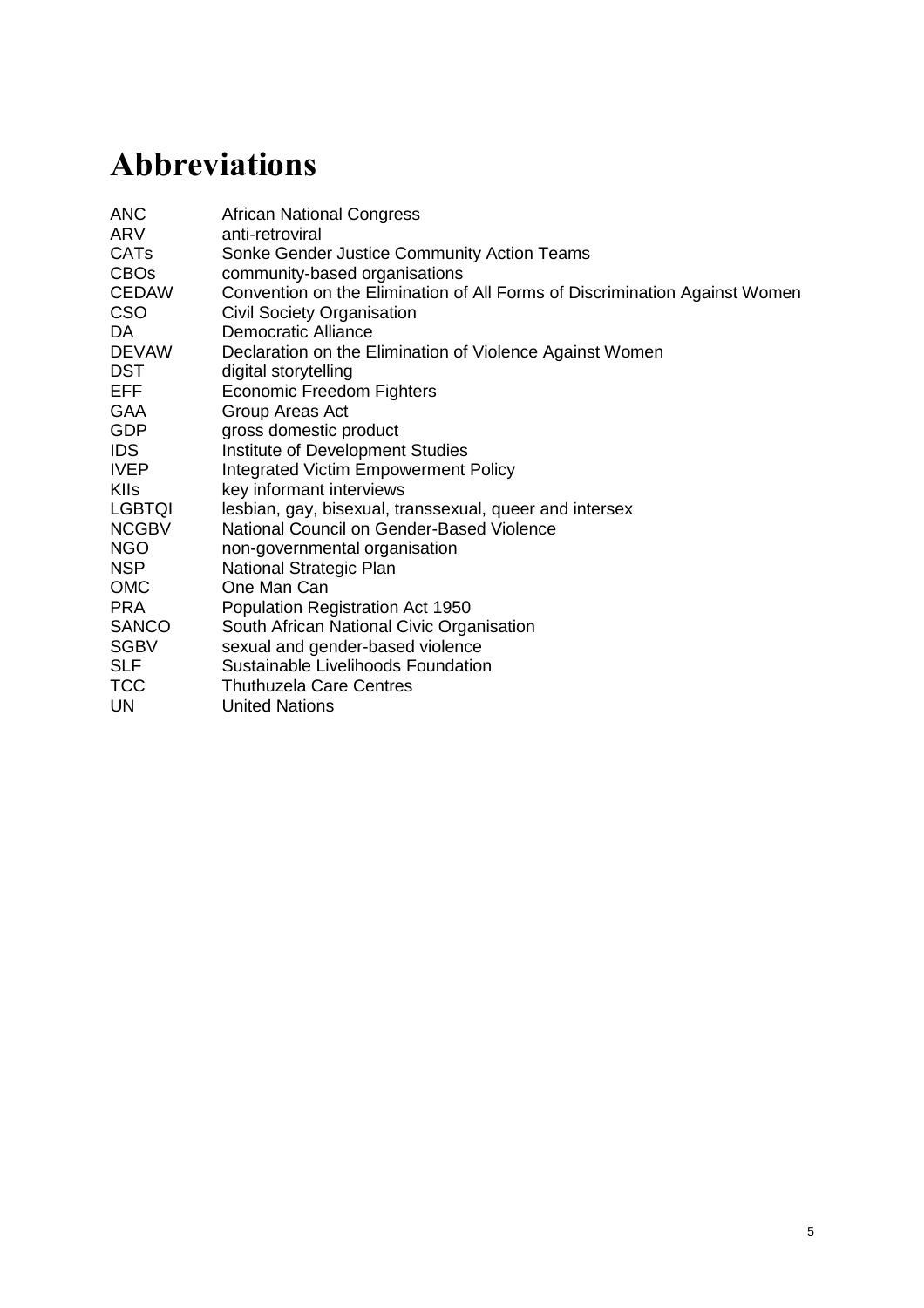poverty, protect rights and tackle social inequalities. They outline the importance of the interaction between state and society in the process of change and of an understanding about how this relationship shapes the capacity and nature of actors in both spaces (Gaventa and McGee 2010). Further, they illustrate that change is enabled through broad coalitions of deeply embedded social actors that both mobilise to drive change and work with political reformers to take up top-down opportunities underpinned by national and international norms and frameworks.

In line with Gaventa and McGee's (2010) analysis of the value of collective action, our findings demonstrate that gender-transformative collective action can provide an opportunity for different actors and organisations to work together across social issues towards change, bringing alliances and partnerships between people and across organisations. Further, approaches that address harmful gender norms in communities also have the potential to transform versions of masculinity that promote violence, and the mechanisms in society that support male dominance and power. Collaborations between organisations and institutions can enable coordination across interventions, engaging different ecological levels and addressing multiple intersecting influences to reduce and prevent violence. As shown through this case study, collectivising and alliance building both within and across spaces of change have the potential to engage the whole social system.

As powerfully articulated by the group of 11 activists through their digital stories and collective analysis, community mobilisation activities to prevent and reduce violence are illustrative of how these 'people-driven' initiatives can address SGBV at multiple levels. In the digital stories, this emerged most strongly in terms of the relationships between individuals, families and communities. Through engaging multiple stakeholders (such as community men and women, youth, religious leaders, police, teachers, and political leaders) in their own geographic and social setting, the activist accounts articulated changes in public discourse, practices, and norms for gender and violence.

The strategies for change outlined within this case study can therefore be framed as gendertransformative approaches, because they seek to change gender roles and create more respectful and egalitarian relationships (Dworkin *et al*. 2013). These initiatives emphasise the full participation of men, whose role is seen as essential in the transformative process. In South Africa, Sonke Gender Justice has been working within these parameters to support men and boys to take action towards gender equality and the prevention of violence and HIV/AIDS. Their initiatives include the One Man Can (OMC) programme that works to achieve these goals by engaging with men and boys in the process of understanding, reflecting on and reconfiguring gender inequalities at the personal level, in their families and communities. OMC workshops also aim to make visible inequalities between men, recognising the history of racial inequalities in South Africa, and deliberately build on the country's legacy of social justice activism and the agency of men and women to effect change (Colvin, Human and Peacock 2009). Dworkin *et al*.'s evaluation shows that the programme works effectively to shift participants' notions about male dominance and violent behaviour (Dworkin *et al*. 2013).

The case study findings, however, also emphasised some of the limits of approaches that seek to engage men and boys in ending gender violence. These concerns relate to the reproduction of the 'men as protector' argument. Researchers and theorists on masculinities studies have made similar arguments about some of the limits to approaches in engaging men and boys for gender equality, both in South Africa (Morrell *et al*. 2013), and internationally. Research in Papua New Guinea (Eves 2010) and Tanzania (Jakobsen 2014), for instance, shows that while it is important to engage with both men and women, and the oppressive structures that reproduce harmful gender norms, there is the risk that feminist concerns about women's rights will be quietly moved to the periphery of the policy agenda (Africa 2010; Freedman and Jacobson 2012) under the clamour to 'engage men and boys'.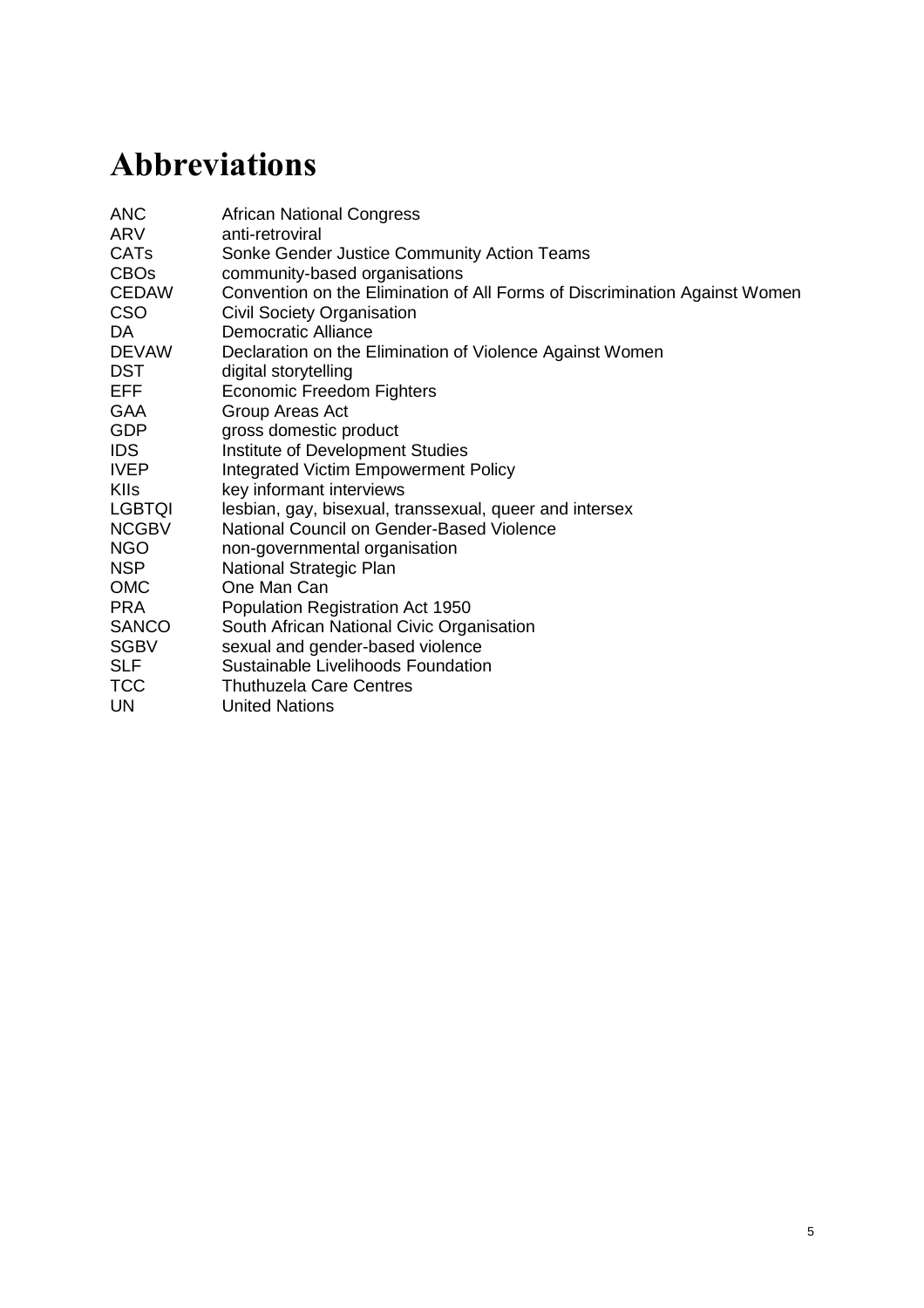Pragmatic limitations to collective action, and to social transformation, were also noted through the case study and relate, specifically, to a lack of funding for those organisations working to provide resources to people affected by SGBV. Most often, it was those same organisations that did not have funding who were doing the work of government departments (and particularly the Departments of Health and Justice) in providing support to survivors of SGBV. The work of civil society organisations, described above, has not only been to provide this basic support but, in South Africa, it has also historically been to call on the government to be accountable to and take greater responsibility for the wellbeing of its citizens.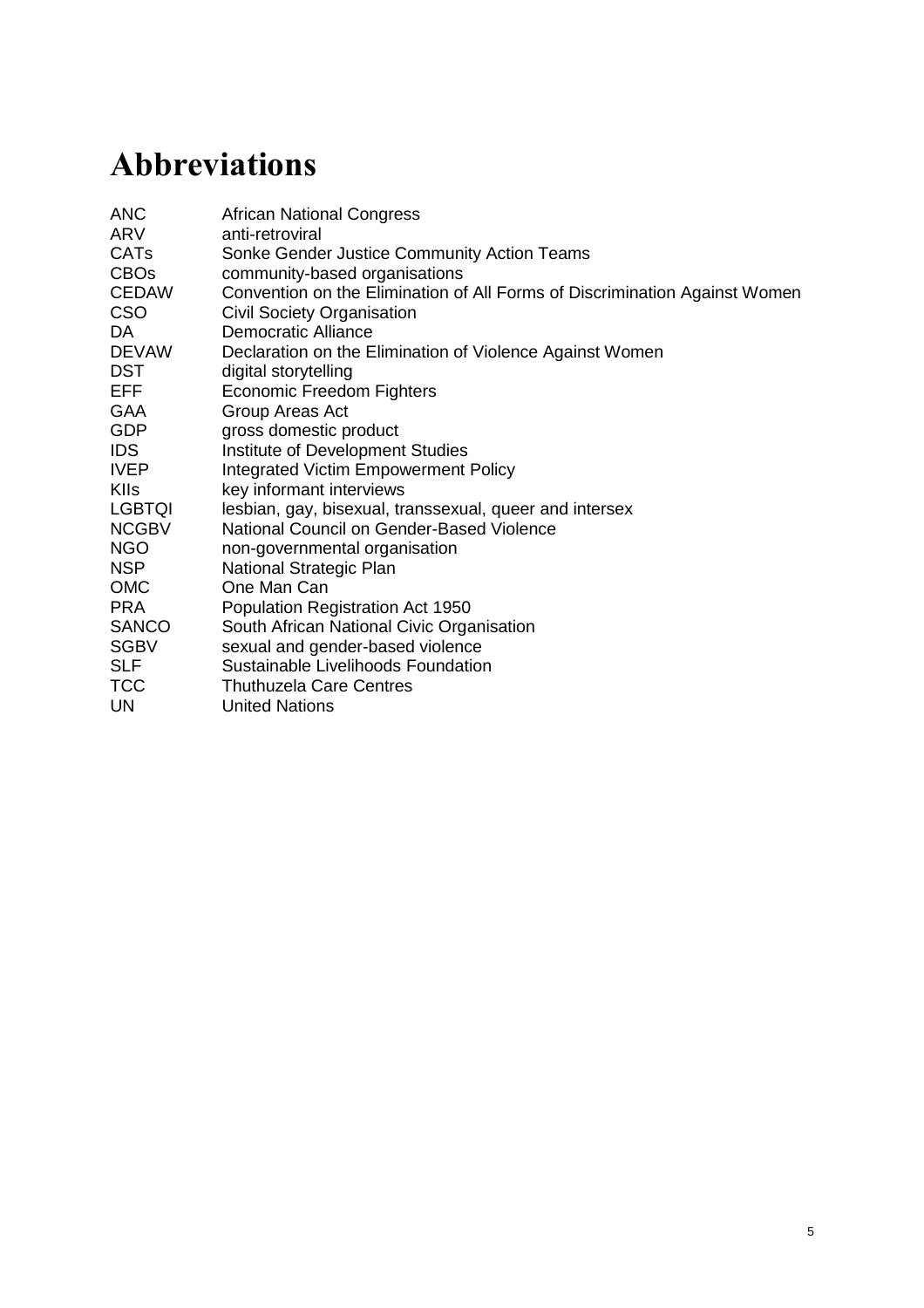## <span id="page-39-0"></span>**8 Conclusion**

By focusing on SGBV in isolation from its wider and deeper context, there is a risk of simultaneously laying the blame and the responsibility for redress on individuals, thus attributing agency for change to individuals, while also making the problem a matter of individual and society pathology. In essence, this shifts the focus away from the actors and institutions that need to be called to account for their role – at a micro- and macro-economic level – in perpetuating inequality and violence.

The porosity of and interaction between the different 'levels' within the social system mean that structural dynamics of inequality become embedded in the norms of families and communities as well as the institutions that govern people's lives. It is therefore important to establish and understand more deeply, as this case study set out to do, the link between collective action and social and political accountability in the process of addressing SGBV. It was found, across the various components of the study, that strategies of collective actors at multiple levels can work to politicise the process of change, making visible the deep-rooted structures of constraint to gender equality. Through this process the national and the local can be linked, thus utilising and deepening democratic systems to promote sustainable strategies to end SGBV, and to transform the context of structural inequality in which it is embedded.

The window for real and significant collaboration, through the utilisation of democratic systems, currently exists as civil society and some government officials seek to bring an SGBV NSP to life. However, as noted throughout this case study, unless there is real galvanising of civil society effort and mobilisation at a local level, this might not be achieved. As noted by stakeholders, both in the interviews and in the stakeholder workshop, it is deeply problematic that the onus lies predominantly with actors engaged collectively to address SGBV, rather than with government departments and policymakers. Not only does this power imbalance fail to recognise the role of political leaders and government institutions in perpetuating damaging messages about sexual and gender norms, it also indicates that the crisis of gender and sexual violence does not warrant serious intervention. Further, by placing the onus on civil society to both call for policy change, and to respond to the challenges emerging from the government's inaction, this approach will also fail to systematically address the very forms of structural violence that reinforce intersecting inequalities. In place of inaction, the case study suggests that what is needed is a government-led fully costed and funded proactive national plan that places positive prevention, accountability and transparency front and centre.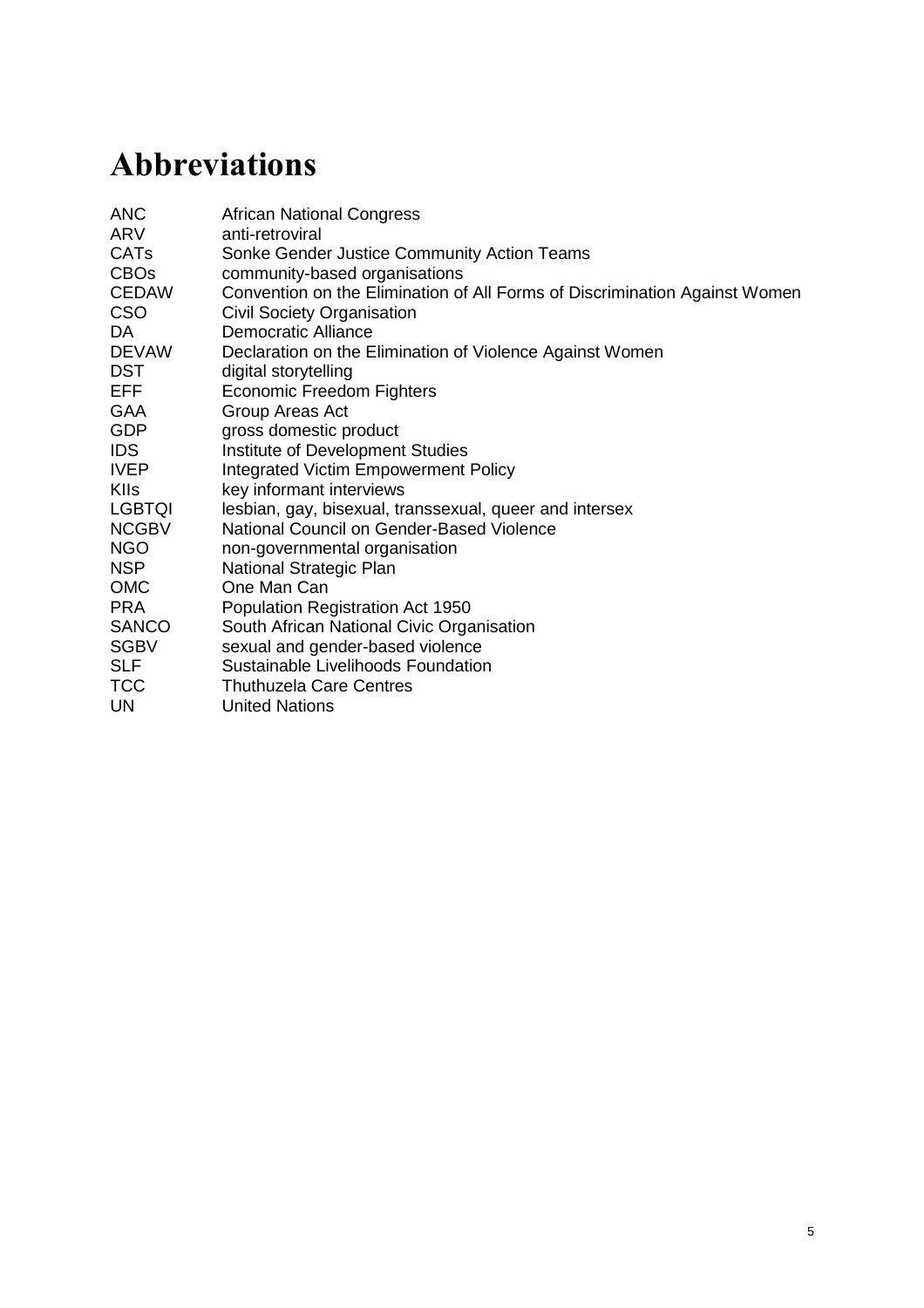## <span id="page-40-0"></span>**9 Policy and practice recommendations**

## <span id="page-40-1"></span>**9.1 Citizens' initiatives and social activism**

- It is important to recognise informal ways of collective action in people's lived realities. Continued work is needed with communities to understand their innovations in addressing gender inequalities and to mobilise this knowledge into policymaking.
- Collective action (informal and formal) does not necessarily translate into a 'gender transformative' collective or movement; citizens and affiliated organisations need to invest in the work of gender equality. In doing so the political power dynamics of challenging patriarchal privilege must be recognised.
- Working with citizens to develop and share practical legal knowledge about their rights, and avenues for recourse and resources on SGBV is crucial to enable them to shape and hold accountable the policies and programmes that affect their lives.
- Sustainability of collective action in ending SGBV at the community level is important; more understanding is needed on what drives citizen action, enables ownership of the process of change, and the resources needed to support this.
- A focus on mobilisation has highlighted the significance of engaging with men and women in positions of power and holding them to account in their responsibilities for working to end SGBV; as power holders in these contexts, men have an important role to play in holding each other accountable on gender equality.

## <span id="page-40-2"></span>**9.2 Civil society partnerships**

- <span id="page-40-3"></span> Partnerships across social movements working for gender equality – engaging men, women, LGBTQI persons – are important for accountability within movements. Furthermore, these relationships can enable collaborative learning on gender issues and help ensure a collective response to SGBV that promotes social justice for all.
- A clear vision and purpose needs to be built for gender transformative collective action. Where this reflects a partnership between state, social actors and citizens, then possibilities of accountability and work to enable citizen action and rights claims at the local level will be strengthened.
- Civil society needs to develop clearer strategies and policies for mediating and linking across actors to strengthen networked ways of working to address SGBV across multiple levels and social and political spaces.

## **9.3 Government institutions**

- <span id="page-40-4"></span> Recognising citizens and civil society organisations as effective partners in ending SGBV, working collaboratively to support policy reform on the issue of SGBV, and importantly in enabling effective implementation.
- Political decision-makers and champions are critical for driving institutional change. Entrenched patriarchy in political and religious institutions needs to be challenged in order for these institutions to more effectively address the root causes of SGBV.
- Multi-sectoral consultations and citizen participation are required to develop and implement a fully-costed and funded National Strategic Plan to end SGBV that aims to fill the existing gaps in: laws and policies, services for survivors of SGBV, funding for strategies that prevent violence, and oversight and impact mechanisms.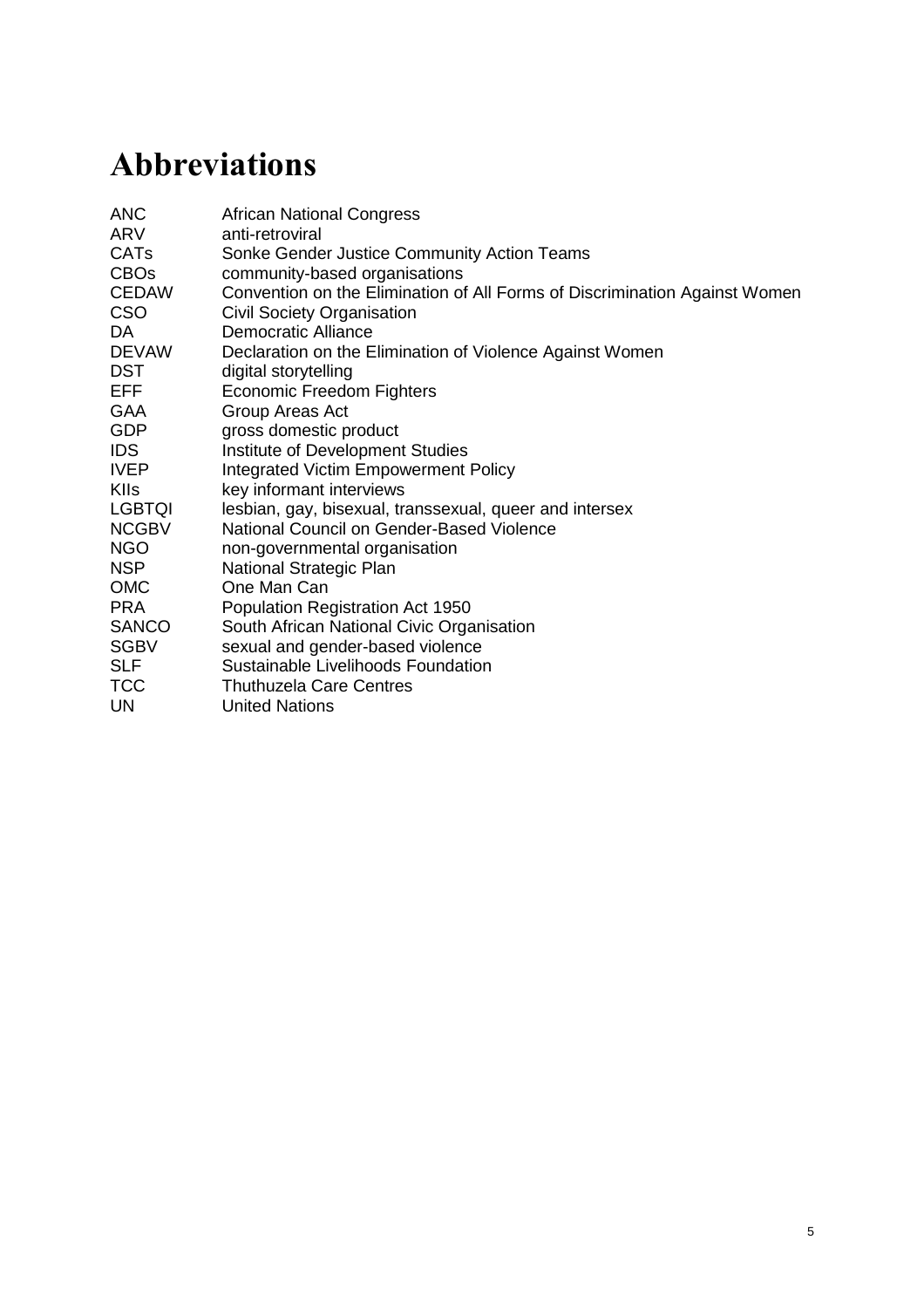The government needs to make information on SGBV funding more transparent (including funding criteria, recipients and budgets). Ideally, this information should also be made available retrospectively, for organisations to be in a better position to lobby national and international donors for funding.

## **9.4 International community**

- <span id="page-41-0"></span>• International donor agencies must meaningfully engage in learning from specific country contexts, to develop agendas on SGBV that can be sensitively, and effectively, implemented.
- The international community can play a role in 'the collective', as part of a global alliance that supports and enables national-level, contextualised responses to SGBV.
- Using the effective work being done by collective actors at local and national levels to contribute to the global dialogue and frameworks on ending SGBV.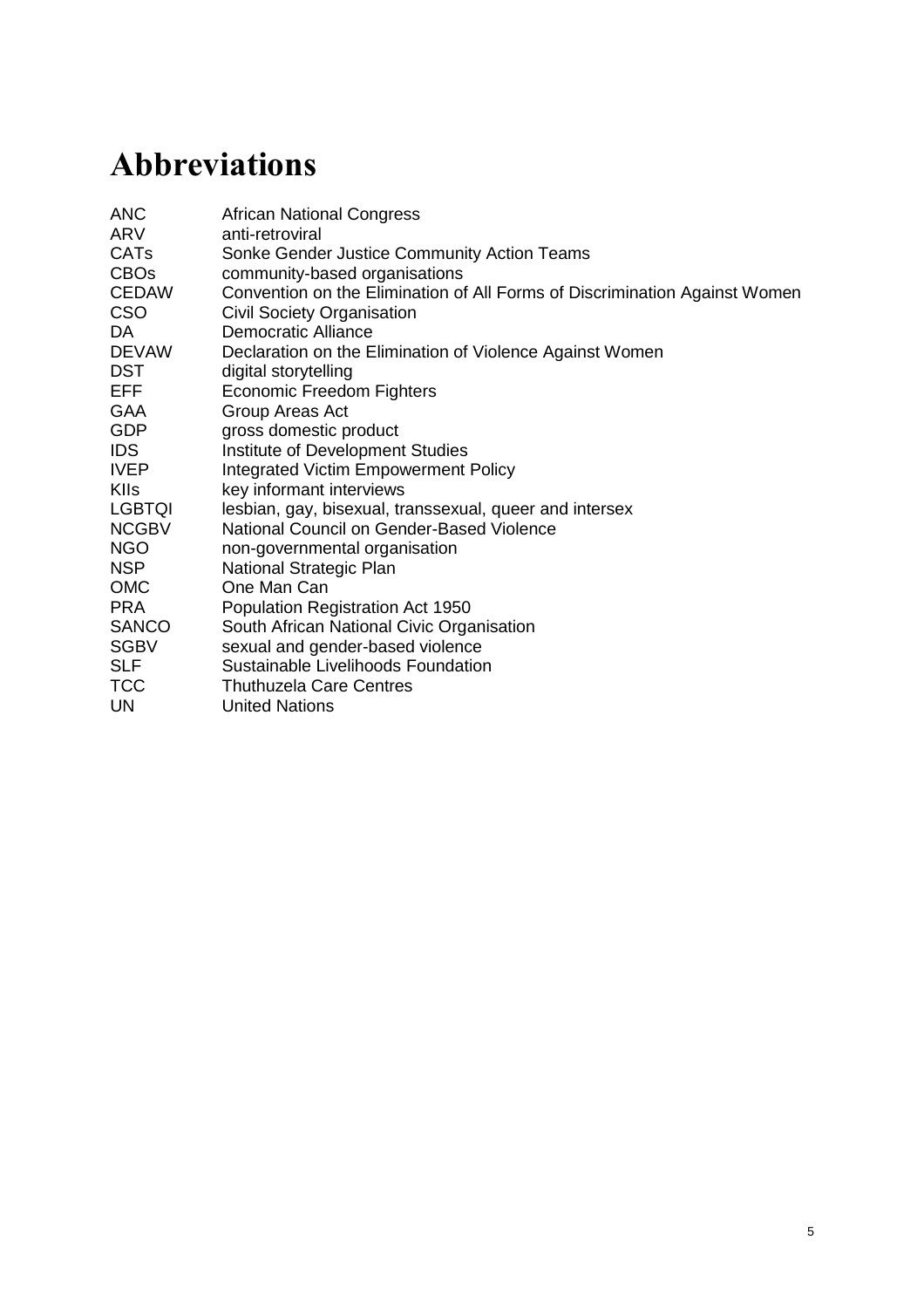## **Annex 1 Map of community activists' engagement in the research**

| <b>Research</b><br>component          | <b>Date</b>     | <b>Duration</b>      | <b>Participants</b>       | <b>Research activities</b>                                                                                                                                                                                                                                                                                                                                                                                                                                                                                                                                                                                                                                  |
|---------------------------------------|-----------------|----------------------|---------------------------|-------------------------------------------------------------------------------------------------------------------------------------------------------------------------------------------------------------------------------------------------------------------------------------------------------------------------------------------------------------------------------------------------------------------------------------------------------------------------------------------------------------------------------------------------------------------------------------------------------------------------------------------------------------|
| Digital<br>storytelling<br>process    | July<br>2014    | 5 days               | 11 community<br>activists | Community activists participated in a<br>learning, creating and sharing<br>experience supported by technology<br>called digital storytelling (DST). DST<br>allows participants to share aspects of<br>their life story through the creation of<br>their own short digital media<br>production.                                                                                                                                                                                                                                                                                                                                                              |
| Key<br>informant<br>interviews        | August<br>2014  | 1 hour per<br>person | 2 community<br>activists  | Two community activists, one man one<br>woman, from different communities,<br>affiliated to different activist<br>organisations with a focus on LGBTQI<br>and men and gender equality issues<br>were interviewed alongside key<br>stakeholders on the issue of SGBV,<br>and their involvement in collective<br>action. This ensured that the voices of<br>those living with violence and taking<br>action in Cape Town's marginalised<br>contexts were given space to share<br>their perspectives on the issues being<br>explored by wider civil society<br>networks.                                                                                       |
| Collective<br>story/power<br>analysis | October<br>2014 | 3 days               | 9 community<br>activists  | Community activists were engaged in<br>a facilitated workshop over three days<br>that used creative and visual methods<br>to analyse their digital stories<br>individually and collectively in relation<br>to the wider social, political context in<br>which their stories were embedded.<br>The nature of their individual and<br>collective power in affecting change<br>was of particular emphasis and<br>provided a transition into<br>understanding their relationship with<br>others in addressing SGBV. This<br>process concluded with the<br>development of key messages on<br>strategies for change in addressing<br>SGBV under three key themes. |

(Cont'd.)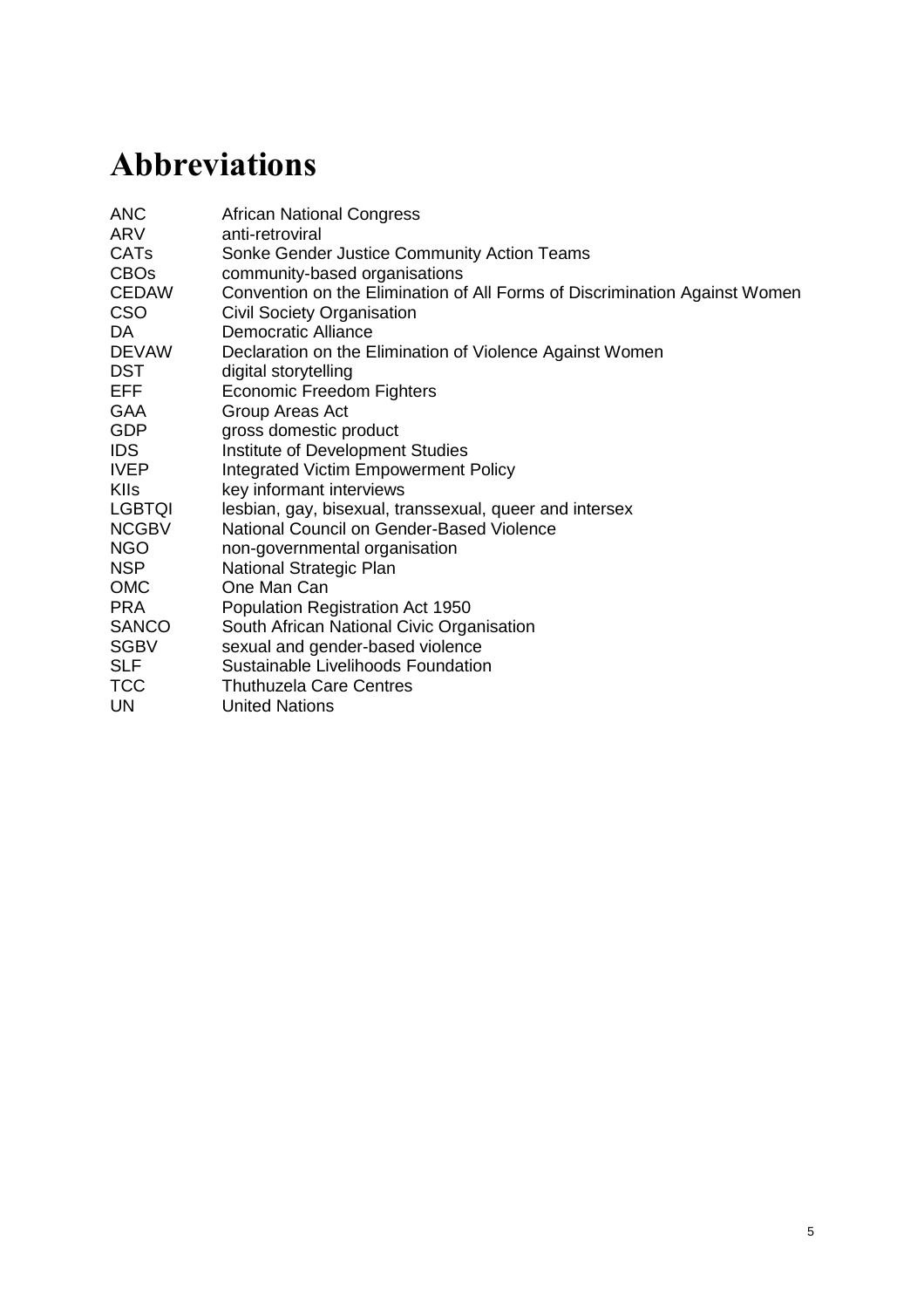| Stakeholder<br>policy<br>dialogue | October<br>2014  | 1 day | 8 community<br>activists | The policy dialogue workshop provided<br>a space for community activists to<br>catalyse knowledge and learning with<br>a wider stakeholder audience on the<br>issue of SGBV and how it should be<br>addressed. Three digital stories were<br>shared by the activists, complemented<br>by the key messages developed in the<br>collective power analysis workshop.<br>This process helped to ensure that the<br>policy dialogue remained grounded in<br>the lived realities of people living in<br>poverty and marginalisation and a<br>process of mutual learning was<br>catalysed between the community<br>activists and wider civil society<br>participants. Community activists then<br>engaged in the policy dialogue as<br>participants sharing their knowledge in<br>this forum. |
|-----------------------------------|------------------|-------|--------------------------|----------------------------------------------------------------------------------------------------------------------------------------------------------------------------------------------------------------------------------------------------------------------------------------------------------------------------------------------------------------------------------------------------------------------------------------------------------------------------------------------------------------------------------------------------------------------------------------------------------------------------------------------------------------------------------------------------------------------------------------------------------------------------------------|
| Advocacy<br>planning<br>workshop  | November<br>2014 | 1 day | 9 community<br>activists | An advocacy planning workshop was<br>held with the community activists at<br>The Wellness Centre in Khayelitsha, a<br>location where they meet to plan their<br>activism and organising. Participants<br>were given support to plan how they<br>would use their learning from being<br>involved in this case study to enhance<br>their activism, and also to identify the<br>resources necessary for this. Support<br>was provided by Sonke Gender Justice<br>to take this action planning forward.                                                                                                                                                                                                                                                                                    |
| Research<br>analysis              | November<br>2014 | N/A   | Researchers              | All components of the community<br>engagement process were analysed<br>in-depth as primary data for this case<br>study. This included both visual and<br>text materials.                                                                                                                                                                                                                                                                                                                                                                                                                                                                                                                                                                                                               |

## **Annex 1 (cont'd.)**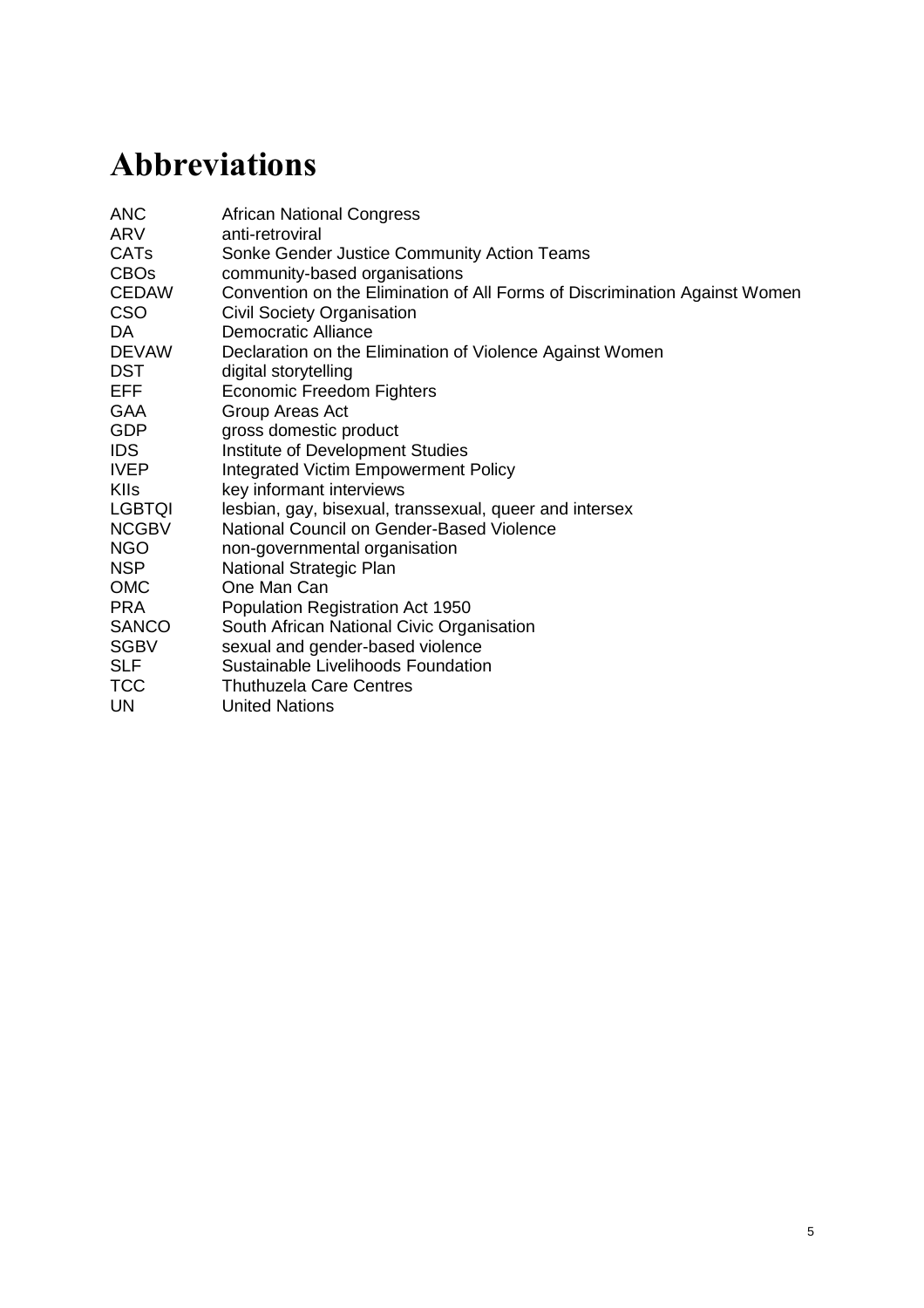## <span id="page-44-0"></span>**Annex 2 Key informant interview schedule**

SLF, Sonke Gender Justice and IDS case study on the role of men and boys, and collective action, in addressing sexual and gender-based violence (SGBV).

#### **0. Introduce study and consent form**

*This is brief and situates the KII in the wider study, and in relation to the DST process and the stakeholder dialogue. Please check that the interviewee is happy to have the interview audio-recorded.*

#### **1. Individual motivations for engaging on gender justice**

*This focus area draws on a life history approach: this enables us to understand perceptions and attitudes from the key informant, helping us to appreciate their ideology and narrative of change.*

- 1.1 Tell us about yourself, the work that you do and why you do it.
- 1.2 Can you tell us about any important moments that contribute to your engagement with the issue of sexual and gender-based violence over the past ten years of your experience?
	- a) How do these moments relate to you personally?

#### **2. The factors that inform intersecting inequalities and that specifically manifest as sexual and gender-based violence**

*This focus area looks at the structural drivers of SGBV. Understanding the structures of constraint to gender equality and that perpetuate SGBV, specifically the intersecting inequalities that underpin the social, political and economic context of South Africa.*

- 2.1 Can you explain how men and women experience violence?
	- a) What shapes and forms does this violence come in?
	- b) How do different attitudes and behaviours affect violence?
	- c) Are there specific groups that are more affected by violence than others?
	- d) What is specific to the rural/urban context?
- 2.2 How has your understanding of the issue of sexual and gender-based violence changed over the past ten years of your experience? How and why?
- 2.3 What drives the violence that men and women experience in South Africa?

#### **3. Existing interventions to address sexual and gender-based violence (at community, organisational, provincial, national levels)**

- 3.1 What's being done in your organisation/community (see what's applicable) to address gender-based violence?
- 3.2 What are the most significant interventions or processes addressing sexual and gender-based violence?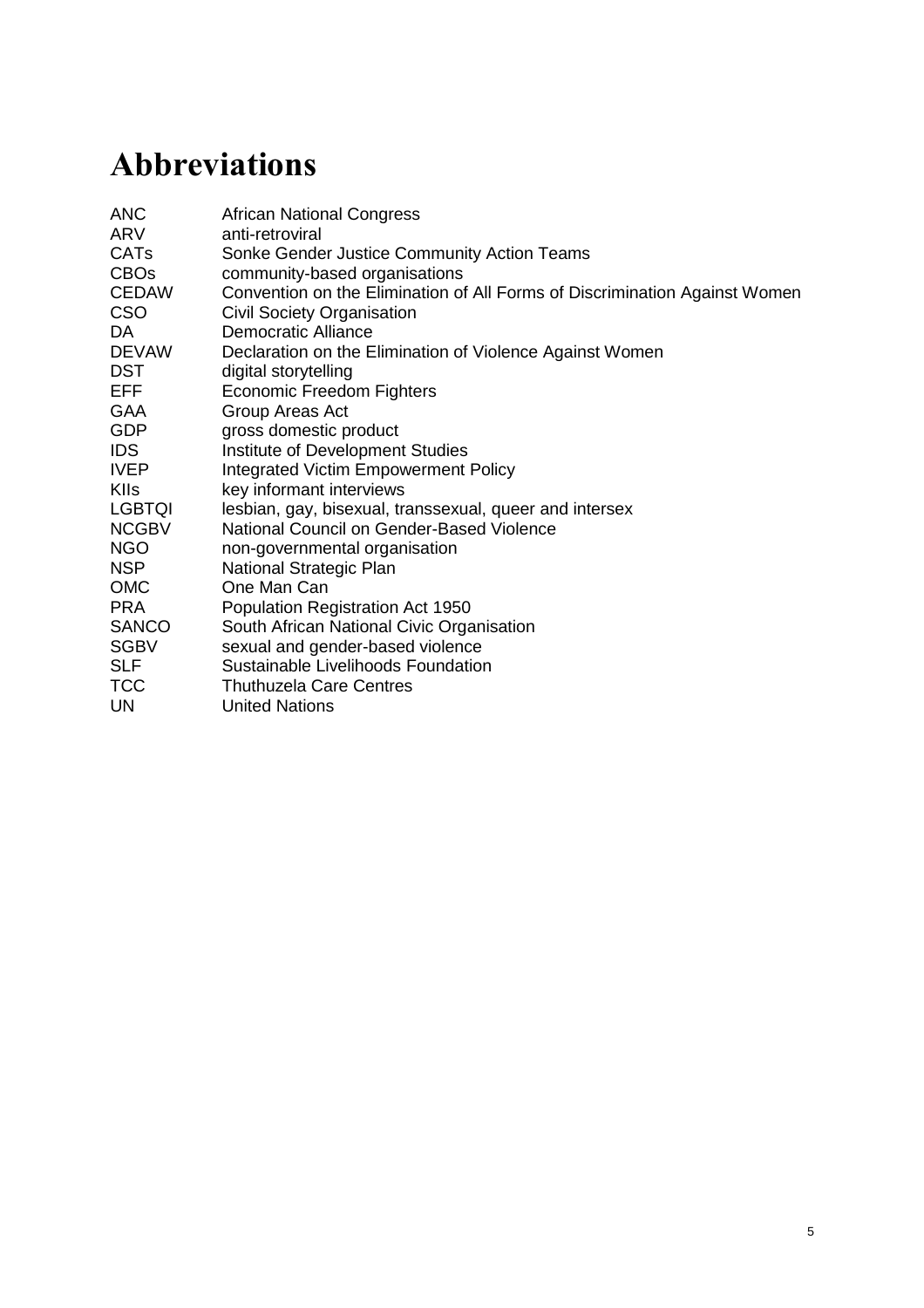- a) Who's benefiting?
- b) Who is being reached? Who is not?
- c) How are attitudes and behaviours being engaged to address sexual and gender-based violence?
- d) How are the rights of those who experience SGBV being fulfilled? Are people aware of their rights, and are they claiming them?
- 3.3 What change have you seen as a result of these interventions?
- 3.4 Who are the key partners that have worked with you and your organisation to address these kinds of violence?
- 3.5 Who do you think is responsible for addressing sexual and gender-based violence in South Africa and why do you think this?
	- a) What is the role of government? What can the government be doing differently?
- 3.6 What are the key policies (or policy areas) that you feel have influenced or hindered this response?

#### **4. Specific interventions that engage with men and boys, the role of collective action and how and why they work, or don't work**

- 4.1 What is the role of men and boys in addressing SGBV?
- 4.2 What kinds of strategies have been developed or employed to engage men in addressing SGBV?
	- a) What has worked well? Why?
	- b) What has worked less well? Why?
	- c) Who were the people, groups or organisations involved in this process?
	- d) What has changed?
- 4.3 What factors have influenced men's involvement in addressing SGBV issues?
- 4.4 Where have men engaged collectively (in alliances/movements) to address SGBV? What has/has not worked in this strategy? Why?
	- a) How can this be strengthened?

#### **5. Current and future priorities for working with men and boys to address SGBV**

- 5.1 What is your vision for change in addressing sexual and gender-based violence?
- 5.2 What will contribute to this being realised?
- 5.3 What is the role of collective action in this vision?
- 5.4 What would you advise the government to do differently to realise this vision?

#### **6. Revisit consent form to ensure participant is happy with their representation**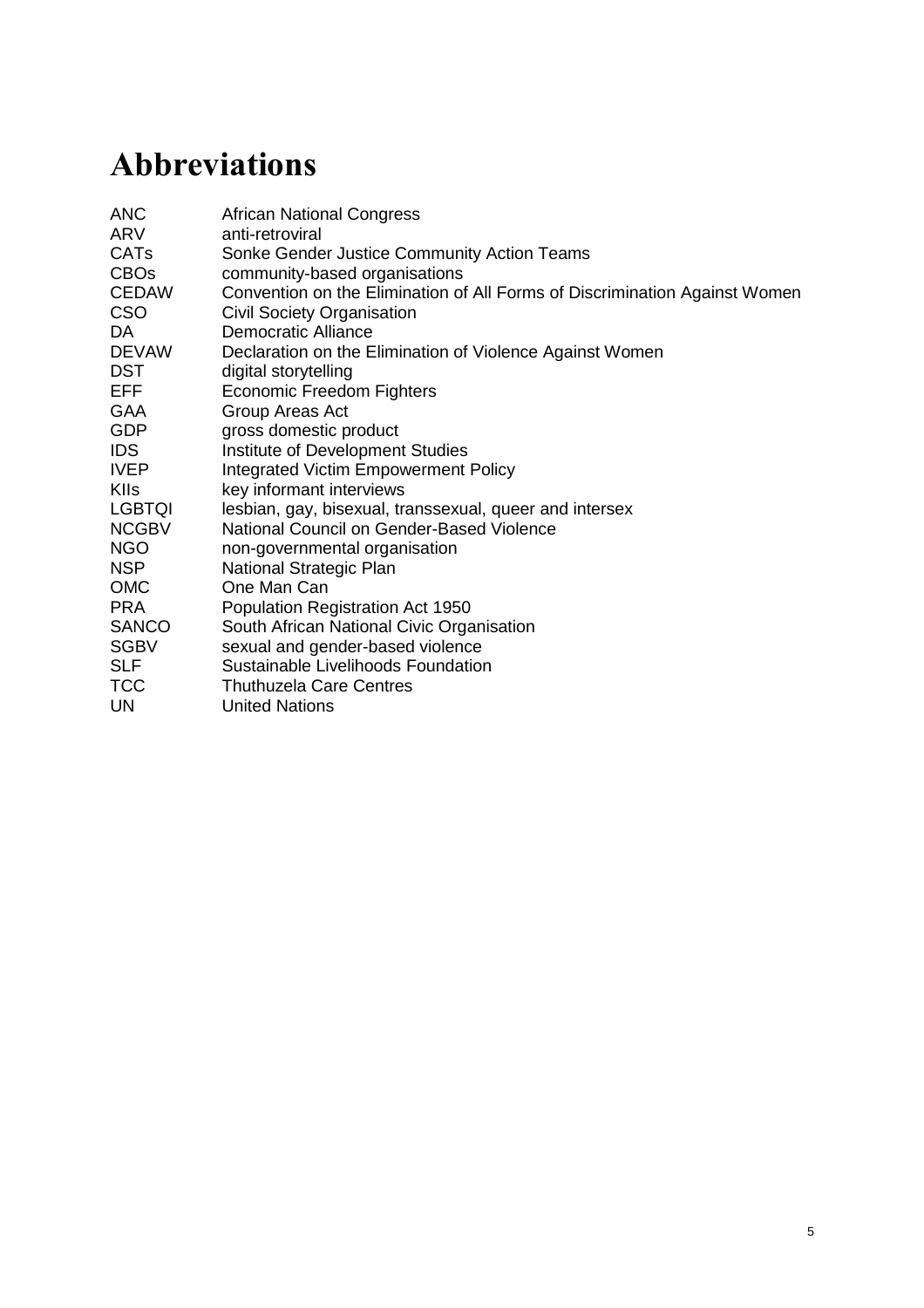## <span id="page-46-0"></span>**Annex 3 Participatory and qualitative consent forms**

## **Digital storytelling consent form**

#### Dear

Thank you for working with us, and for sharing your knowledge and your life stories over the past few months. We have learnt so much from you. We want to make sure that you are comfortable with where we reflect on your life stories and your work. So we have made this document as a written agreement to only use your stories where you are comfortable with them being used. This agreement is between the organisations (SLF, Sonke and IDS) and yourself.

Please circle 'yes/no/maybe' to help us to understand how you feel about the different spaces where your story might be used, and we will both sign this to show our agreement. If you change your mind at any point, please contact Sonke who will make sure this agreement is updated. There are five spaces where the stories can be used.

- 1. In your family. This is for you to decide.
- 2. In your organisation. This is for you to decide with them.
- 3. Do you want your story to be shown in the stakeholder dialogue workshop on Monday?
	- a) In the official workshop?
	- **Yes / No / Maybe**
	- b) In an informal process in the side room, on a loop? **Yes / No / Maybe**
- 4. In a report that shares our learning on how people are working to address gender-based violence in South Africa and around the world
	- a) Are you ok for some of your life story to be shared in a report? **Yes / No / Maybe**
	- b) Do you want your name changed? **Yes / No / Maybe**
- 5. In the research project website. This is to share with people that are interested in learning from you. We need to think about:
	- a) Would you like your digital stories to be shown on this website? **Yes / No / Maybe**

By signing below, IDS/Sonke and SLF commit to ensuring that your stories are used in the ways you have told us here:

\_\_\_\_\_\_\_\_\_\_\_\_\_\_\_\_\_\_\_\_\_\_\_\_\_\_\_\_\_\_\_\_\_\_ Name and Signature

By signing below, you indicate that you are comfortable with this agreement about where your stories will be used:

Name and Signature

\_\_\_\_\_\_\_\_\_\_\_\_\_\_\_\_\_\_\_\_\_\_\_\_\_\_\_\_\_\_\_\_\_\_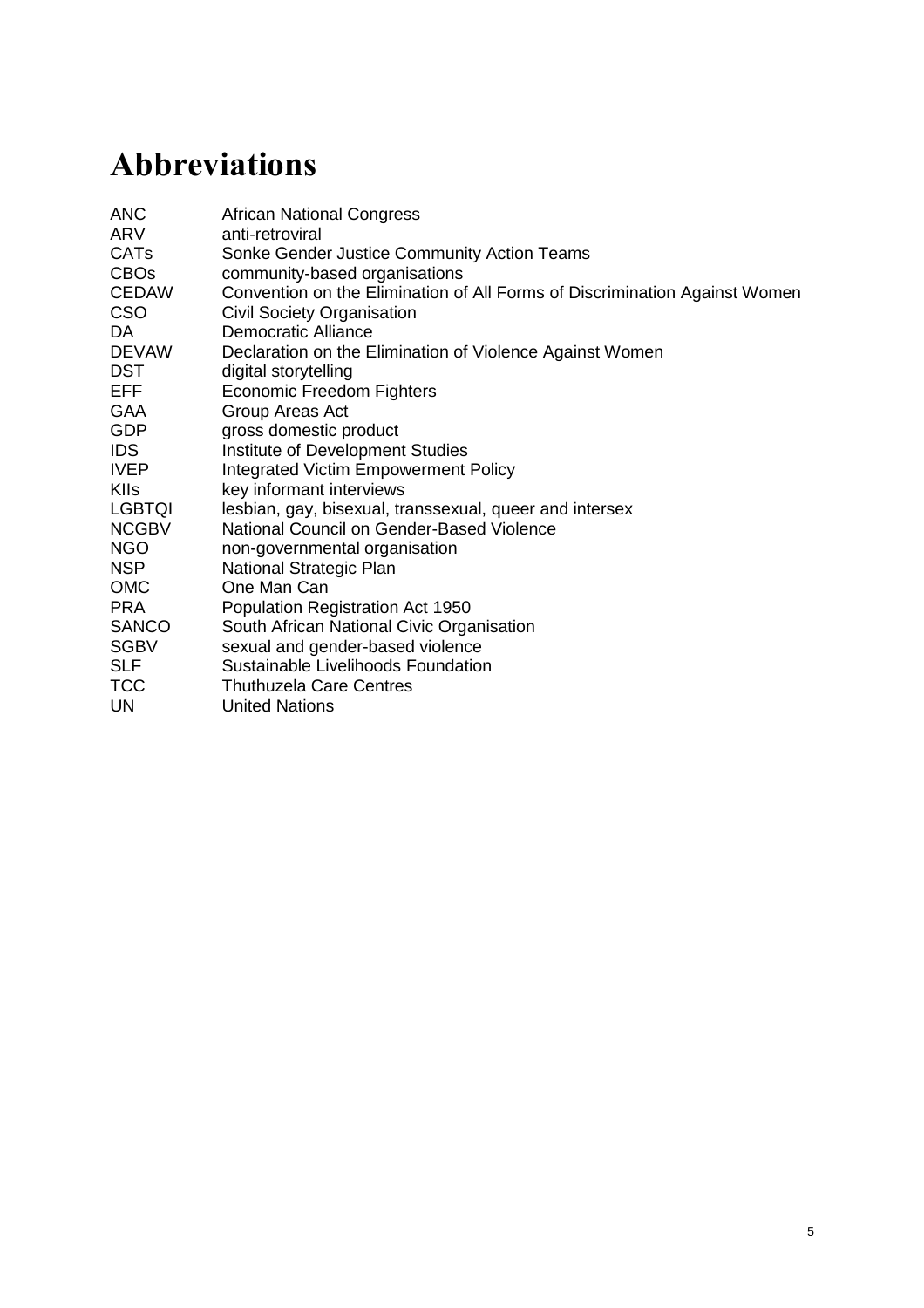## **Key informant interview consent form**

**Collective action with men and boys against gender-based violence in South Africa**

#### **Consent form to participate in the study**

#### **STUDY DESCRIPTION (AIMS, CONTEXT AND OUTCOMES OF STUDY)**

This study aims to explore – through an in-depth case study – where men play or have played significant roles in relation to sexual and gender-based violence (SGBV) in South Africa. In turn, this is intended to help improve information access and to inform strategies of relevant actors (incl. activists and policymakers) addressing this issue, with meaningful involvement of men and boys, and to facilitate the forging and strengthening of strategic alliances for gender justice to address SGBV. In addition to South Africa, similar projects are or will be conducted in five other countries, incl. Egypt, Uganda, India, South Africa and Sierra Leone.

In all countries the work is funded by the UK Department for International Development (DFID). The project is conducted by the Institute of Development Studies (IDS) UK, the Sustainable Livelihoods Foundation (SLF) and Sonke Gender Justice (Sonke).

We are not employed by DFID or any other government or funding organisation.

#### **INFORMATION ON CONSENT**

We are asking: *'Would you agree to participate in this research by answering some questions in an individual interview or in a group discussion?'*

#### **LIST OF RESEARCHER AGREEMENTS**

- You are under *no obligation to agree* or to give up your time.
- You are also *free to stop* answering the questions and (/ask us) to leave at any point.
- If you are agreeable, you can *decide whether you want what you say to be kept anonymous* (the latter case in which we would not link your name to your comments in the study report).
- If you do not mind letting us link your name to your statements, you can choose for us to use just your first name or your full name.
- All documentation *notes are kept confidential* (i.e. we keep the notes and papers documenting the learning safely and nobody else has access to them).
- If you are HIV-positive or a survivor of violence and you choose to tell us of your status, this information will be kept strictly confidential, unless you expressly indicate otherwise.

Please ask us/me for more explanation now if there are any points that you are unsure about.

#### **I agree to participate in the study: Signature/thumbprint: Signature of Documenter:**

#### \_\_\_\_\_\_\_\_\_\_\_\_\_\_\_\_\_\_\_\_\_\_\_ \_\_\_\_\_\_\_\_\_\_\_\_\_\_\_\_\_\_\_\_\_\_\_ **Date:**

#### **Tick as appropriate:**

- $\Box$  I do not mind if my first name and surname are linked to my comments
- $\Box$  I do not mind if my first name is linked to my comments
- $\Box$  I do not mind if this interview is audio-recorded
- $\Box$  I wish to remain anonymous
- $\Box$  Other please tell us how you would like to be quoted/referred to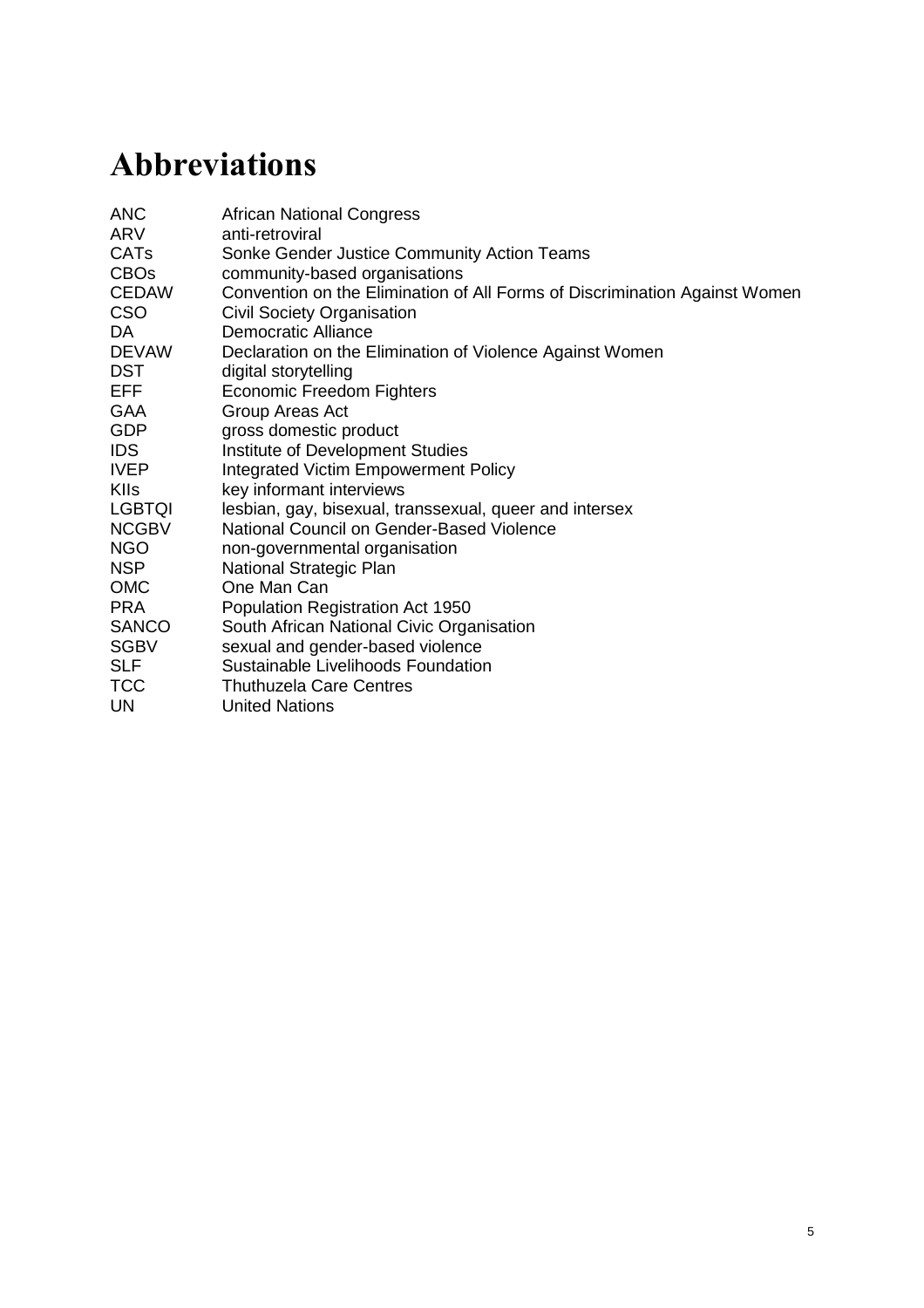# <span id="page-48-0"></span>**Annex 4 Analytical framework**

| <b>Analytical area</b>                                                                                                                              | Analytical sub-questions - to ensure<br>parity in analysing the data                                                                            | <b>Explanation of</b><br>analysis                                                                                                                                                           |  |
|-----------------------------------------------------------------------------------------------------------------------------------------------------|-------------------------------------------------------------------------------------------------------------------------------------------------|---------------------------------------------------------------------------------------------------------------------------------------------------------------------------------------------|--|
| 1. Structural drivers<br><b>Research question:</b><br>What are the                                                                                  | 1. How are discriminatory norms and<br>attitudes expressed in people's lives,<br>in their families, communities,<br>institutions and societies? | Here we want to<br>distinguish between<br>discriminatory practices<br>experienced by                                                                                                        |  |
| structural drivers<br>(social, political,<br>economic) that<br>contribute to people's<br>experience of                                              | 2. What kinds of inequality did the<br>participants experience or reflect on?<br>How did this affect the kind of<br>violence they experienced?  | individuals and<br>structures of inequality<br>that shape these<br>experiences in the<br>contexts in which<br>people live.                                                                  |  |
| inequality (race, class,<br>sexuality, age) leading                                                                                                 | 3. What social factors reinforce/underpin<br>sexual and gender violence?                                                                        |                                                                                                                                                                                             |  |
| to sexual and gender-<br>based violence?                                                                                                            | What economic factors<br>$4_{-}$<br>reinforce/underpin sexual and gender<br>violence?                                                           |                                                                                                                                                                                             |  |
|                                                                                                                                                     | 5. What political factors reinforce sexual<br>and gender violence?                                                                              |                                                                                                                                                                                             |  |
|                                                                                                                                                     | What forms of gender-based violence<br>6.<br>were raised in the data?                                                                           | Please specify, if<br>possible, using the<br>words of the participant.                                                                                                                      |  |
|                                                                                                                                                     | 7. What forms of sexual violence were<br>raised in the data?                                                                                    | Please specify, if<br>possible, using the<br>words of the participant.                                                                                                                      |  |
| 2. Agency and<br>collective action<br><b>Research question:</b>                                                                                     | 1. How have people experienced and<br>expressed individual agency to<br>address SGBV?                                                           | How does this relate to<br>their power 'within' and<br>power 'to act'?                                                                                                                      |  |
| How do (i) personal<br>agency and (ii)<br>collective political<br>actions (public,<br>institutional, etc)<br>interact to engage<br>certain kinds of | What things have enabled people to<br>2.<br>take individual action?                                                                             | This will help us<br>understand 'what<br>works' for generating<br>recommendations to<br>support individual and<br>collective action to<br>address SGBV.                                     |  |
| processes to prevent<br>and address SGBV?                                                                                                           | What influences have constrained<br>3.<br>people's capacity to take individual<br>action?                                                       | How people's<br>experience of their<br>gender identity, sexual<br>orientation, class,<br>ethnicity and age, for<br>example, affect their<br>ability to claim civil and<br>political rights. |  |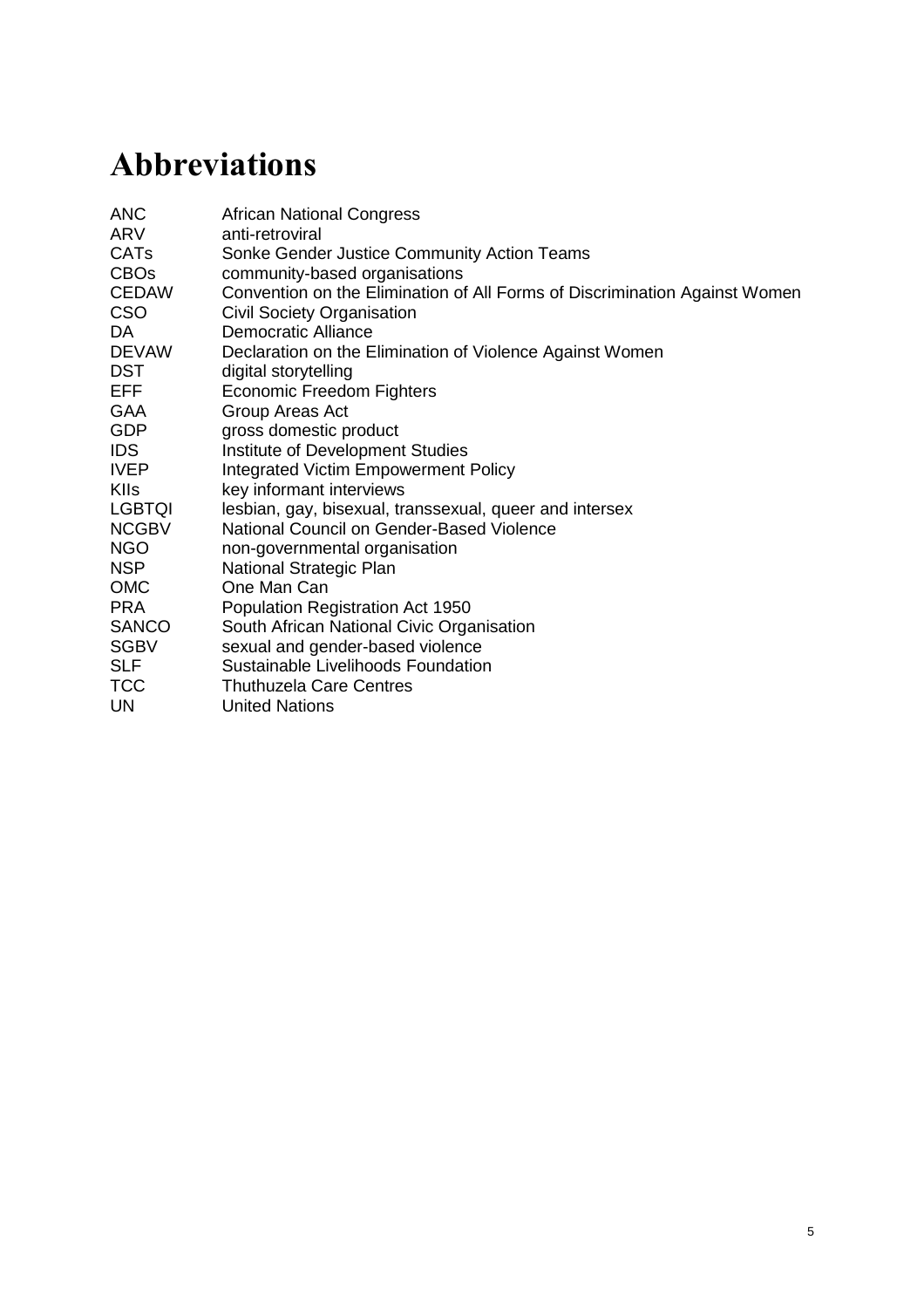## **Annex 4 (cont'd.)**

| 2. Agency and<br>collective action<br>(cont'd.) |  | 4. How have people experienced and<br>expressed collective action to address<br>SGBV?                                                                                                                                                                     | Forms of collective<br>action are important<br>here.                                                                                                                     |
|-------------------------------------------------|--|-----------------------------------------------------------------------------------------------------------------------------------------------------------------------------------------------------------------------------------------------------------|--------------------------------------------------------------------------------------------------------------------------------------------------------------------------|
|                                                 |  | What was the role of men in this?                                                                                                                                                                                                                         |                                                                                                                                                                          |
|                                                 |  | 5. What factors enabled collective<br>action?                                                                                                                                                                                                             |                                                                                                                                                                          |
|                                                 |  | 6. What factors constrained collective<br>action?                                                                                                                                                                                                         |                                                                                                                                                                          |
|                                                 |  | 7. When acting collectively, how did<br>individuals express their agency?<br>What enabled and constrained this?<br>What was the role of men in this?                                                                                                      | The nature of the<br>'space' in<br>organisational/collective<br>action influences<br>people's action.                                                                    |
|                                                 |  | 8. What kind of impact was reported by<br>individuals about their own, and/or<br>their organisations', ability to<br>challenge the social, economic and<br>political factors that contribute to<br>SGBV?<br>What was the role of men in these<br>actions? |                                                                                                                                                                          |
|                                                 |  | 9. How are individual and collective<br>actions to address SGBV challenging<br>social, economic and political<br>inequalities?                                                                                                                            |                                                                                                                                                                          |
|                                                 |  | 10. Where does responsibility lie in<br>preventing and addressing sexual and<br>gender-based violence? How is this<br>responsibility articulated?                                                                                                         |                                                                                                                                                                          |
|                                                 |  | 11. What is the state's role in preventing<br>and addressing sexual and gender-<br>based violence? What action is being<br>taken? How does this relate to<br>collective action?                                                                           | To understand the<br>state's role in relation to<br>rights and<br>responsibilities, and<br>how this interacts with<br>collective action, and<br>people's everyday lives. |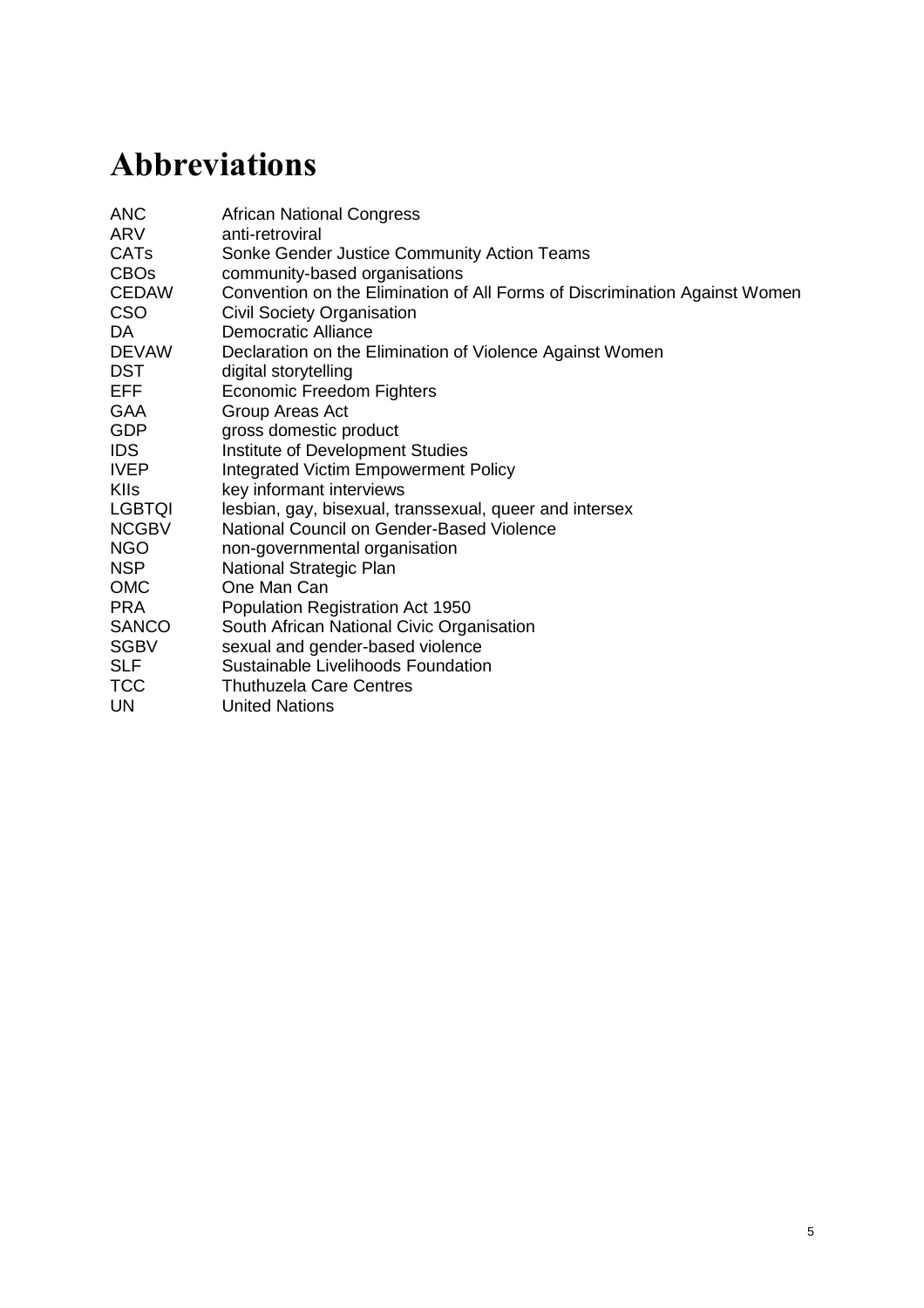## <span id="page-50-0"></span>**References**

Abah, O.S.; Okwori, J.Z. and Alubo, O. (2009) 'Participatory Theatre and Video: Acting against Violence in Northern Nigeria', *IDS Bulletin* 40.3: 19–26

Abrahams, N.; Jewkes, R.; Martin, L.J.; Mathews, S.; Vetten, L. and Lombard, C. (2009) 'Mortality of Women from Intimate Partner Violence in South Africa: A National Epidemiological Study', *Violence and Victims* 24: 546–56

Africa, A. (2010) 'Standpoint: "Murderous women"? Rethinking Gender and Theories of Violence', *Feminist Africa* 14: 79–92

Beinart, W. (2001) *Twentieth-Century South Africa*, Oxford: Oxford University Press

Beinart, W. (1995) *Segregation and Apartheid in Twentieth Century South Africa*, London and New York: Taylor & Francis

Benjamin, J.A. and Murchison, L. (2004) *Gender-based Violence: Care and Protection of Children in Emergencies—A Field Guide*, London: Save the Children

Bograd, M. (1999) 'Strengthening Domestic Violence Theories: Intersections of Race, Class, Sexual Orientation, and Gender', *Journal of Marital and Family Therapy* 25: 275–89

Bourdieu, P. (2001) 'Structure, Habitus, Practice', in P. Erickson and I. Murphy (eds), *Readings for a History of Anthropological Theory*, Ontario: Broadview Press

Bowman, C.G. (2002) 'Theories of Domestic Violence in the African Context', *American University Journal of Gender, Social Policy and the L*a*w* 11: 847

Bowman, C.G. and Schneider, E.M. (1998) 'Feminist Legal Theory, Feminist Lawmaking, and the Legal Profession', *Fordham Law Review* 67: 249

Butler, J. (2009) 'Performativity, Precarity and Sexual Politics', *Antropólogos Iberoamericanos en Red (AIBR)*, *Revista de Antropología Iberoamericana* 4.3: i–xiii

Butler, J. (2004) *Precarious Life: The Powers of Mourning and Violence*, London and New York: Verso

Charmaz, K. (2002) 'Qualitative Interviewing and Grounded Theory Analysis', in J.F. Gubrium and J.A. Holstein (eds), *Handbook of Interview Research: Context and Method,* London: Sage

Charmaz, K. (1995) 'Grounded Theory', in J. Smith *et al*. (eds), *[Rethinking Methods in](http://books.google.com/books?vid=ISBN9780803977334&printsec=titlepage#v=onepage&q&f=false)  [Psychology](http://books.google.com/books?vid=ISBN9780803977334&printsec=titlepage#v=onepage&q&f=false)*, London: Sage

City of Cape Town (2011) *Census Suburb Profiles, Delft, Philippi, Khayelitsha, Nyanga, Gugletu*, www.capetown.gov.za/en/stats/Pages/2011-Census-Suburb-Profiles-land.aspx (accessed December 2014)

City of Cape Town (2008) *Number of Informal Dwellings Units*, www.capetown.gov.za/en/stats/Documents/Informal%20Dwellings.htm (accessed December 2014)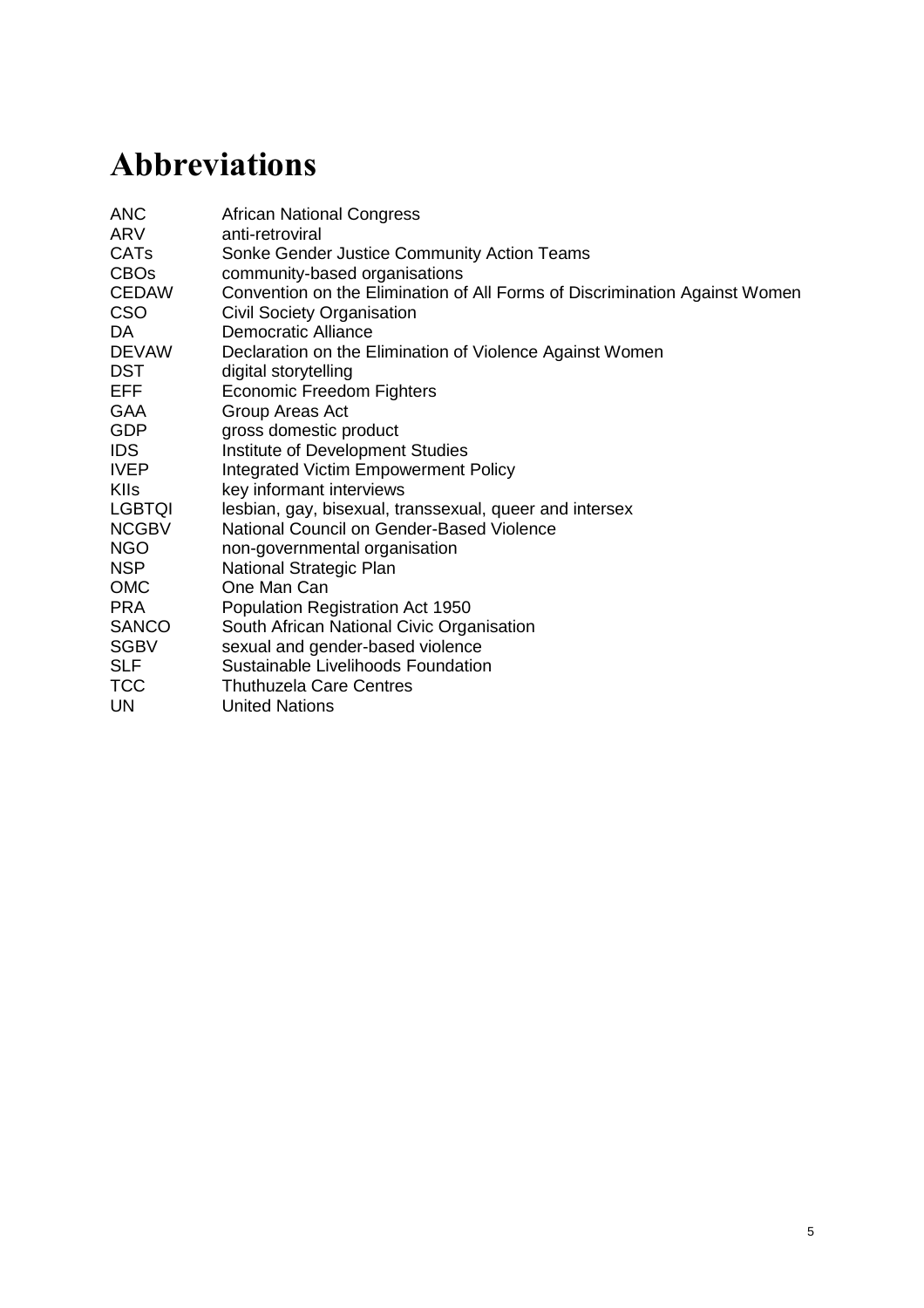Colvin, C.; Human, O. and Peacock, D. (2009) *Report on Formative Research Conducted for Sonke Gender Justice Network's 'One Man Can' Campaign*, South Africa: Sonke Gender Justice Network

Corbin, J. and Strauss, A. (1990) 'Grounded Theory Research: Procedures, Canons, and Evaluative Criteria', *Qualitative Sociology* 13.3: 21

Cornwall, A.; Harrison, E. and Whitehead, A. (2007) 'Gender Myths and Feminist Fables: The Struggle for Interpretive Power in Gender and Development', *Development and Change* 38: 1–20

Coughtry, S.E. (2011) 'Patriarchy and the Trap of Masculinity: A Post-Colonial Analysis of Violence against Sexual Minorities in Uganda', MA thesis, Smith College, Northampton, MA

Dunkle, K.; Jewkes, R.; Murdock, D.; Sikweyiya, Y. and Morrell, R. (2013) 'Prevalence of Consensual Male–Male Sex and Sexual Violence, and Associations with HIV in South Africa: A Population-based Cross-Sectional Study', *PLoS Med* 10.6

Dworkin, S.; Hatcher, A.; Colvin, C. and Peacock, D. (2013) 'Men's Perceptions of Women's Rights and Changing Gender Relations in South Africa: Lessons for Working With Men and Boys in HIV and Antiviolence Programs', *Gender and Society* 26: 97–120

Esplugues, J.; Marmolejo, I.; García Esteve, J. and Martínez Sánchez, P. (2006) *Third International Report: Partner Violence against Women Statistics and Legislation*, Valencia: Instituto Centro Reina Sofia, Valencian International University, www.luisvivesces.org/upload/88/18/informe.pdf (accessed 22 January 2015)

Eves, R. (2010) 'Masculinity Matters: Men, Gender-based Violence and the AIDS Epidemic in Papua New Guinea', in V. Luker and S. Dinnen (eds), *Civic Insecurity: Law, Order and HIV in Papua New Guinea,* Canberra, Australia: The Australian National University Press

Farmer, P. (2001) *Infections and Inequalities: The Modern Plagues*, Los Angeles, CA: University of California Press

Fassin, D. (2007) *When Bodies Remember: Experiences and Politics of AIDS in South Africa*, Los Angeles, CA: University of California Press

Freedman, J. and Jacobson, S. (2012) 'Masculinities, Gender, and Violence', in J. Freedman (ed), *Engaging Men in the Fight against Gender Violence: Case Studies from Africa*, Ebook: Palgrave Macmillan, www.palgraveconnect.com/pc/doifinder/10.1057/9781137014740.0001 (accessed December 2014)

Galtung, J. (1969) 'Violence, Peace, and Peace Research', *Journal of Peace Research* 6: 167–91

Gaventa, J. and McGee, R. (2010) *Citizen Action and National Policy Reform*, London: Zed Books

GCIS (Government Communication and Information System) (n.d.) www.gcis.gov.za/sites/www.gcis.gov.za/files/Insight-Gender%20Equality\_issue5.pdf (accessed 26 January 2015)

Geertz, C. (2001) *Available Light: Anthropological Reflections on Philosophical Topics*, Princeton, NJ: Princeton University Press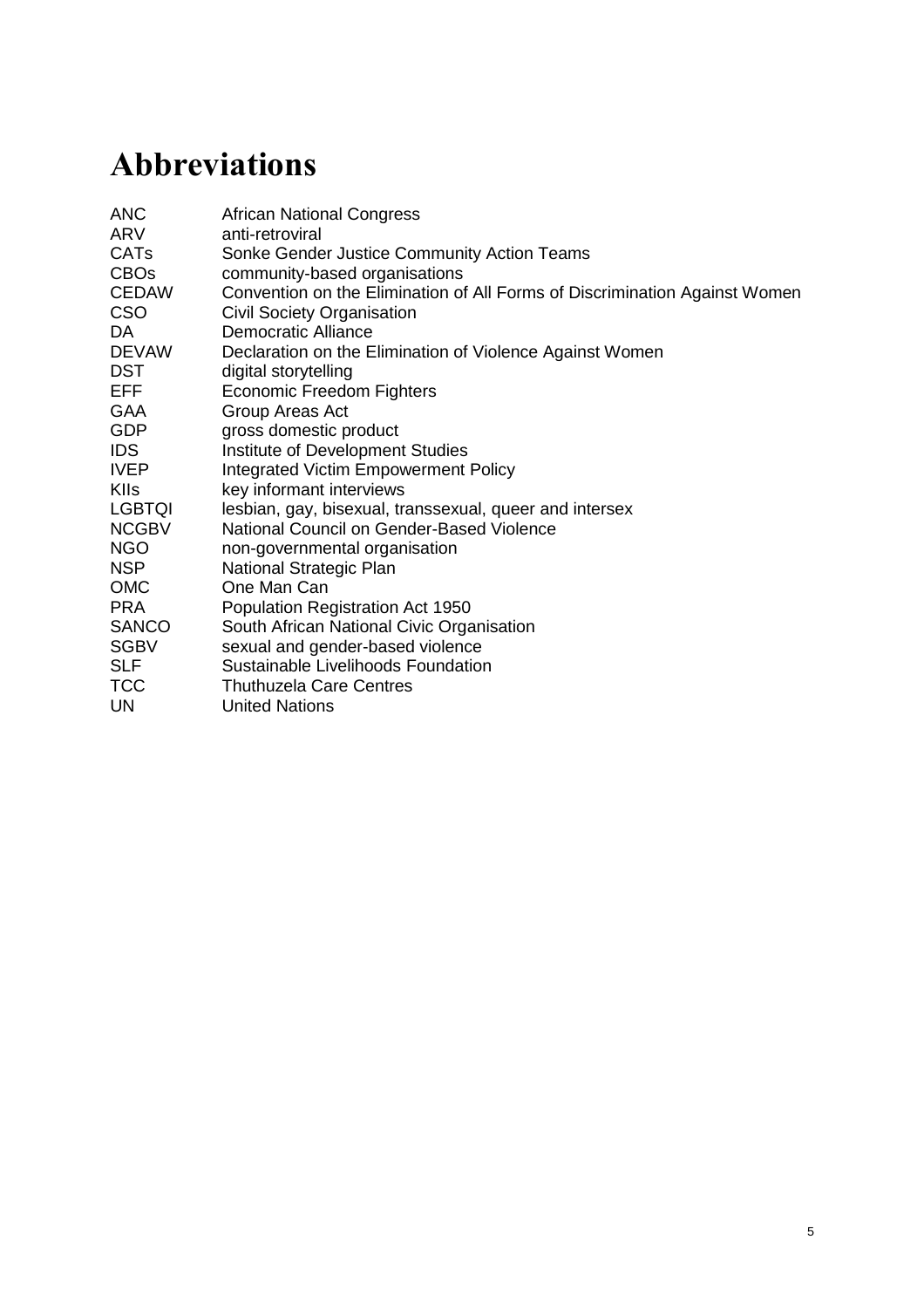Geertz, C. (1994) 'Thick Description: Toward an Interpretive Theory of Culture', in M. Martin and L. McIntyre (eds), *Readings in the Philosophy of Social Science,* Cambridge, MA: MIT Press

GenderLinks (2014) *The Gender-based Violence Indicators Study: Western Cape Province of South Africa*, South Africa: GenderLinks

Glaser, B. and Strauss, L. (1973) *The Discovery of Grounded Theory: Strategies for Qualitative Research*, Chicago, IL: Aldine

Hansen, T.B. and Stepputat, F. (2009) *Sovereign Bodies: Citizens, Migrants, and States in the Postcolonial World*, Princeton, NJ: Princeton University Press

Hearn, J. and Morrell, R. (2012) 'Reviewing Hegemonic Masculinities and Men in Sweden and South Africa', *Men and Masculinities* 151: 3–10

Heise, L.L. (1998) 'Violence against Women: An Integrated, Ecological Framework', *Violence Against Women* 4: 262–90

Holtzworth-Munroe, A. and Stuart, G.L. (1994) 'Typologies of Male Batterers: Three Subtypes and the Differences among Them', *Psychological Bulletin I* 16.3: 476–97

Hooks, B. (2000) *Feminist Theory: From Margin to Center,* Chicago: Pluto Press

Htun, M. and Weldon, S.L. (2012) 'The Civic Origins of Progressive Policy Change: Combating Violence against Women in Global Perspective, 1975–2005', *American Political Science Review* 106: 548–69

Hunnicutt, G. (2009) 'Varieties of Patriarchy and Violence against Women: Resurrecting "Patriarchy" as a Theoretical Tool', *Violence Against Women* 15.5: 553–73

IJR (Institute of Justice and Reconciliation) (2014) *Reconciliation Barometer Survey: 2014 Report. Reflecting on Reconciliation: Lessons from the Past, Prospects for the Future,* South Africa: Institute of Justice and Reconciliation

ILO (International Labour Organization) (2012) *Global Employment Trends for Women*, Geneva: International Labour Organization

Jakobsen, H. (2014) 'What's Gendered about Gender-based Violence? An Empirically Grounded Theoretical Exploration from Tanzania', *Gender and Society* 28.4: 537–61

Jewkes, R.; Levin, J. and Penn-Kekana, L. (2002) 'Risk Factors for Domestic Violence: Findings from a South African Cross-Sectional Study', *Social Science and Medicine* 55: 1603–17

Jewkes, R.K.; Sikweyiya, Y.; Morrell, R. and Dunkle, K. (2009) 'Understanding Men's Health and Use of Violence: Interface of Rape and HIV in South Africa', *MRC Policy Brief,* Cape Town, South Africa: South African Medical Research Council

Jones, R.B. (2011) 'Development of Feminist Postcolonial Theory', in R.B Jones (ed), *Postcolonial Representations of Women,* Heidelberg: Springer Netherlands

Keeley, J. and Scoones, I. (2003) *Understanding Environmental Policy Processes: Cases from Africa*, London: Earthscan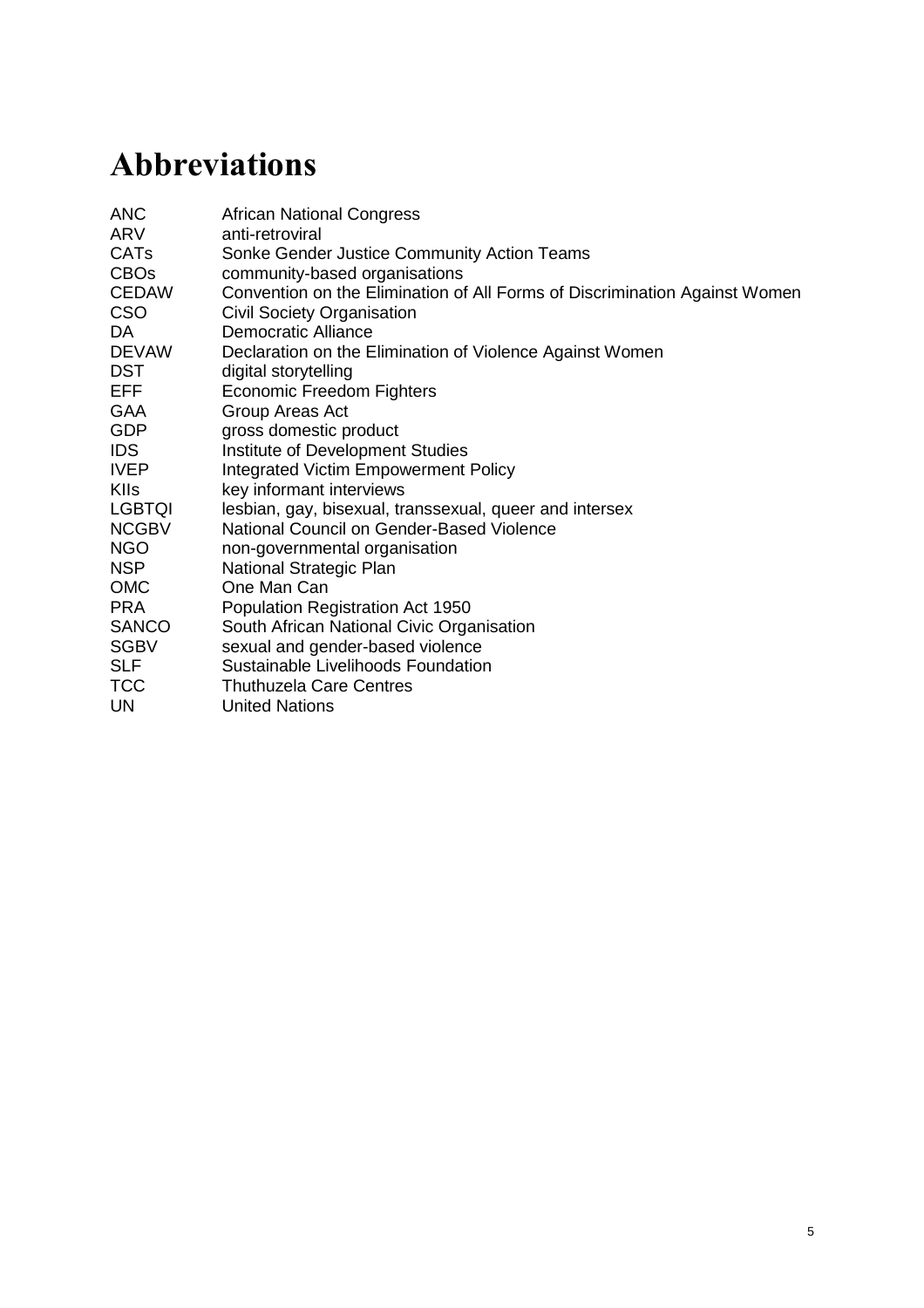Kimmel, M. (2002) '"Gender Symmetry" in Domestic Violence: A Substantive and Methodological Research Review', *Violence Against Women* 8.11: 1332–63

Klotz, A. (2013) *Migration and National Identity in South Africa, 1860–2010*, Cambridge: Cambridge University Press

Lambert, J. (2002) *Digital Storytelling*, Berkeley, CA: Digital Diner Press

Lewin, T. and Wheeler, J. (2012) 'Unruly Politics and Methodological Mash-Ups: Using Visual Methods for Social Justice', paper presented at the ISA conference in Buenos Aires, August 2012. Publication in special edition journal of *Collaborative Visual Methodologies,* forthcoming

Lewin, T.; Williams, K. and Thomas, K. (2013) *A Progressive Constitution Meets Lived Reality: Sexuality and the Law in South Africa*, IDS Evidence Report 7, Brighton: IDS

Liebenberg, L.; Didkowsky, N. and Ungar, M. (2012) 'Analysing Image-based Data Using Grounded Theory: The Negotiating Resilience Project', *Visual Studies* 27.1: 59–74

Lister, R. (1997) *Citizenship: Feminist Perspectives*, Basingstoke: Macmillan

Lundby, K. (2008) *Digital Storytelling, Mediatized Stories: Self-representations in New Media*, New York: Peter Lang Publishing

McFadden, P. (2000) '"The State of Feminism in Africa Today", News from the Nordic Africa Institute, 2', www.nai.uu.se/publications/news/archives/002mcfadden/ (accessed December 2014)

Manjoo, R. (2011) *Report of the Special Rapporteur on Violence against Women, its Causes and Consequences*, New York: United Nations Human Rights Council

Minayo, M.C.D.S. (1994) 'Inequality, Violence, and Ecology in Brazil', *Cadernos de Saúde Pública* 10: 241–50

Mlatsheni, C. and Leibbrandt, M. (2011) 'Youth Unemployment in South Africa: Challenges, Concepts and Opportunities', *Journal of International Relations and Dev*elopment 14: 118–26

Morrell, R. (ed) (2001) *Changing Men in Southern Africa,* Pietermaritzburg/London: University of Natal Press/Zed Books

Morrell, R. (1998) 'Of Boys and Men: Masculinity and Gender in Southern African Studies', *Journal of Southern African Studies* 24: 605–30

Morrell, R.; Jewkes, R. and Lindegger, G. (2012) 'Hegemonic Masculinity/Masculinities in South Africa: Culture, Power, and Gender Politics', *Men and Masculinities* 16.2: 181–202

Morrell, R.; Jewkes, R.; Lindegger, G. and Hamlall, V. (2013) 'Hegemonic Masculinity: Reviewing the Gendered Analysis of Men's Power in South Africa', *South African Review of Sociology* 44: 3–21

OECD (2008) *Economic Assessment of South Africa 2008: Achieving Accelerated and Shared Growth for South Africa*,

www.oecd.org/fr/afriquedusud/economicassessmentofsouthafrica2008achievingaccelerateda ndsharedgrowthforsouthafrica.htm (accessed 26 January 2015)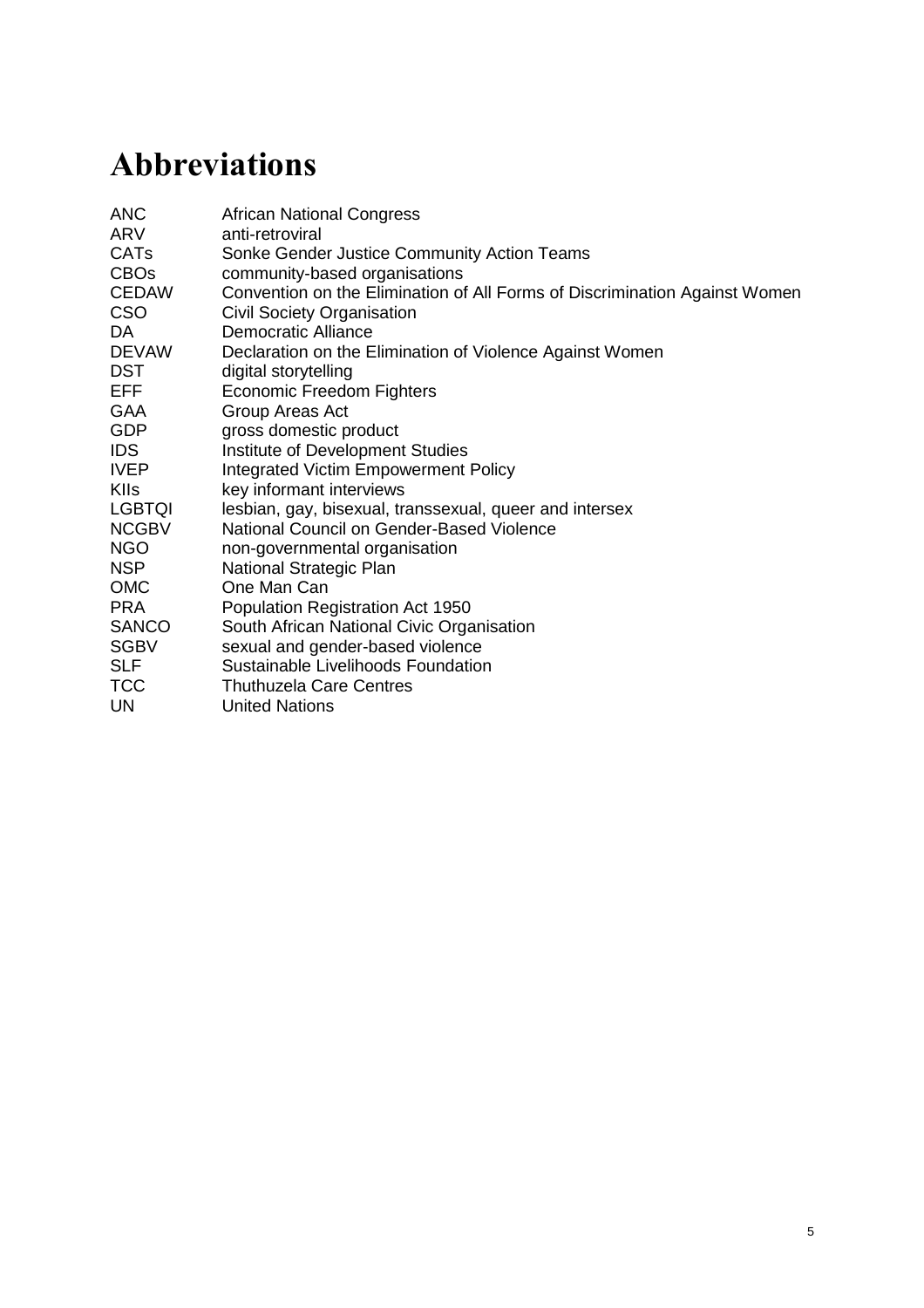Oetzel, J. and Duran, B. (2004) 'Intimate Partner Violence in American Indian and/or Alaska Native Communities: A Social Ecological Framework of Determinants and Interventions', *American Indian and Alaska Native Mental Health Research* 11: 49–68

Parry, K. and van Eaden, A. (2014) 'Measuring Racial Residential Segregation at Different Geographic Scales in Cape Town and Johannesburg', *South African Geographical Journal* 97.1: 31–49

Pearce, J. (2009) 'Introduction: Researching Democracy and Social Change with Violence in the Foreground', *IDS Bulletin* 40.3: 1–9

Piper, L. (2014) 'From Party-State to Party-Society in South Africa: SANCO and the Informal Politics of Community Representation in Imizamo Yethu, Hout Bay, Cape Town', in C. Bénit Gbaffou (ed), *Voice of the Poor in Urban Governance: Participation, Mobilisation and Politics in South African Cities*, Pretoria: HSRC Press (forthcoming)

Poletti, A. (2011) 'Coaxing an Intimate Public: Life Narrative in Digital Storytelling', *Continuum* 25: 73–83

Rankin, N.A. and Roberts, G. (2011) 'Youth Unemployment, Firm Size and Reservation Wages in South Africa', *South African Journal of Economics* 79: 128–45

Rubin, H. and Rubin, I. (1995) *Qualitative Interviewing: The Art of Hearing Data*, Thousand Oaks, CA: Sage

Seekings, J. and Nattrass, N. (2005) *Class, Race and Inequality in South Africa*, New Haven, CT: Yale University Press

Shahrokh, T. and Wheeler, J. (2014) *Knowledge from the Margins: An Anthology from a Global Network on Participatory Practice and Policy Influenc*e, Brighton: IDS

Sokoloff, N.J. and Dupont, I. (2005) 'Domestic Violence at the Intersections of Race, Class, and Gender: Challenges and Contributions to Understanding Violence against Marginalized Women in Diverse Communities', *Violence Against Women* 11: 38–64

Sonke (2014a) *National Strategic Plan Research Brief*, South Africa: Sonke Gender Justice

Sonke (2014b) '10 Reasons why South Africa Can and Must Spend R10 billion to End Gender-based Violence', press release, 8 March, www.genderjustice.org.za/news-item/10 reasons-why-south-africa-can-and-must-spend-r10-billion-to-end-gender-based-violencegbv/?option=com\_docman&task=doc\_download&gid=101865&Itemid=153 (accessed 23 February 2015)

South Africa (2012) *National Development Plan 2030: Our Future – Make it Work*, South Africa: National Planning Commission

Spaull, N. (2013) 'Poverty and Privilege: Primary School Inequality in South Africa', *International Journal of Educational Development* 33: 436–47

Statistics South Africa (n.d.) 'Quarterly Labour Force Survey (QLFS), 1st Quarter 2012', www.statssa.gov.za/publications/statsdownload.asp?PPN=P0211&SCH=5222 (accessed 26 January 2015)

Statistics South Africa (2014a) *Population Mid-Year Estimate, 2014,*  http://beta2.statssa.gov.za/ (accessed December 2014)